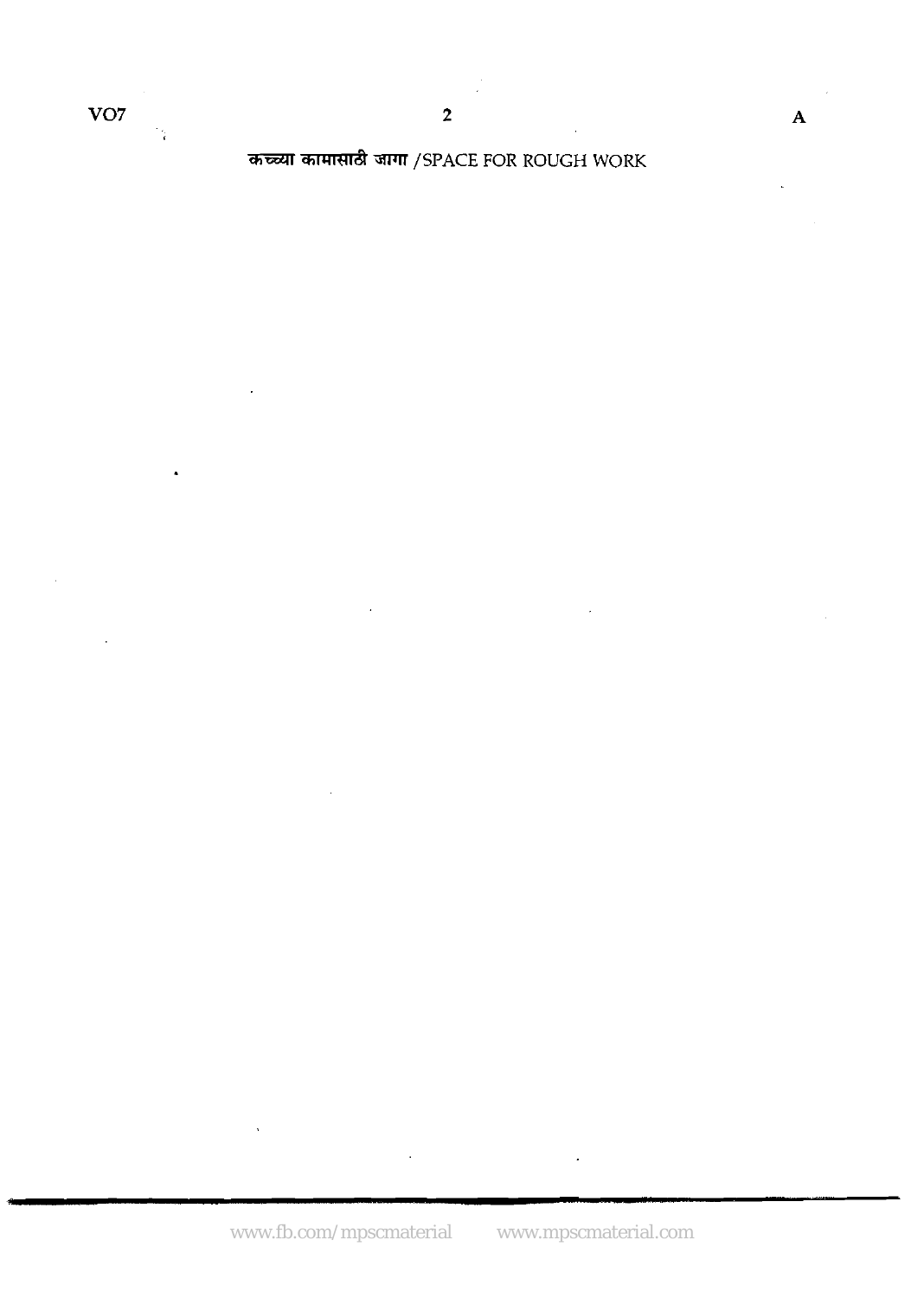- युरोपियन युनीयन शैलीवर आधारित कोणत्या गटाची स्थापना आशियान द्वारे नुकतीच करण्यात आली आहे ?  $\mathbf{1}$ .
	- आशियान इकॉनॉमिक कम्यनिटी  $(1)$
	- आशियान इकॉनॉमिक युनियन  $(2)$
	- आशियान सोशो-इकॉनॉमिक कम्युनिटी  $(3)$
	- आशियान सोशो-इकॉनॉमिक कॉन्सिल  $(4)$

Recently which of the following has been established on the European Union style by the ASEAN ?

- (1) ASEAN Economic Community
- (2) ASEAN Economic Union
- **(3)** ASEAN Socio-Economic Community
- (4) ASEAN Socio-Economic Council

खालीलपैकी कोणते विधान **बरोबर** आहे?  $2.$ 

- संस्कृत ही भारताची पहिली अभिजात भाषा आहे.  $(1)$
- तामिळ ही भारताची दुसरी अभिजात भाषा आहे.  $(2)$
- भारत सरकारने 2008 मध्ये कन्नड आणि तेल्गू या भारताच्या अभिजात भाषा म्हणून घोषित केल्या.  $(3)$
- 2015 मध्ये मराठी भाषेला देखील अभिजात भाषेचा दर्जा देण्यात आला आहे.  $(4)$

Which one of the following statements is **correct** ?

- (1) Sanskrit is the first classical language of India.
- (2) Tamil is the second classical language of India,
- (3) The government of India declared Kannada and Telugu in 2008 as the classical languages of India.
- (4) In 2015, Marathi was also given the status of classical language.

कच्च्या कामासाठी जागा /SPACE FOR ROUGH WORK

P.T.O.

-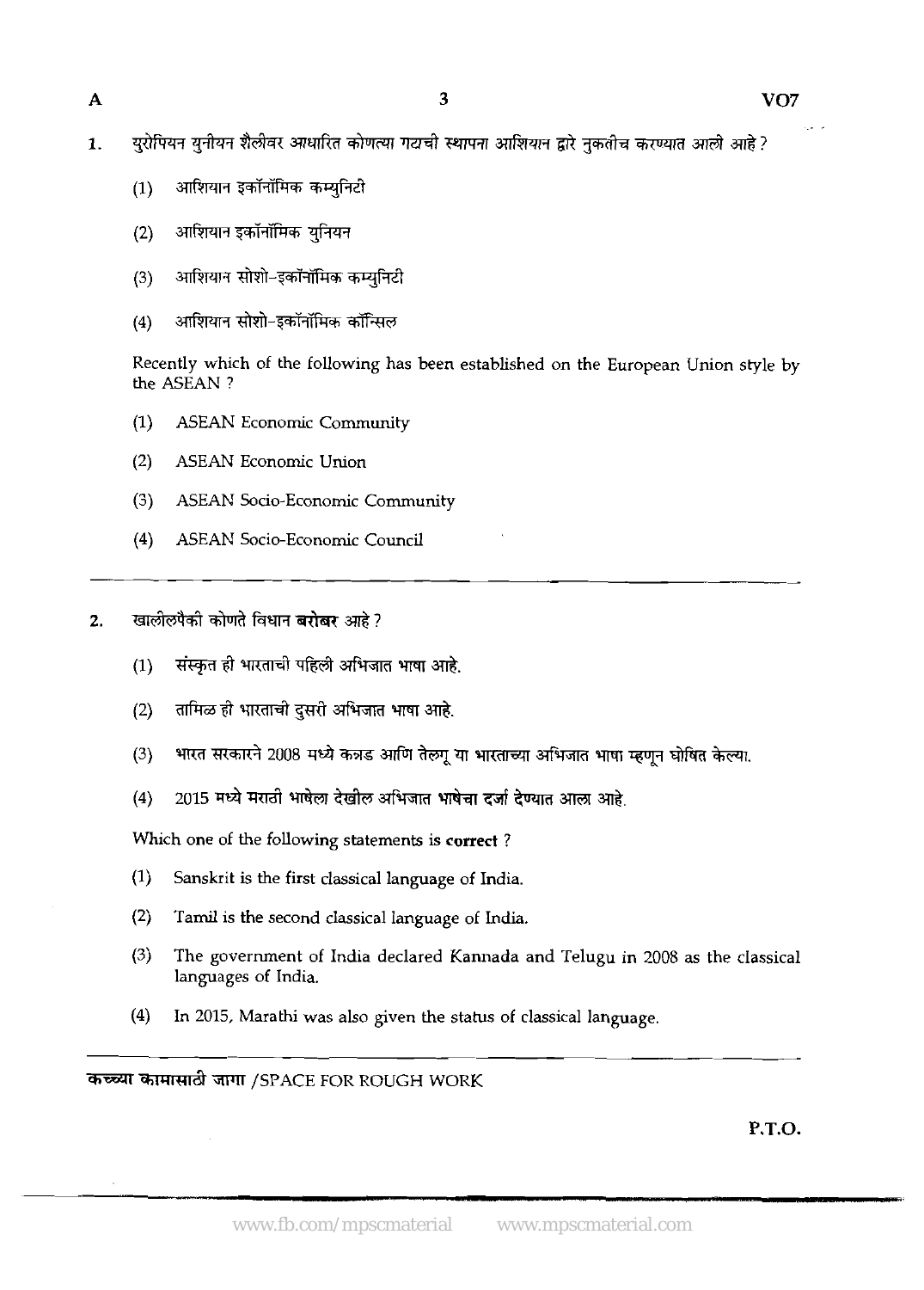| VO <sub>7</sub> |     |                                                                                                                                                                                                                                                                                                                                                                                                                                                                                                                                         |     | 4   |             |                           |     | $\mathbf{A}$  |
|-----------------|-----|-----------------------------------------------------------------------------------------------------------------------------------------------------------------------------------------------------------------------------------------------------------------------------------------------------------------------------------------------------------------------------------------------------------------------------------------------------------------------------------------------------------------------------------------|-----|-----|-------------|---------------------------|-----|---------------|
| 3.              |     | जागतिक आरोग्य संघटना (WHO) बाबत खालीलपैको कोणते/कोणती विधान/विधाने <b>बरोबर</b> आहे/आहेत ?                                                                                                                                                                                                                                                                                                                                                                                                                                              |     |     |             |                           |     |               |
|                 | (a) | प्रत्येक वर्षी 7 एप्रिल हा दिवस जागतिक आरोग्य संघटनेच्या प्रायोजकताखाली 'जागतिक आरोग्य दिन'<br>म्हणून साजरा केला जातो.                                                                                                                                                                                                                                                                                                                                                                                                                  |     |     |             |                           |     |               |
|                 | (b) | जागतिक आरोग्य संघटनेने या वर्षाचा जागतिक आरोग्य दिन अस्थमा या आजारावर केन्द्रित केला आहे.                                                                                                                                                                                                                                                                                                                                                                                                                                               |     |     |             |                           |     |               |
|                 | (c) | जागतिक आरोग्य संघटनेचे मुख्यालय न्यूयॉर्क मध्ये आहे.                                                                                                                                                                                                                                                                                                                                                                                                                                                                                    |     |     |             |                           |     |               |
|                 |     | पर्यायी उत्तरे :                                                                                                                                                                                                                                                                                                                                                                                                                                                                                                                        |     |     |             |                           |     |               |
|                 | (1) | (a)<br>(2)                                                                                                                                                                                                                                                                                                                                                                                                                                                                                                                              | (b) |     | (3)         | $\left( \infty \right)$   | (4) | वरील सर्व     |
|                 |     | Which one of the following statements about the World Health Organization (WHO)<br>is/are correct?                                                                                                                                                                                                                                                                                                                                                                                                                                      |     |     |             |                           |     |               |
|                 | (a) | The World Health Day is celebrated every year on the 7 <sup>th</sup> April under the sponsorship<br>of the WHO.                                                                                                                                                                                                                                                                                                                                                                                                                         |     |     |             |                           |     |               |
|                 | (b) | The WHO is focusing this year's World Health Day on Asthama.                                                                                                                                                                                                                                                                                                                                                                                                                                                                            |     |     |             |                           |     |               |
|                 | (c) | The headquarters of WHO is in New York.                                                                                                                                                                                                                                                                                                                                                                                                                                                                                                 |     |     |             |                           |     |               |
|                 |     | Answer options:                                                                                                                                                                                                                                                                                                                                                                                                                                                                                                                         |     |     |             |                           |     |               |
|                 |     |                                                                                                                                                                                                                                                                                                                                                                                                                                                                                                                                         |     |     |             |                           | (4) | All the above |
|                 | (1) | (a)<br>(2)                                                                                                                                                                                                                                                                                                                                                                                                                                                                                                                              | (b) |     | $(3)$ $(c)$ |                           |     |               |
| 4.              |     | 5 डिसेंबर 2015 हा जगभर जागतिक मृदा दिवस (World Soil Day) म्हणून साजरा केला गेला.  2015 च्या या<br>दिवसाचे घोषवाक्य होते _________.                                                                                                                                                                                                                                                                                                                                                                                                      |     |     |             |                           |     |               |
|                 | (1) | सॉइल्स अ सॉलीड ग्राऊंड फॉर लाईफ                                                                                                                                                                                                                                                                                                                                                                                                                                                                                                         |     |     |             | (2) सॉइल्स मस्ट फॉर लाईफ  |     |               |
|                 | (3) | सॉइल्स अ नरिशमेंट फॉर लाईफ<br>The World Soil Day (WSD) was observed on 5 <sup>th</sup> December 2015 across the world. The<br>theme of the 2015 WSD was $\frac{1}{\sqrt{1-\frac{1}{2}}}\frac{1}{\sqrt{1-\frac{1}{2}}}\frac{1}{\sqrt{1-\frac{1}{2}}}\frac{1}{\sqrt{1-\frac{1}{2}}}\frac{1}{\sqrt{1-\frac{1}{2}}}\frac{1}{\sqrt{1-\frac{1}{2}}}\frac{1}{\sqrt{1-\frac{1}{2}}}\frac{1}{\sqrt{1-\frac{1}{2}}}\frac{1}{\sqrt{1-\frac{1}{2}}}\frac{1}{\sqrt{1-\frac{1}{2}}}\frac{1}{\sqrt{1-\frac{1}{2}}}\frac{1}{\sqrt{1-\frac{1}{2}}}\frac$ |     |     |             | (4) नो लाईफ विदाऊट सॉइल्स |     |               |
|                 | (1) | Soils a solid ground for life (2) Soils must for life                                                                                                                                                                                                                                                                                                                                                                                                                                                                                   |     |     |             |                           |     |               |
|                 | (3) | Soils a nourishment for life                                                                                                                                                                                                                                                                                                                                                                                                                                                                                                            |     | (4) |             | No life without soils     |     |               |
| 5.              |     | खालीलपैकी कोणते जैविकखत नाही ?                                                                                                                                                                                                                                                                                                                                                                                                                                                                                                          |     |     |             |                           |     |               |
|                 | (1) | जीवाणू खत                                                                                                                                                                                                                                                                                                                                                                                                                                                                                                                               |     | (2) | शैवाल खत    |                           |     |               |
|                 | (3) | हरीत शेणखत                                                                                                                                                                                                                                                                                                                                                                                                                                                                                                                              |     | (4) | वरील सर्व   |                           |     |               |
|                 |     | Which one of the following is not a Biofertilizer?                                                                                                                                                                                                                                                                                                                                                                                                                                                                                      |     |     |             |                           |     |               |
|                 | (1) | Bacterial fertilizer                                                                                                                                                                                                                                                                                                                                                                                                                                                                                                                    |     | (2) |             | Algal fertilizer          |     |               |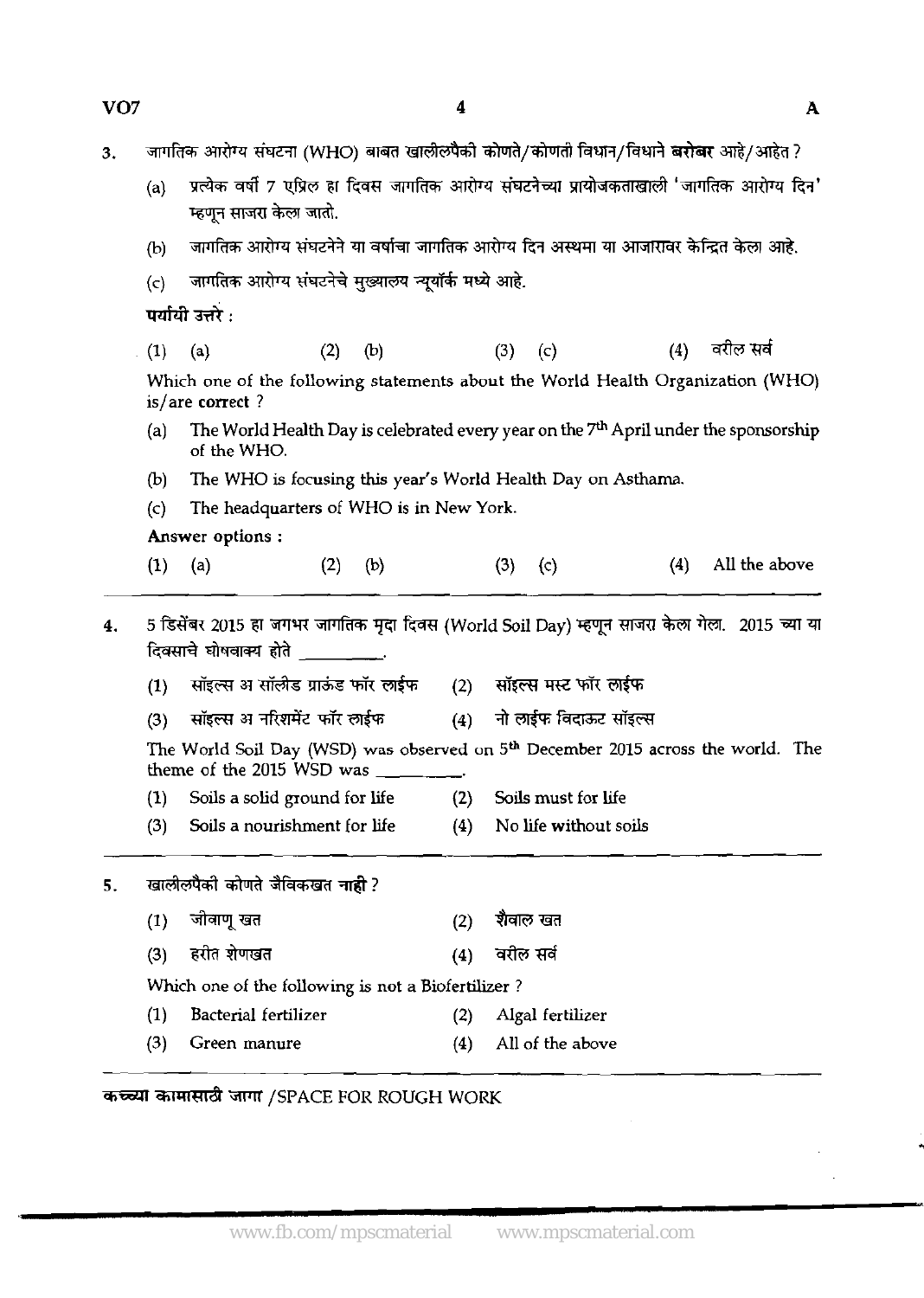| A        |     |                  |                         |       |      |         |           | $\mathfrak{g}$ |                    |                                                                                                              |     |       | VO7 |
|----------|-----|------------------|-------------------------|-------|------|---------|-----------|----------------|--------------------|--------------------------------------------------------------------------------------------------------------|-----|-------|-----|
| $6\zeta$ |     |                  | पाश्चिमात्य देश कोणता ? |       |      |         |           |                |                    | चीनच्या पाठींब्यावर निर्माण झालेल्या 'आशियन इन्फ्रास्ट्रक्चर इनव्हेस्टमेंट बँकेत' (AIIB) सहभागी होणारा पहिला |     |       |     |
|          |     | (1) यू.के.       |                         |       | (2)  | फ्रान्स |           |                | (3)                | जर्मनी                                                                                                       | (4) | इटली  |     |
|          |     |                  | Investment Bank (AIIB)? |       |      |         |           |                |                    | Which is the first western country to join the China backed - Asian Infrastructure                           |     |       |     |
|          | (1) | U.K.             |                         |       | (2)  | France  |           |                | (3)                | Germany                                                                                                      | (4) | Italy |     |
| 7.       |     |                  |                         |       |      |         |           |                |                    | 2016-17 च्या खरीप हंगामासाठी असलेल्या किमान आधारभूत किंमती (MSP) बाबत जोड्या लावा.                           |     |       |     |
|          |     | धान्य            |                         |       |      |         |           |                |                    | सुधारित किमान आधारभूत किंमती                                                                                 |     |       |     |
|          | (a) |                  | ज्वारी (संकरीत)         |       |      |         | (i)       | ₹ 2600         |                    |                                                                                                              |     |       |     |
|          | (b) | बाजरी            |                         |       |      |         | $\rm(ii)$ | ₹ 1625         |                    |                                                                                                              |     |       |     |
|          | (c) | सोयाबीन          |                         |       |      |         | (iii)     | ₹ 1330         |                    |                                                                                                              |     |       |     |
|          | (d) | सूर्यफूल         |                         |       |      |         | (iv)      | ₹ 4220         |                    |                                                                                                              |     |       |     |
|          | (e) | भूईमूग           |                         |       |      |         | (v)       | ₹ 3950         |                    |                                                                                                              |     |       |     |
|          |     | पर्यायी उत्तरे : |                         |       |      |         |           |                |                    |                                                                                                              |     |       |     |
|          |     | (a)              | (b)                     | (c)   | (d)  | (e)     |           |                |                    |                                                                                                              |     |       |     |
|          | (1) | (i)              | (ii)                    | (iii) | (v)  | (iv)    |           |                |                    |                                                                                                              |     |       |     |
|          | (2) | (ii)             | (iii)                   | (i)   | (iv) | (v)     |           |                |                    |                                                                                                              |     |       |     |
|          | (3) | (i)              | (ii)                    | (iii) | (iv) | (v)     |           |                |                    |                                                                                                              |     |       |     |
|          | (4) | (ii)             | (iii)                   | (i)   | (v)  | (iv)    |           |                |                    |                                                                                                              |     |       |     |
|          |     |                  |                         |       |      |         |           |                |                    | Match the pairs about the Minimum Support Prices (MSP) of the Kharif season 2016-17.                         |     |       |     |
|          |     | Grain            |                         |       |      |         |           |                | <b>Revised MSP</b> |                                                                                                              |     |       |     |
|          | (a) |                  | Jowar (Hybrid)          |       |      |         | (i)       | ₹ 2600         |                    |                                                                                                              |     |       |     |
|          | (b) | Millet           |                         |       |      |         | (i)       | ₹ 1625         |                    |                                                                                                              |     |       |     |
|          | (c) |                  | Soyabean                |       |      |         | (iii)     | ₹ 1330         |                    |                                                                                                              |     |       |     |
|          | (d) |                  | Sunflower               |       |      |         | (iv)      | ₹ 4220         |                    |                                                                                                              |     |       |     |
|          | (e) |                  | Groundnut               |       |      |         | (v)       | ₹ 3950         |                    |                                                                                                              |     |       |     |
|          |     |                  | Answer options:         |       |      |         |           |                |                    |                                                                                                              |     |       |     |
|          |     | (a)              | (b)                     | (c)   | (d)  | (e)     |           |                |                    |                                                                                                              |     |       |     |
|          | (1) | (i)              | (ii)                    | (iii) | (v)  | (iv)    |           |                |                    |                                                                                                              |     |       |     |
|          | (2) | (ii)             | (iii)                   | (i)   | (iv) | (v)     |           |                |                    |                                                                                                              |     |       |     |
|          | (3) | (i)              | (i)                     | (iii) | (iv) | (v)     |           |                |                    |                                                                                                              |     |       |     |
|          | (4) | (i)              | (iii)                   | (i)   | (v)  | (iv)    |           |                |                    |                                                                                                              |     |       |     |
|          |     |                  |                         |       |      |         |           |                |                    |                                                                                                              |     |       |     |

कच्च्या कामासाठी जागा /SPACE FOR ROUGH WORK

 $\mathcal{L}_{\mathbf{r}}$ 

**P.T.O.** 

 $\hat{\mathcal{L}}$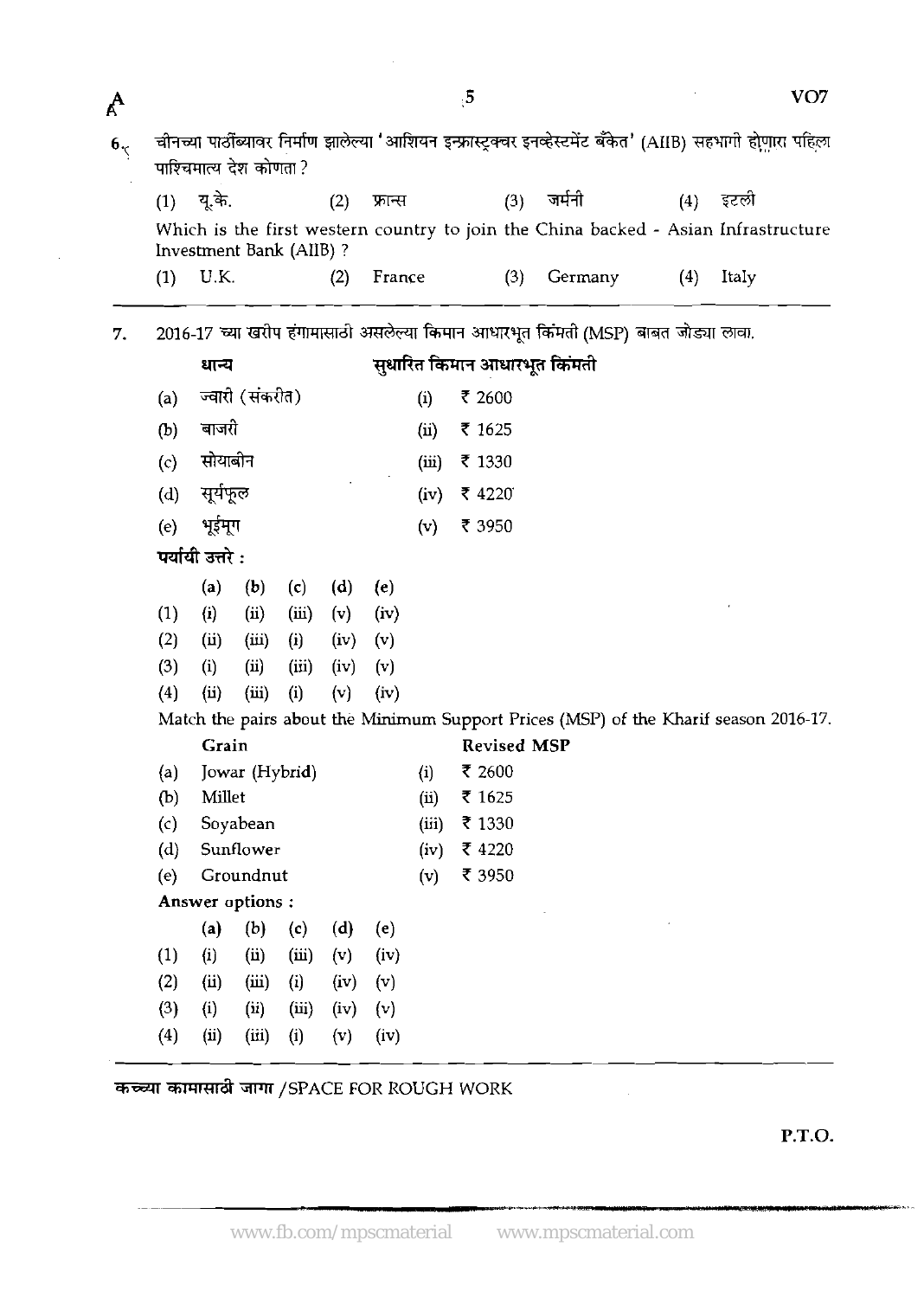$\boldsymbol{6}$ 

| 8. | मंगेश पाडगांवकर यांनी कोणते काव्यसंग्रह लिहिले आहेत ?       |                                                                             |     |       |     |     |                    |     |        |
|----|-------------------------------------------------------------|-----------------------------------------------------------------------------|-----|-------|-----|-----|--------------------|-----|--------|
|    | विदुषक<br>लगोरी<br>(a)<br>सलम<br>(b)<br>उत्सव<br>(c)<br>(d) |                                                                             |     |       |     |     |                    |     |        |
|    |                                                             | पर्यायी उत्तरे :                                                            |     |       |     |     |                    |     |        |
|    | (1)                                                         | फक्त (a), (b), (d)                                                          |     |       | (2) |     | फक्त (a), (c), (d) |     |        |
|    | (3)                                                         | फक्त (b), (c), (d)                                                          |     |       | (4) |     | फक्त (a), (b), (c) |     |        |
|    |                                                             | Which collection of poetry is written by Mangesh Padgaonkar?                |     |       |     |     |                    |     |        |
|    | (a)                                                         | Salam                                                                       | (b) | Utsav |     | (c) | Vidushak           | (d) | Lagori |
|    |                                                             | Answer options :                                                            |     |       |     |     |                    |     |        |
|    | (1)                                                         | Only $(a)$ , $(b)$ , $(d)$                                                  |     |       | (2) |     | Only (a), (c), (d) |     |        |
|    | (3)                                                         | Only $(b)$ , $(c)$ , $(d)$                                                  |     |       | (4) |     | Only (a), (b), (c) |     |        |
| 9. |                                                             | 88 वी ऑस्कर पारितोषिके  (2016) बाबत खालीलपैको कोणती जोडी <b>बरोबर</b> आहे ? |     |       |     |     |                    |     |        |

|     |                |                          | 88 वी ऑस्कर पारितोषिके (2016) बाबत खालीलपैकी कोणती जोडी बरोबर आहे?                |
|-----|----------------|--------------------------|-----------------------------------------------------------------------------------|
| (1) |                |                          | सर्वोत्कृष्ट अभिनेता 'रूम' साठी                                                   |
| (2) | ब्री लार्सन    |                          | सर्वोत्कृष्ट अभिनेत्री 'द डॅनिश गर्ल' साठी                                        |
| (3) |                |                          | अलेजान्ड्रो इनारव्हिटा                     सर्वोत्कृष्ट निर्देशक 'स्पॉटलाईट' साठी |
| (4) | मार्क रेलान्स् |                          | सर्वोत्कृष्ट सहाय्यक अभिनेता 'ब्रिज ऑफ स्पाईज' साठी                               |
|     |                |                          | Which one of the following pairs about the $88th$ Oscar Awards (2016) is correct? |
| (1) |                |                          | Leonardo Dicaprio - Best Actor for 'Room'                                         |
| (2) | Brie Larson    | $\overline{\phantom{a}}$ | Best Actress for 'The Danish Girl'                                                |
| (3) |                |                          | Alejandro Inarvita - Best Director for 'Spotlight'                                |
| (4) | Mark Rylance   | $\blacksquare$           | Best Supporting Actor for 'Bridge of spies'                                       |

?kZ=T **d** 3TT /SPACE FOR ROUGH WORK

 $\overline{\mathbf{A}}$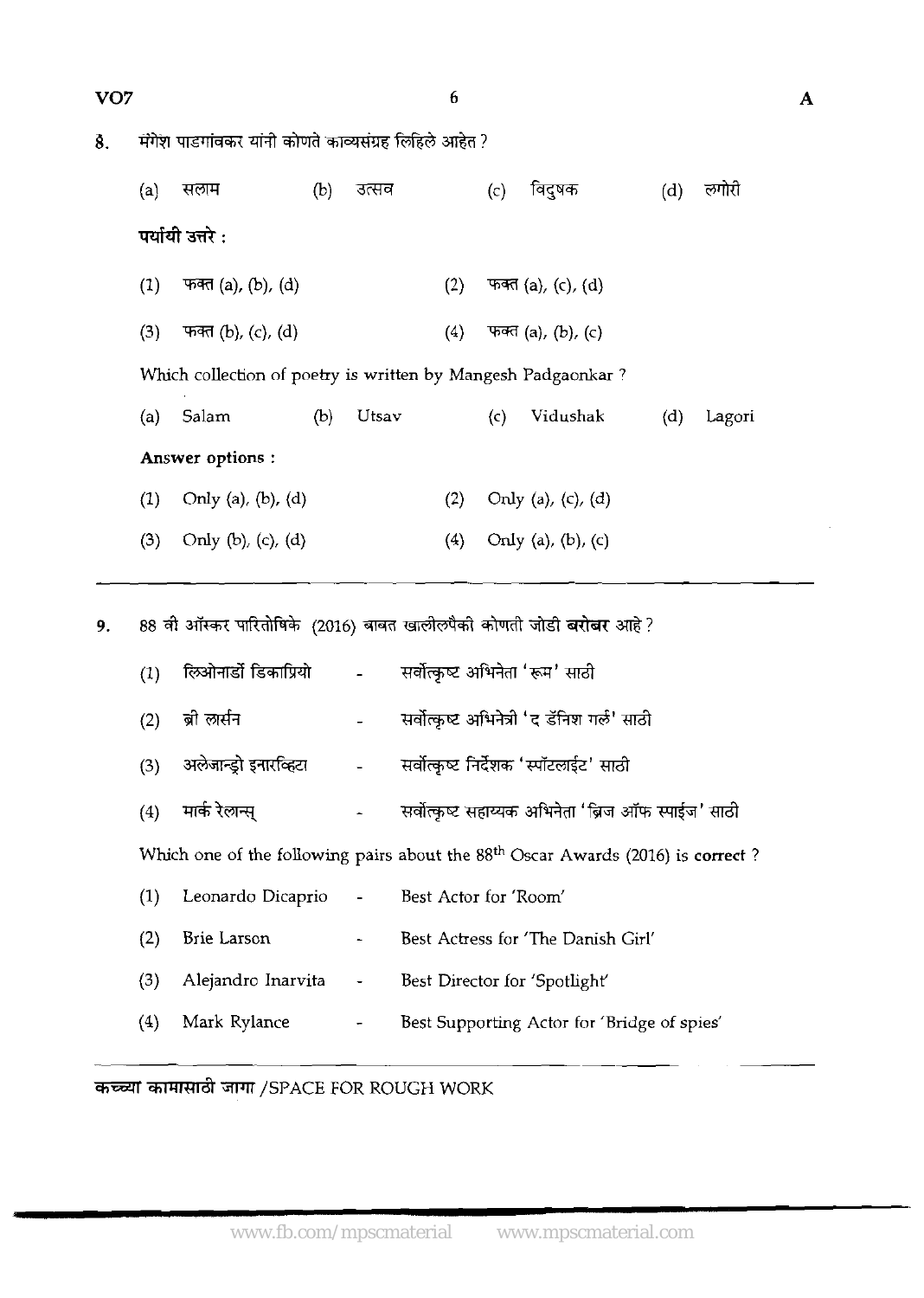$\overline{7}$ 

| ٠      |  |
|--------|--|
| v<br>v |  |
| I      |  |

10. **खालील विधाने विचारात घ्या**:

(a) विद्यादेवी भंडारी या नेपाळच्या पहिल्या महिला अध्यक्षा आहेत.

(b) विद्यादेवी भंडारी या नेपाळ कम्युनिस्ट पक्षाच्या अध्यक्षा होत्या.

विद्यादेवी भंडारी यांनी या अगोदर संरक्षण मंत्री म्हणून कार्य केलेले आहे.  $(c)$ 

- ) वरीलपैको कोणती विधाने **बरोबर** आहेत ?<br>(1) (a) आणि (b) (2) (a) आणि (c)<br>(3) (b) आणि (c) (4) (a), (b) आणि (c)
- (1) (a) आणि (b) (2) (a) आणि (c)<br>(3) (b) आणि (c) (4) (a), (b) आणि (c)

Consider the following statements :

(a) Vidya Devi Bhandari is the First female President of Nepal.

(b) Vidya Devi Bhandari was the Chairman of the Communist Party of Nepal.

(c) Vidya Devi Bhandari previously served as the Minister of Defence.

Which of the statements given above are correct ?

- (1) (a) and @) (2) **(a)** and (4
- (3) (b) and (c) (4) (a), (b) and (c)

11. नुकतेच खालीलपैकी कोणते शहर भारताचे पहिले केरोसिन मुक्त शह (1) \* *(2)* **T+** (3) +EF (4) fms

Which of the following cities has become the first Kerosene free city of India recently ?

(1) Chandigarh (2) Mumbai (3) Bengaluru (4) Shimla

'जागतिक आनंदी अहवाल - 2016' नुसार जगातील सर्वाधिक आनंदी देश कोणता ? 12.

 $(1)$ स्वीडन डेन्मार्क स्विद्धर्लंड  $(2)$  $(3)$  $(4)$ भूतान

According to the 'World Happiness Report 2016', which is the happiest country in the WorId ?

(1) Sweden (2) Denmark (3) Switzerland (4) Bhutan

कच्च्या कामासाठी जागा /SPACE FOR ROUGH WORK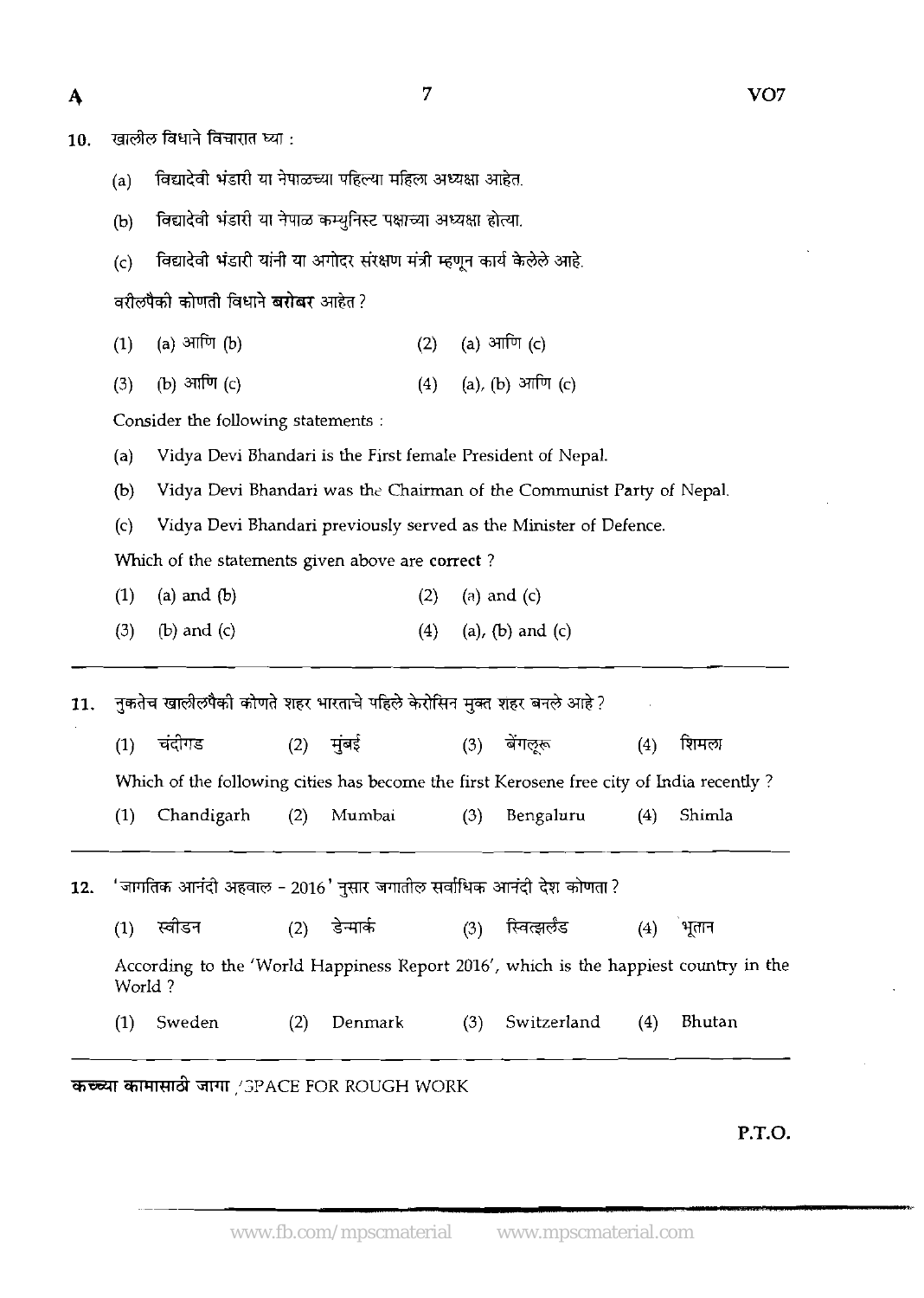| VO7 |       |                                   |     | 8                                                                                                                                                                    |     |                 |     | A                 |
|-----|-------|-----------------------------------|-----|----------------------------------------------------------------------------------------------------------------------------------------------------------------------|-----|-----------------|-----|-------------------|
| 13. | आहे ? |                                   |     | राष्ट्रीय न्यायीक नियुक्ती आयोग सर्वोच्च न्यायालयाने अवैध ठरवल्यामुळे कोणती घटनादुरुस्ती घटनाबाह्य झाली                                                              |     |                 |     |                   |
|     | (1)   | 97 वो                             | (2) | 98 वी                                                                                                                                                                | (3) | 99 वी           | (4) | $100$ वी          |
|     |       |                                   |     | Which amendment has become unconstitutional as the National Judicial Appointments<br>Commission has been invalidated by the Supreme Court?                           |     |                 |     |                   |
|     | (1)   | 97 <sup>th</sup>                  | (2) | 98 <sup>th</sup>                                                                                                                                                     | (3) | .99th           | (4) | 100 <sup>th</sup> |
| 14. |       |                                   |     | 'सार्क' च्या मंत्री परिषदेने सार्कचे आपत्ती व्यवस्थापन केन्द्र कोठे स्थापन करण्याचे ठरविले आहे ?                                                                     |     |                 |     |                   |
|     | (1)   | ढाका                              | (2) | काठमांड्                                                                                                                                                             |     | (3) न्यू दिल्ली | (4) | कोलंबो            |
|     |       | Management Centre?                |     | Where has the council of SAARC Ministers decided to establish the SAARC Disaster                                                                                     |     |                 |     |                   |
|     | (1)   | Dhaka                             | (2) | Kathmandu                                                                                                                                                            | (3) | New Delhi       | (4) | Colombo           |
| 15. |       | सर्वाधिक व्याघ्र संख्या भूपवितो ? |     | जागतिक व्याघ्र संघ (GTF) आणि जागतिक वन्यजीव निधी (WWF) च्या अहवालानुसार जगात कोणता देश                                                                               |     |                 |     |                   |
|     | (1)   | भारत                              | (2) | दक्षिण आफ्रिका                                                                                                                                                       | (3) | इंडोनेशिया      | (4) | रशिया             |
|     |       |                                   |     | According to the report of the Global Tiger Forum (GTF) and the World Wildlife Fund<br>(WWF), which country boasts of the highest population of tigers in the world? |     |                 |     |                   |
|     | (1)   | India                             | (2) | South Africa                                                                                                                                                         | (3) | Indonesia       | (4) | Russia            |
| 16. |       |                                   |     | भारतातील पहिली महिला मुख्यमंत्री कोणत्या राज्याची होती ?                                                                                                             |     |                 |     |                   |
|     | (1)   | ओरीसा                             | (2) | बिहार                                                                                                                                                                | (3) | तामिळनाडू       | (4) | उत्तर प्रदेश      |
|     |       |                                   |     | Which Indian State had the first woman Chief Minister?                                                                                                               |     |                 |     |                   |
|     | (1)   | Orissa                            | (2) | Bihar                                                                                                                                                                | (3) | Tamil Nadu      | (4) | Uttar Pradesh     |
|     |       |                                   |     |                                                                                                                                                                      |     |                 |     |                   |

कच्च्या कामासाठी जागा /SPACE FOR ROUGH WORK

 $\hat{\boldsymbol{\gamma}}$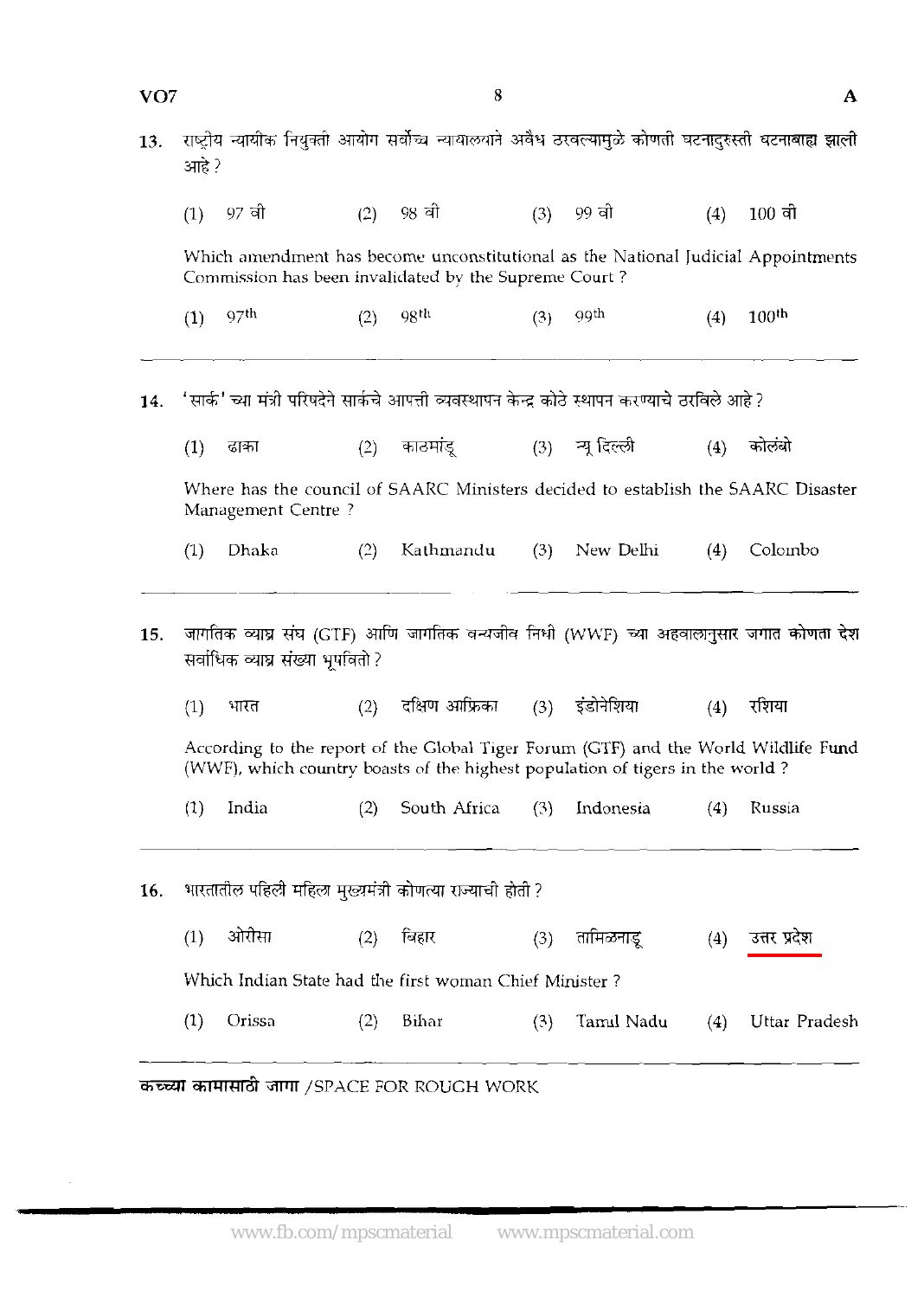खालील विधाने विचारात घ्या : 17.

(a) 'राज्य हे, सहा वर्षापासून ते चौदा वर्षापर्यंतच्या मुलांना मोफत व सक्तीचे शिक्षण देईल' हा त्यांचा **मूलभूत**<br>ह्र**क्क** आहे.

9

- 'जो जन्मदाता असेल किंवा पालक असेल त्याने आपल्या अपत्यास अथवा पाल्यास त्याच्या सहाव्या वर्षापासून  $(b)$ ते चौदाव्या वर्षापर्यंत शिक्षणाची संधी उपलब्ध करुन देणे' हे त्याचे **मुलभूत कर्तव्य** आहे.
- 'राज्य हे बालकांचे वय सहा वर्षाचे होईपर्यंत त्यांचे संगोपन करण्यासाठी आणि त्यांच्या शिक्षणासाठी तरतुद  $(c)$ करील' हे **मार्गदर्शक तत्त्व** आहे.

वरीलपैकी कोणती विधाने **बरोबर** आहेत ?

वरील सर्व (a) आणि  $(b)$ (b) आणि (c) (3) (a) आणि (c)  $(4)$  $(1)$  $(2)$ 

Consider the following statements :

- (a) 'The state shall provide free and compulsory education to all the children of the age of six to fourteen years' is their Fundamental right.
- @) 'The one who is a parent or a guardian should provide opportunities for education to his child or a ward between the age of six and fourteen years' is his Fundamental duty.
- (c) 'The state shall endeavour to provide early childhood care and education for all the children **until** they complete the age of six years' is a Directive principle.

Which of the statements given above are correct ?

- (1) (a) and (b) (2) (b) and (c) (3) (a) and (c) (4) All the above
- संविधान सभेतील मूलभूत हक्क आणि अल्पसंख्याक समितीचे अध्यक्ष कोण होते ? 18.
	- डॉ. बी.आर. आंबेडकर जे.बी. कुपलानी  $(1)$  $(2)$
	- जवाहरलाल नेहरु सरदार वल्लभभाई पटेल  $(4)$  $(3)$

Who was the chairman of the committee on Fundamental Rights and Minorities in the Constituent Assembly ?

- (1) Dr. B.R. Ambedkar (2) J.B. Kripalani
- (3) Sardar Vallabhabhai Pate1 (4) Jawaharlal Nehru

कच्च्या कामासाठी जागा /SPACE FOR ROUGH WORK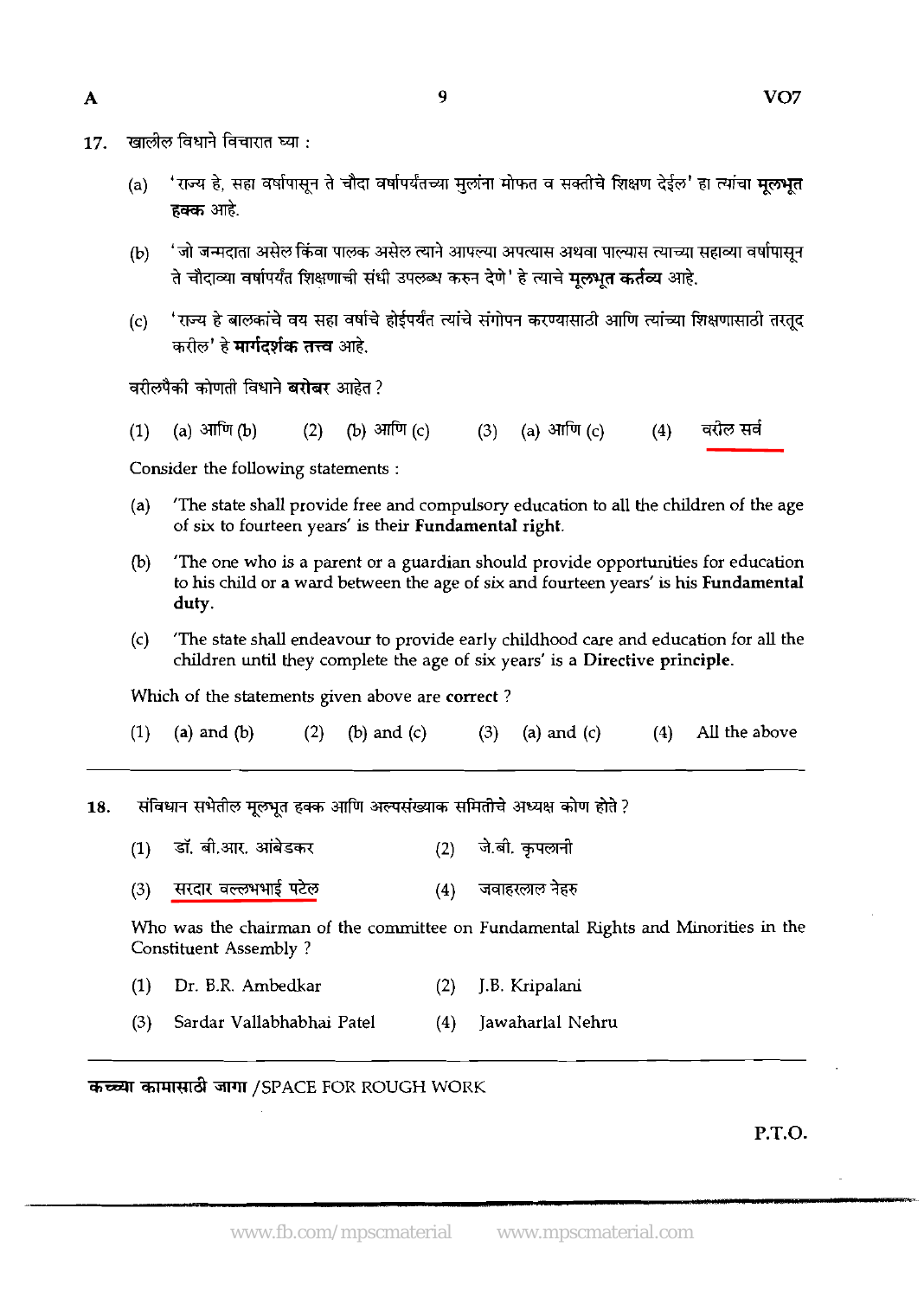- खालीलपैको कोणते विधान **चकीचे** आहे? 19.
	- एखाद्या व्यक्तीचा जन्म भारतात 26 जानेवारी 1950 रोजी किंवा त्यानंतर परंतु 1 जुलै 1987 पूर्वी झालेला  $(a)$ असेल तर ती व्यक्ती भारतीय नागरिक असते.
	- एखाद्या व्यक्तीचा जन्म भारतात 1 जुलै 1987 रोजी किंवा त्यानंतर झाला असेल आणि जर तिच्या जन्माच्या  $(b)$ वेळी तिच्या आईवडिलांपैको कोणीही एक भारताचे नागरिक असतील तर ती व्यक्ती भारतीय नागरिक असेल.
	- जेंव्हा एखादी व्यक्ती तिच्या भारतीय नागरिकत्त्वाचा त्याग करते तेंव्हा त्या व्यक्तीच्या प्रत्येक अज्ञान मुलाचे  $(c)$ भारतीय नागरिकत्त्व देखील संपुष्टात येते.

# पर्यायी उत्तरे :

- $(1)$  $(a)$  $(2)$  $(b)$
- वरीलपैकी एकही नाही  $(3)$  $(4)$  $(c)$

Which one of the following statements is incorrect ?

- (a) A person born in India on or after 26<sup>th</sup> Jan. 1950 but before 1<sup>st</sup> July 1987 is a citizen of India.
- (b) A person born in India on or after 1<sup>st</sup> *July 1987* is considered a citizen of India if either of **his** parents is a citizen of India at the time of his birth.
- (c) When a person renounces his Indian Citizenship, every minor child of that person also loses Indian citizenship.

### Answer options :

- $(1)$  $(a)$  $(2)$  $(b)$
- **(3) (c) (a)** None of the above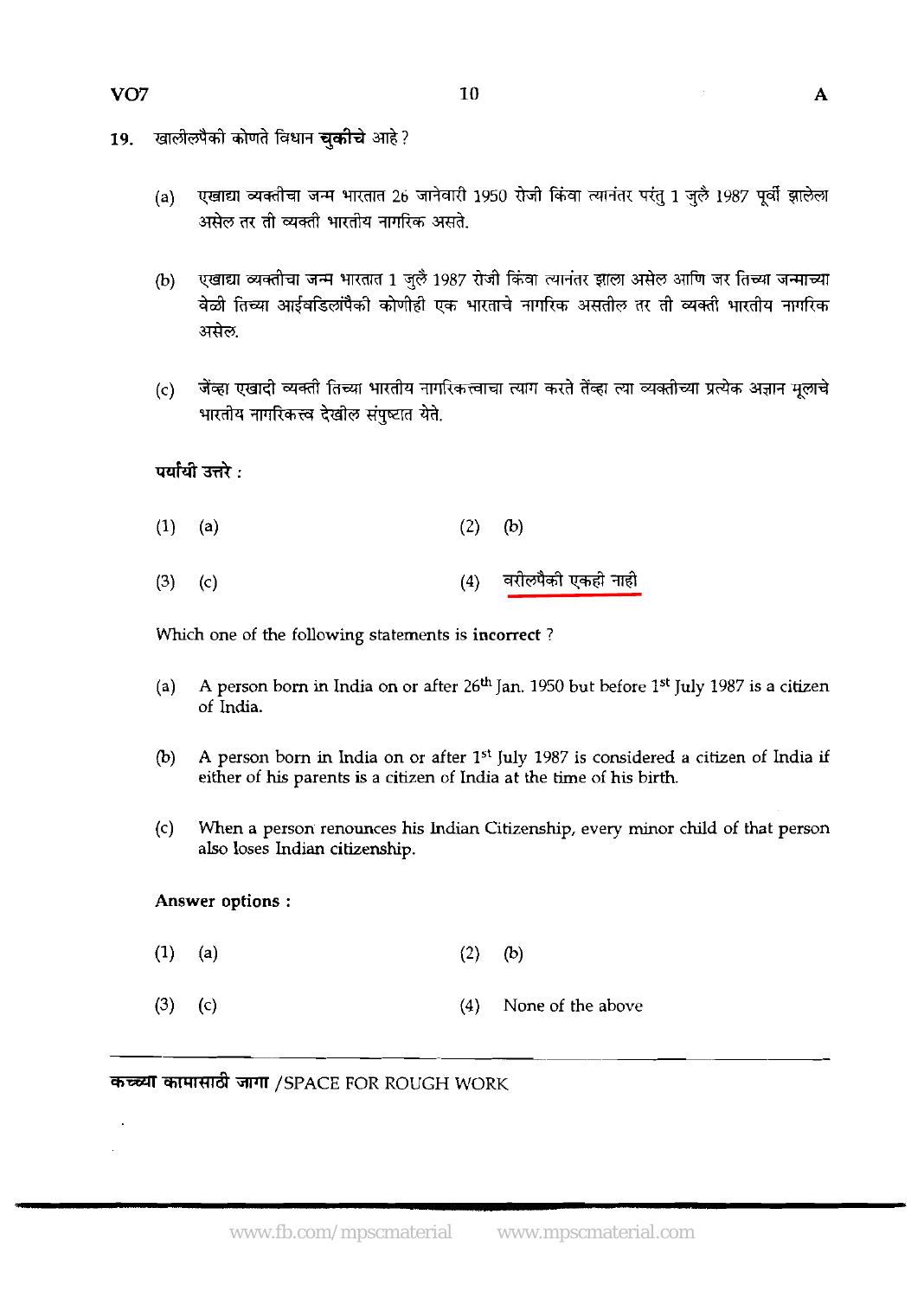| $\mathcal{F}$<br>A |            |                                                                            | 11  | VO7                                                                                                             |
|--------------------|------------|----------------------------------------------------------------------------|-----|-----------------------------------------------------------------------------------------------------------------|
| 20.                |            | संसद राज्यातील विधान परिषद ________ च्या शिफारशीवरून रद करु शकते.          |     |                                                                                                                 |
|                    | 72.<br>(1) | राष्ट्रपती                                                                 | (2) | राज्यपाल                                                                                                        |
|                    | (3)        | राज्य मंत्रिमंडळ                                                           | (4) | राज्य विधानसभा                                                                                                  |
|                    |            | The parliament can abolish a Legislative Council on the recommendations of |     |                                                                                                                 |
|                    | (1)        | The President                                                              | (2) | The Governor                                                                                                    |
|                    | (3)        | <b>State Council of Ministers</b>                                          | (4) | <b>State Legislative Assembly</b>                                                                               |
| 21.                | (1)        | कोणते विधान बरोबर नाही ?<br>सभा पूर्णत: सार्वभौम संस्था बनली.              |     | 1947 च्या भारतीय स्वातंत्र्य कायद्याने संविधान सभेच्या स्थानामध्ये बदल झाला.  या कायद्याच्या संदर्भात खालीलपैकी |
|                    | (2)        | सभा एक विधिमंडळात्मक संस्थाही झाली.                                        |     |                                                                                                                 |
|                    | (3)        | सभेची एकूण संख्या पूर्वीच्या 1946 मधील नियोजित संख्येपेक्षा वाढली.         |     |                                                                                                                 |
|                    | (4)        | मुस्लिम लीग सभासदांनी भारतासाठी असलेल्या संविधान सभेतून माघार घेतली.       |     |                                                                                                                 |
|                    |            | Assembly. Which of the following is not correct with respect to this Act?  |     | The Indian Independence Act of 1947 made changes in the position of the Constituent                             |
|                    | (1)        | The Assembly was made a fully sovereign body.                              |     |                                                                                                                 |
|                    | (2)        | The Assembly also became a Legislative body.                               |     |                                                                                                                 |

- (3) The total strength of the Assembly went up from the earlier planned in 1946.
- (4) The Muslim League members withdrew from the Constituent Assembly of India. -

*अच्या कामासाठी जागा /SPACE FOR ROUGH WORK*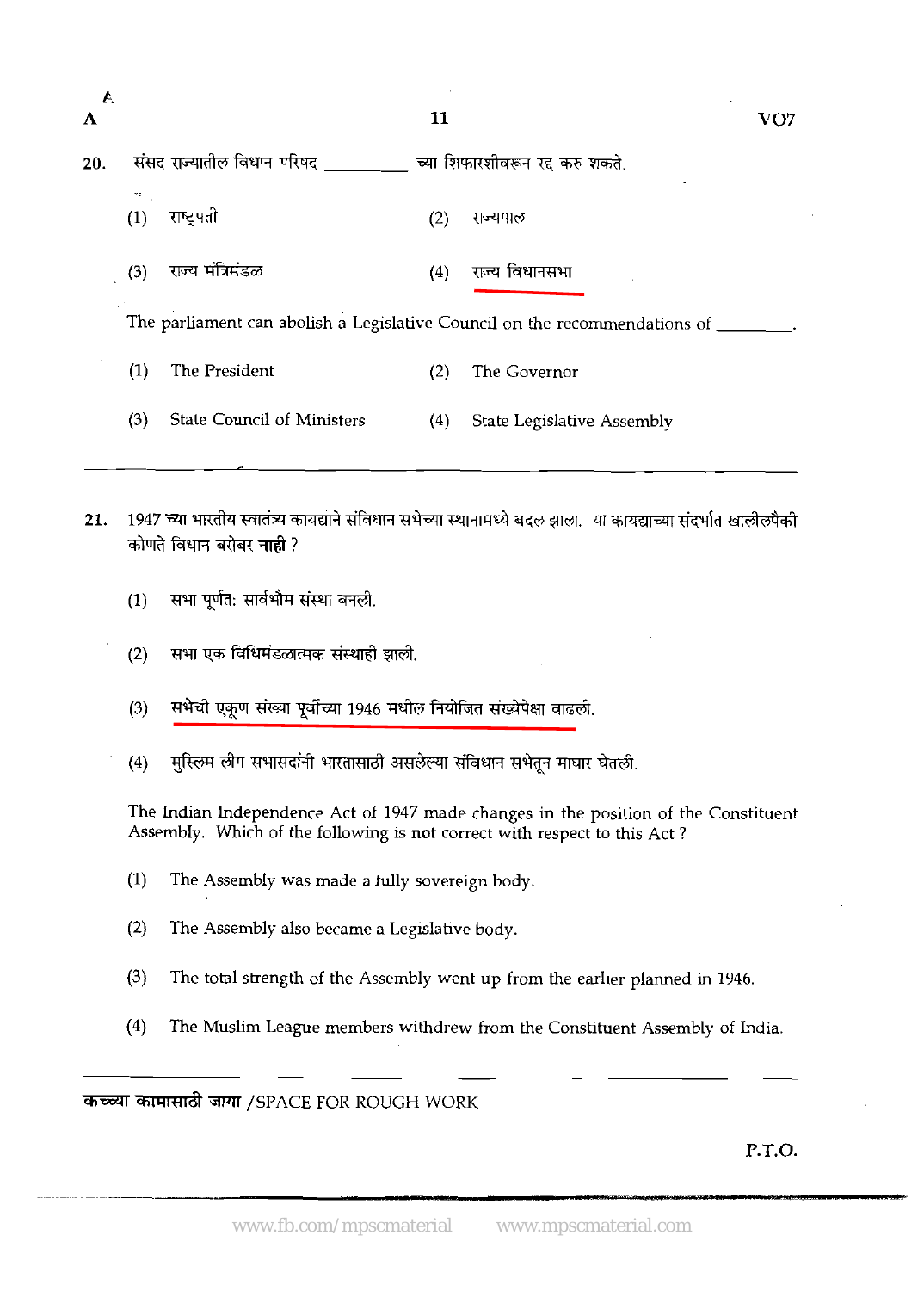- 22. 'कायद्यापुढील समानता' (Equality before Law) हा नियम अनिर्बंध नाही. त्याबाबतीत घटनात्मक आणि अन्य अपवाद आहेत. खालीलपैकी कोणते अनुच्छेद 14 ला **अपवाद** आहेत ?
	- (a) भारताचे राष्ट्रपती आणि राज्यपाल यांना काही विशेष हक्क आहेत.
	- संसद सदस्य आणि राज्याच्या विधीमंडळाचे सदस्य यांच्याविरुद्ध त्यांनी संसदेत अथवा राज्य विधीमंडळात  $(b)$ केलेल्या भाषणाबद्दल कोणत्याही न्यायालयात खटला चालविता येत नाही.
	- परदेशी दत आणि राजनीतीज्ञ यांना फौजदारी दाव्याबाबत विशेष हक्क नाहीत तर केवळ दिवाणी दाव्याबाबत  $(c)$ आहेत.
	- (d) अनुच्छेद 31-C हा अनुच्छेद 14 ला अपवाद आहे.

#### पर्यायी उत्तरे :

- (a), (b) आणि (c)  $(2)$ (b), (c) आणि (d)  $(1)$
- (a), (b) आणि (d)  $(3)$ (a), (b), (c) आणि (d)  $(4)$

The Rule of 'Equality before Law' is not absolute and there are constitutional and other exceptions to it. Which of the following is/are the exceptions to the Article 14 ?

- (a) The President of India and the Governors of states enjoy some immunities.
- (b) No Member of Parliament and State Legislature shall be liable to any proceedings in any court in respect of anything said in Parliament on State Legislature.
- (c) The foreign ambassadors and diplomates enjoy immunity from civil proceedings and not from criminal proceedings.
- (d) Article 31-C is an exception to Article 14.

#### Answer options :

- $(1)$  $(a)$ ,  $(b)$  and  $(c)$  $(2)$  $(b)$ ,  $(c)$  and  $(d)$
- & 3PlT /SPACE FOR ROUGH WORK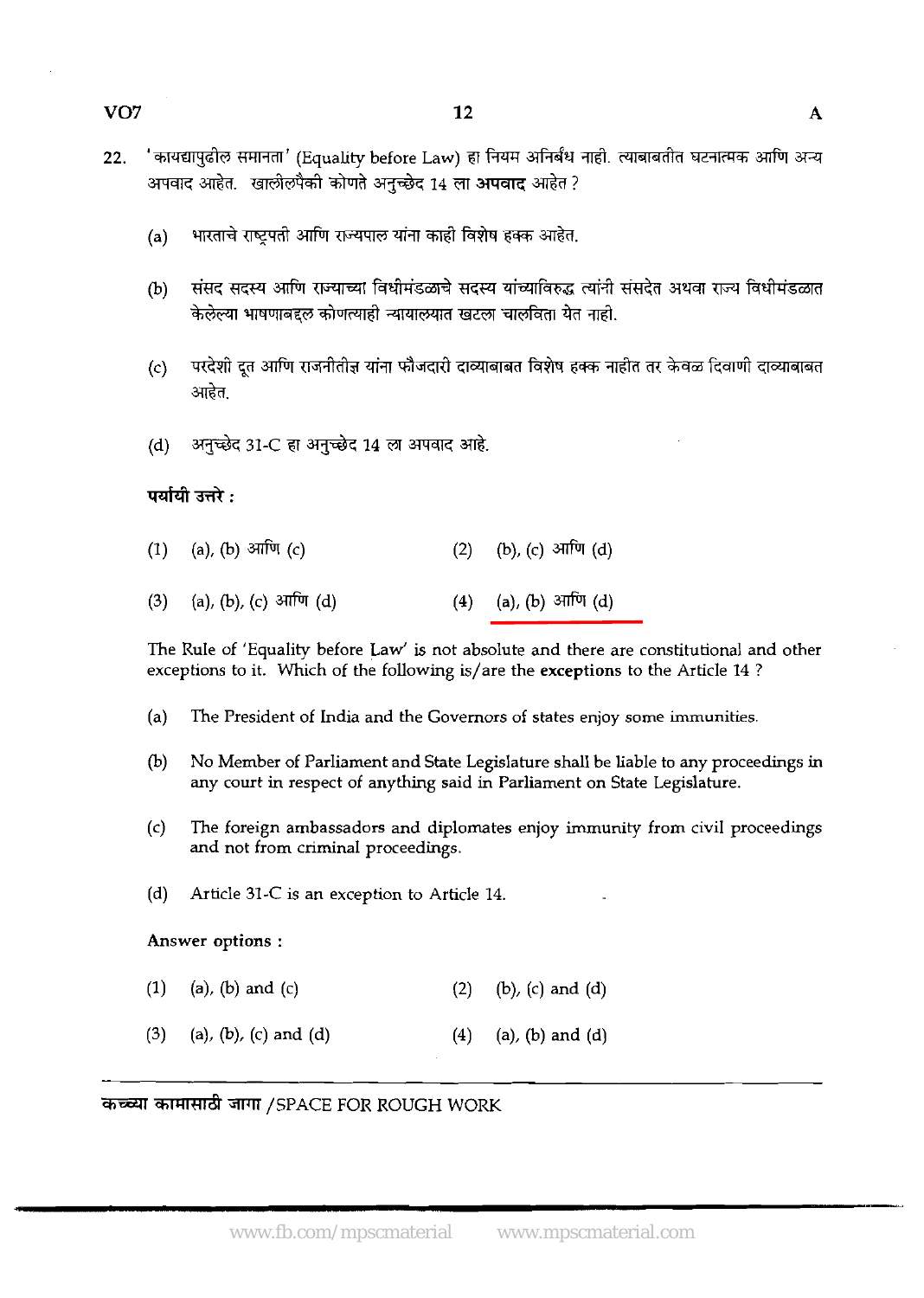**23. m?'lWd** ~~b~58~60~d~&.

- (1) 'A' आणि 'B' प्रवर्गातील अधिकारी
- (2) *'C'* प्रवर्गातील शासकोय सेवक
- (3) <u>'A' प्रवर्गातील वैद्यक</u>ीय अधिकारी
- $(4)$   $'A'$  प्रवर्गातील अधिकारी

The Maharashtra government has increased the retirement age from 58 to 60 years of

- (1) 'A' and 'B' category officers
- (2) 'C' category civil servants
- (3) 'A' category medical officers
- (4) 'A' category officers

'न्यायालयीन पुनुर्विलोकना' बाबत खालील विधाने विचारात घ्या :  $24.$ 

- (a) न्यायालयीन पुनर्विलोकन म्हणजे विधीमंडळाने केलेल्या कायद्यांची आणि केन्द्र आणि राज्य शासनाच्या कार्यकारी आदेशांची घटनात्मकता तपासून पाहण्याचा सर्वोच्च न्यायालयाचा अधिकार.
- (b) संघराज्यीय समतोल्रपणा साधणे आणि राज्यघटनेची सर्वोच्चता या तत्त्वाचे रक्षण करणे हे न्यायालयीन पनर्विलोकनाचे उद्दिष्ट असते.
- नगनगत जादरात्या नटगतनगत तमालून नाइग्यास लगनाइय नामाहनाचा जावनगत.<br>(b) संघराज्यीय समतोलपणा साधणे आणि राज्यघटनेची सर्वोच्चता या तत्त्वाचे रक्षण करणे हे न्यायालयीन<br>(c) 'कायद्याने घालून दिलेल्या पद्धती' (procedure establ 'कायद्याने घालून दिलेल्या पद्धती' (procedure established by law) पेक्षा 'कायद्याची योग्य पद्धत'<br>(Due process of law) हे तत्त्व सर्वोच्च न्यायालयाची नागरिकांचे मूलभूत हक्क रक्षणासाठी अधिक व्याप्ती वादविते.

वरीलपैको कोणते/कोणती विधान/ने **बरोबर** आहे/त?

- फक्त (a) आणि (b)  $(1)$  फक्त  $(a)$  $(2)$
- वरीलपैकी एकही नाही वरील सर्व  $(4)$  $(3)$

Consider the following statements about the 'Judicial Review' :

- (a) Judicial Review means the power of the Supreme Court to examine the constitutionality of legislative law or executive order of both the central and state governments.
- (b) The objective of the Judicial Review is to maintain federal equilibrium and uphold the principle of the supremacy of the constitution.
- (c) The principle of the 'due process of law' more than the 'procedure established by law' gives wider scope to the Supreme Court in protecting the rights of citizens.

Which of the above statements is/are correct ?

- (1) Only (a)  $(2)$  Only (a) and (b)
- (3) All of the above (4) None of the above

# Whic $\frac{1}{2}$ <br>(1)<br> $\frac{3}{2}$ <br>कच्च्या कामा **<sup>W</sup>**& **ZWTr** /SPACE FOR ROUGH WORK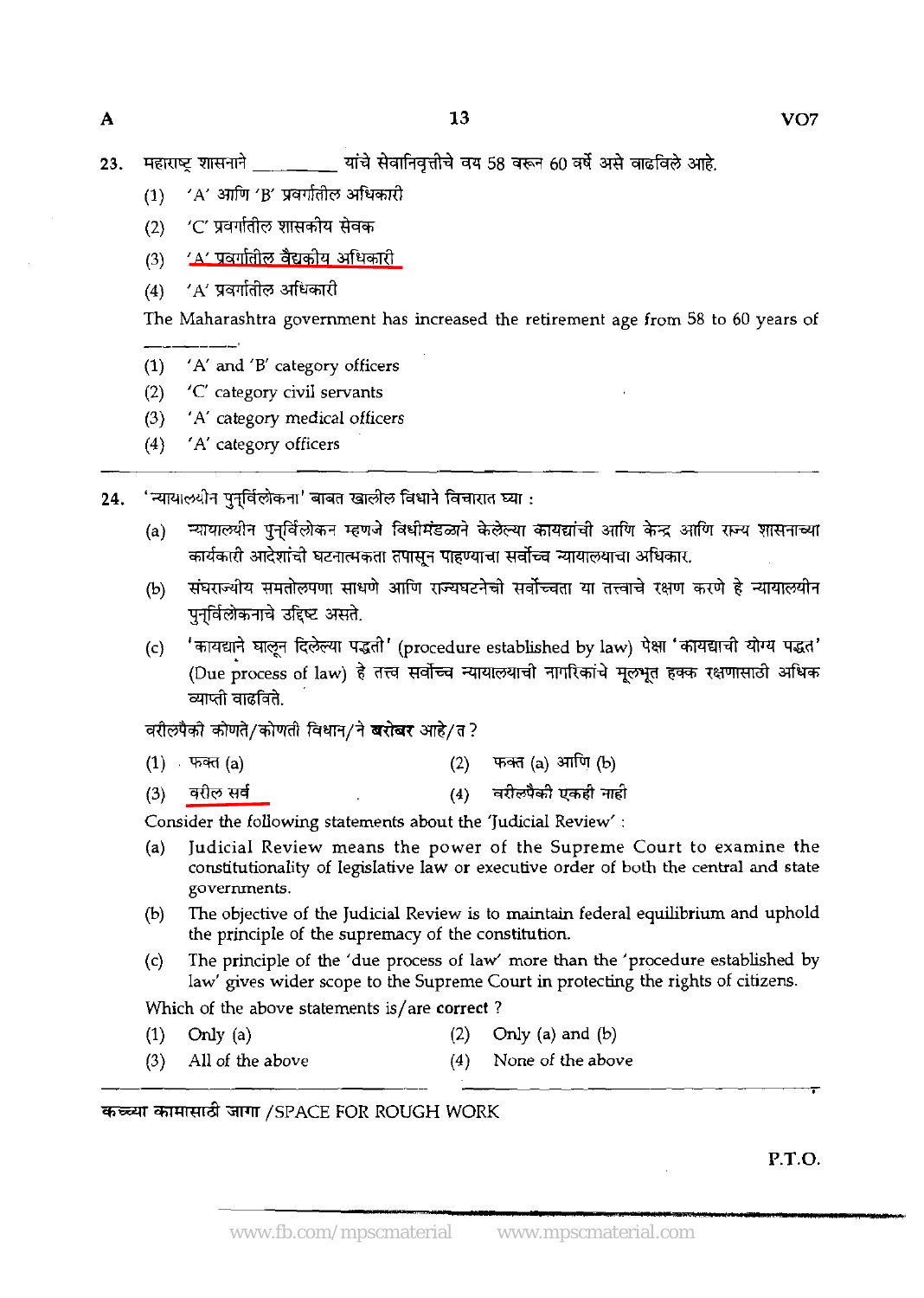A

 $25.$ 

|                  |                                                                          | 14  |                         |
|------------------|--------------------------------------------------------------------------|-----|-------------------------|
|                  | 'भारत हे संघराज्य आहे' यास खालीलपैकी कोणते तत्त्व आधार देत <b>नाही</b> ? |     |                         |
| $\left(1\right)$ | <u>एक राज्यघट</u> ना                                                     | (2) | द्विगृही कायदेमंडळ      |
| (3)              | राज्यघटनेची सर्वोच्चता                                                   | (4) | ऱ्यायालयीन पुनुर्विलोकन |
|                  |                                                                          |     |                         |

Which of the following principles does not support that 'India is a federal state' ?

(I) Single Constitution (2) Bicameralism

**(3)** Supremacy of the Constilution (4) Judicial Review

<u>्</u>यांनी त्यांच्या आत्मचरित्रात ते व त्यांचे बंधु गणेशोत्सवात योग्य हातवारे करुन क्रांतीकारी श्लोक 26. कसे म्हणत असत याचे वर्णन केले आहे.

- $(2)$  बाळ गंगाधर टिळक विनायक दा. सावरकर  $(1)$
- (4) नरसिंह चिंतामण केळकर दामोदर हरी चाफेकर  $(3)$

relates in his autobiography how he and his brother recited revolutionary 'Shlokas' with appropriate gestures in the Ganeshotsav.

(1) Vinayak D. Savarkar (2) BaI Gangadhar Tilak

**(3)** Damodor Hari Chaphekar (4) Narsinh Chintaman Kelkar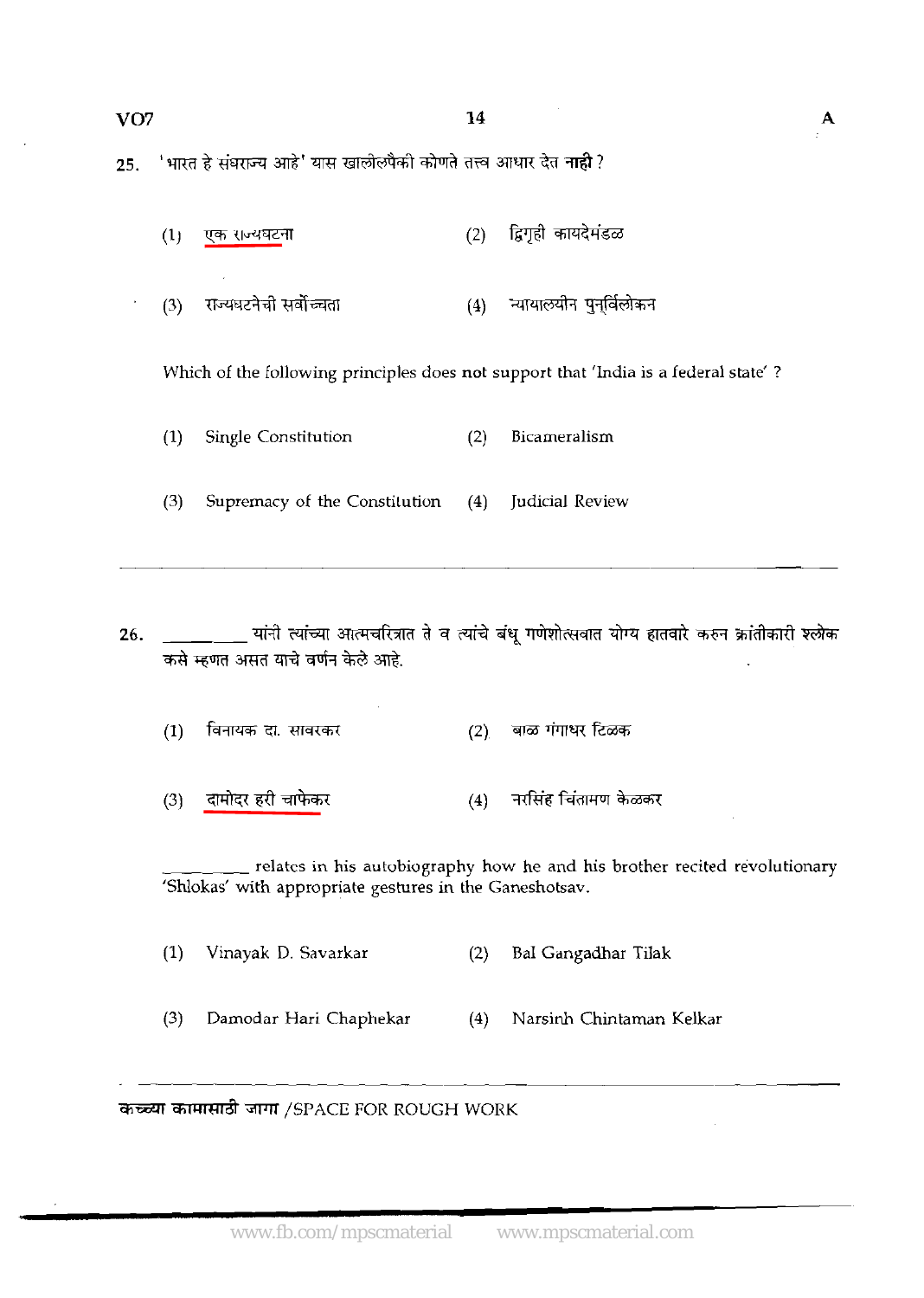15

27. जोड्या जुळवा :

**A** 





|     |      |                       | (a) (b) (c) (d)       |      |
|-----|------|-----------------------|-----------------------|------|
| (1) |      | $(iv)$ $(iii)$ $(ii)$ |                       | (i)  |
| (2) |      |                       | $(i)$ $(iv)$ $(iii)$  | (ii) |
| (3) | (i)  |                       | $(ii)$ $(iii)$ $(iv)$ |      |
| (4) | (ii) |                       | $(i)$ $(iv)$ $(iii)$  |      |
|     |      |                       | Match the following:  |      |

| (a) Rahimatullah Sayani | $(i)$ Bombay |
|-------------------------|--------------|
|                         |              |

- @) Maulavi Mazar-ul-Haq (ii) Madras
- (c) A. Rasul (iii) Bengal
- (d) Nawab Syed Mahomed Bahadur (iv) Bihar

# Answer options :

|     |                            | (a) (b) (c)           |                       | (d) |
|-----|----------------------------|-----------------------|-----------------------|-----|
|     | $(1)$ $(iv)$               | $(iii)$ $(ii)$        |                       | (i) |
| (2) | (i)                        | $(iv)$ $(iii)$ $(ii)$ |                       |     |
| (3) | (i)                        |                       | $(ii)$ $(iii)$ $(iv)$ |     |
| (4) | $\left(\mathbf{u}\right)$  |                       | $(i)$ $(iv)$ $(iii)$  |     |
|     | the company of the company |                       |                       |     |

# कामासाठी जागा /SPACE FOR ROUGH WORK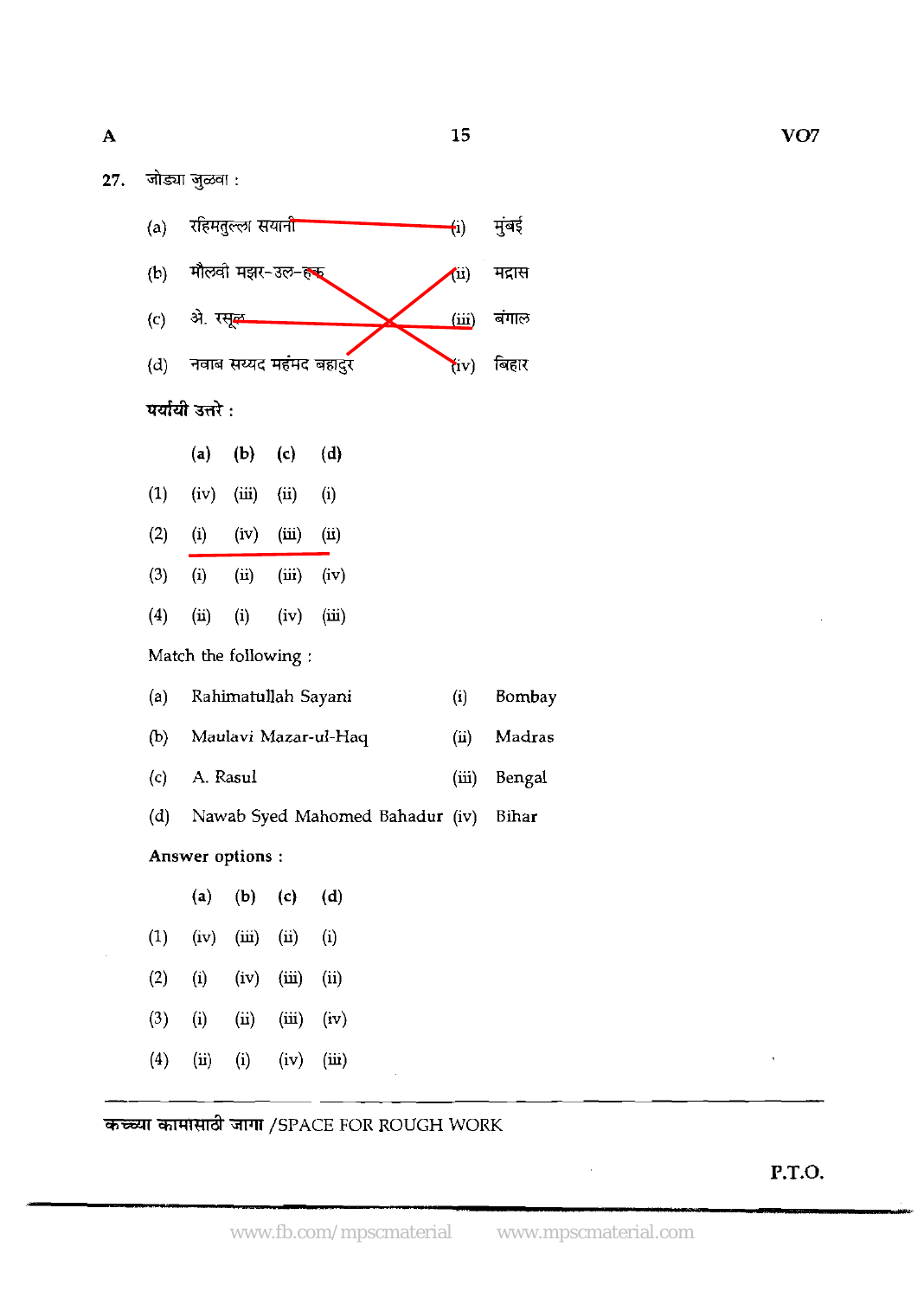### $VO7$

- पढील व्यक्तिपैको कोणती व्यक्ती कृष्णाजी प्रभाकर खाडिलकरांना दारुगोळा आणि बंदकोच्या कारखान्याचा नकाशा 28. करुन देणारी यांत्रिकी अभियंता होती ?
	- दाम् जोशी  $(2)$ राजाराम वझे  $(1)$
	- रामचंद्र गोखले <u>भालचंद्र</u> केतकर  $(4)$  $(3)$

Who from amongst the following was a mechanical engineer to provide a blue-print of ammunition and rifle factory to Krishnaji Prahhakar Khadilkar ?

- (1) Damu Joshi (2) Rajaram Vaze
- (3) Bhalchandra Ketkar (4) Ramchandra Gokhale
- पुढीलपैकी कोणत्या व्यक्तिने अमेरिकेतील भारतीय स्वतंत्रता पक्षाच्या उपक्रमात 'पिरखान' या नावाने सक्रीय भाग<br>घेतला होता ?<br>(1) पांडुरंग सदाशिव खानखोजे<br>(2) रास बिहारी बोस 29.
	-
	- रास बिहारी बोस
	- (3) लक्ष्मण सुखनंदन शर्मा
	-

(1) - पांडुरंग सर्दाशिव खानखोजे<br>(2) - रास बिहारी बोस<br>(3) - लक्ष्मण सुखनंदन शर्मा<br>(4) - गजानन रघुनाथ पाठक<br>Who from amongst the following persons took active part in the activities of Indian Independence Party in America under the name 'Firkhan' ?

- (1) Pandurang Sadashiv Khankhoje
- (2) Ras Bihari Bose
- (3) Lakshman Sukhanandan Sharma
- (4) Gajanan Raghunath Pathak
- जमिनीसाठीच्या हव्यासामुळे भारतात बहुतेक भागात जंगलतोड झाली व आदिवासींना त्यांच्या 30. उपजीविकेच्या पारंपरिक साधनांना मुकावे लागले.
	-
	-
	-
	-

(1) सावकाराच्या<br>(2) मध्यस्थ आणि कनिष्ठ अधिकाऱ्यांच्या<br>(3) पठारावरुन स्थलांतरित झालेल्या शेतकऱ्यांच्या<br>(4) युरोपीय जमीन मालकांच्या<br>In many parts of India the hunger for land of the \_\_\_\_\_\_\_\_\_ led to the destruc forests, depriving the trihals of their traditional means of livelihood.

- (1) Money lenders
- (2) Middlemen and petty officials
- (3) Immigrant peasants from the plains
- (4) European landlords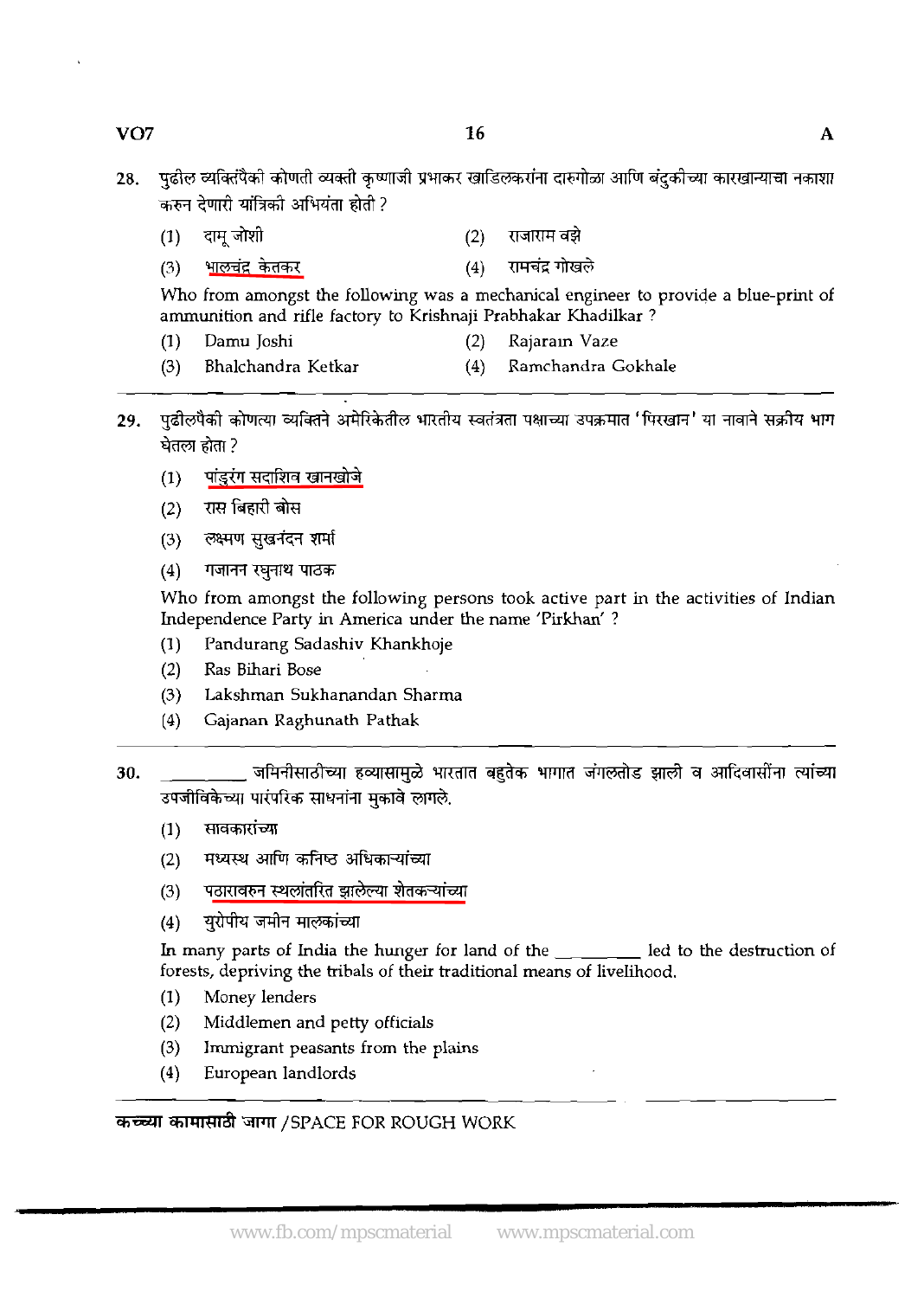$\overline{\mathbf{A}}$ 

17

 $VO7$ 

l,

 $\mathbb{Z}$ 

| 31. |     | ''ऑन्टोजेनी रिकॅप्च्यूलेटस् फायलोजेनी'' हे विधान कोणत्या उत्क्रांती सिद्धांताचे आहे ?                                                                                                                                                                                                                                                                                                                                                                                           |     |                                                                                                          |  |  |  |  |  |  |
|-----|-----|---------------------------------------------------------------------------------------------------------------------------------------------------------------------------------------------------------------------------------------------------------------------------------------------------------------------------------------------------------------------------------------------------------------------------------------------------------------------------------|-----|----------------------------------------------------------------------------------------------------------|--|--|--|--|--|--|
|     | (1) | स्पेशल क्रियशन थेअरी                                                                                                                                                                                                                                                                                                                                                                                                                                                            | (2) | हकेल्स बायोजनिक लॉ                                                                                       |  |  |  |  |  |  |
|     | (3) | नॅच्युरल सिलेक्शन थेअरी                                                                                                                                                                                                                                                                                                                                                                                                                                                         | (4) | थेअरी ऑफ कॅटेस्ट्रोफिझम                                                                                  |  |  |  |  |  |  |
|     |     |                                                                                                                                                                                                                                                                                                                                                                                                                                                                                 |     | "Ontogeny recaptulates Phylogeny" is the statement of which evolutionary theory?                         |  |  |  |  |  |  |
|     | (1) | Special creation theory                                                                                                                                                                                                                                                                                                                                                                                                                                                         | (2) | Haeckel's Biogenic law                                                                                   |  |  |  |  |  |  |
|     | (3) | Natural selection theory                                                                                                                                                                                                                                                                                                                                                                                                                                                        | (4) | Theory of catestrophism                                                                                  |  |  |  |  |  |  |
| 32. |     | निळीच्या उठावाची सुरुवात गोविंदपुरच्या रयतेने _________ यांच्या नेतृत्त्वाखाली केली.                                                                                                                                                                                                                                                                                                                                                                                            |     |                                                                                                          |  |  |  |  |  |  |
|     | (a) | दिगंबर बिश्वास                                                                                                                                                                                                                                                                                                                                                                                                                                                                  | (b) | बिष्णु बिश्वास                                                                                           |  |  |  |  |  |  |
|     | (c) | शिशीर कुमार बिश्वास                                                                                                                                                                                                                                                                                                                                                                                                                                                             | (d) | मधुकांत बिश्वास                                                                                          |  |  |  |  |  |  |
|     |     | पर्यायी उत्तरे :                                                                                                                                                                                                                                                                                                                                                                                                                                                                |     |                                                                                                          |  |  |  |  |  |  |
|     | (1) | (a) आणि (d) फक्त                                                                                                                                                                                                                                                                                                                                                                                                                                                                |     | (2) $(c)$ आणि (d) फक्त                                                                                   |  |  |  |  |  |  |
|     | (3) | <u>(a) आणि (b) फ</u> क्त                                                                                                                                                                                                                                                                                                                                                                                                                                                        | (4) | (a), (b), (c) आणि (d)                                                                                    |  |  |  |  |  |  |
|     | οf  | $\overline{\phantom{a}}$ $\overline{\phantom{a}}$ $\overline{\phantom{a}}$ $\overline{\phantom{a}}$ $\overline{\phantom{a}}$ $\overline{\phantom{a}}$ $\overline{\phantom{a}}$ $\overline{\phantom{a}}$ $\overline{\phantom{a}}$ $\overline{\phantom{a}}$ $\overline{\phantom{a}}$ $\overline{\phantom{a}}$ $\overline{\phantom{a}}$ $\overline{\phantom{a}}$ $\overline{\phantom{a}}$ $\overline{\phantom{a}}$ $\overline{\phantom{a}}$ $\overline{\phantom{a}}$ $\overline{\$ |     | The beginning of the indigo revolt was made by the ryots of Govindpur under the leadership               |  |  |  |  |  |  |
|     | (a) | Digambar Biswas                                                                                                                                                                                                                                                                                                                                                                                                                                                                 | (b) | Bishnu Biswas                                                                                            |  |  |  |  |  |  |
|     | (c) | Shishir Kumar Biswas                                                                                                                                                                                                                                                                                                                                                                                                                                                            | (d) | Madhukant Biswas                                                                                         |  |  |  |  |  |  |
|     |     | Answer options :                                                                                                                                                                                                                                                                                                                                                                                                                                                                |     |                                                                                                          |  |  |  |  |  |  |
|     | (1) | (a) and $(d)$ only                                                                                                                                                                                                                                                                                                                                                                                                                                                              | (2) | $(c)$ and $(d)$ only                                                                                     |  |  |  |  |  |  |
|     | (3) | (a) and $(b)$ only                                                                                                                                                                                                                                                                                                                                                                                                                                                              | (4) | (a), (b), (c) and (d)                                                                                    |  |  |  |  |  |  |
| 33. |     | पुढीलपैको कोणते विधान <b>चुकीचे</b> आहे ?                                                                                                                                                                                                                                                                                                                                                                                                                                       |     |                                                                                                          |  |  |  |  |  |  |
|     | (a) | ॲक्ट' लागू व्हावयाचा.                                                                                                                                                                                                                                                                                                                                                                                                                                                           |     | जो कोणी जाहीर करीत असे की, '' मी हिंदू नाही, मी मुसलमान नाही व ख्रिश्चन नाही ''.  त्याला ' नेटिव्ह मॅरेज |  |  |  |  |  |  |
|     | (b) | एकपत्नीत्व बंधनकारक होते.                                                                                                                                                                                                                                                                                                                                                                                                                                                       |     |                                                                                                          |  |  |  |  |  |  |
|     |     | पर्यायी उत्तरे :                                                                                                                                                                                                                                                                                                                                                                                                                                                                |     |                                                                                                          |  |  |  |  |  |  |
|     | (1) | (a) आणि (b) चुकीची आहेत                                                                                                                                                                                                                                                                                                                                                                                                                                                         | (2) | (a) आणि (b) चुकोची नाहीत                                                                                 |  |  |  |  |  |  |
|     | (3) | फक्त (a) चुकीचे आहे ।                                                                                                                                                                                                                                                                                                                                                                                                                                                           | (4) | फक्त (b) चुकोचे आहे                                                                                      |  |  |  |  |  |  |
|     |     | Which of the following statements is wrong?                                                                                                                                                                                                                                                                                                                                                                                                                                     |     |                                                                                                          |  |  |  |  |  |  |
|     | (a) | not a Musalman, not a Christian".                                                                                                                                                                                                                                                                                                                                                                                                                                               |     | The Native Marriage Act was applicable to anyone who declared, "I am not a Hindu,                        |  |  |  |  |  |  |
|     | (b) | Monogamy was obligatory.                                                                                                                                                                                                                                                                                                                                                                                                                                                        |     |                                                                                                          |  |  |  |  |  |  |
|     |     | Answer options:                                                                                                                                                                                                                                                                                                                                                                                                                                                                 |     |                                                                                                          |  |  |  |  |  |  |
|     | (1) | (a) and (b) are wrong                                                                                                                                                                                                                                                                                                                                                                                                                                                           | (2) | (a) and $(b)$ are not wrong                                                                              |  |  |  |  |  |  |
|     | (3) | Only (a) is wrong                                                                                                                                                                                                                                                                                                                                                                                                                                                               | (4) | Only $(b)$ is wrong                                                                                      |  |  |  |  |  |  |

# *कच्च्या कामासाठी जागा /SPACE FOR ROUGH WORK*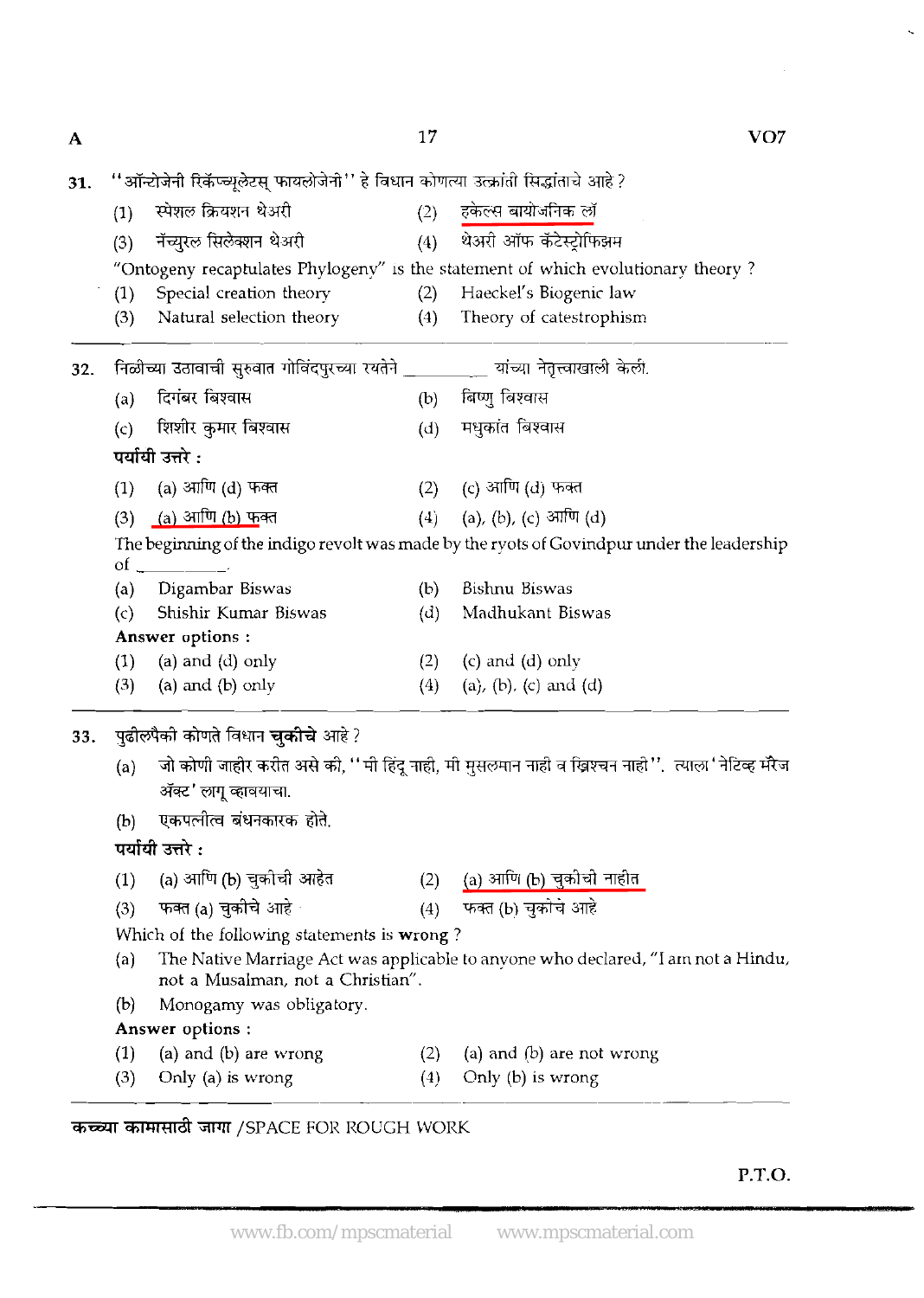$\mathbf{A}$ 

- 34.
	-
	-
- 
- 

(3) @ (4) 3i. e *al%mm*  Who was the founder of 'Samyukta Majoor Paksha' ?

- (1) Meghaji Lokhande (2) Shripad Amut Dange
- (3) Mahatma Phule (4) Dr. Babasaheb Ambedkar
- जोड्या जुळवा : 35.
	- (a) मध्यमवर्गीय स्त्रिया (b) श्री देशपा<u>ंडे</u> (c) ਲੇਫੀ ਜਿਲ<del>ਕਂ**ਣ**</del> (b) श्री देशपांडे<br>(c) लेडी निलकं<del>ठ</del><br>(d) श्री एन्.एच. वक्तिल
	- (d) श्री एन्.एच. वकिल<br>**पर्यायी उत्तरे :**<br>(a) (b) (c)
	-
	- (a) (b) (c) (d)  $(1)$   $(iii)$   $(iv)$   $(i)$   $(ii)$  $(2)$   $(iv)$   $(iii)$   $(ii)$   $(i)$ **(3)** (i) (ii) (iii) (iv)
	- (4) (ii) (i) (iv) **(iii)**
	- Match the following :
	- (a) Middle-class women
	- (b) Mr. Deshpar.de
	- (c) Lady Nilkanth
	- (d) Mr. N.H. Vakil

### Answer options :

- (a) (b) (c) (d)
- $(1)$   $(iii)$   $(iv)$   $(i)$   $(ii)$
- $(2)$   $(iv)$   $(iii)$   $(ii)$   $(i)$
- **(3)** (i) (ii) (iii) (iv)
- (4) (ii) (i) (iv) (iii)
- **ii)** मालक-कामगार संबंध
- (ii) wh &3l
- <u>(iii) कामगारांच्या वस्त्यांना भेटी</u>
- $\overline{\mathbf{u}}$

- (i) Employer-Employee relationship
- (ii) Health services for women labourers
- (iii) Visited the worker's lines
- (iv) Labour legislation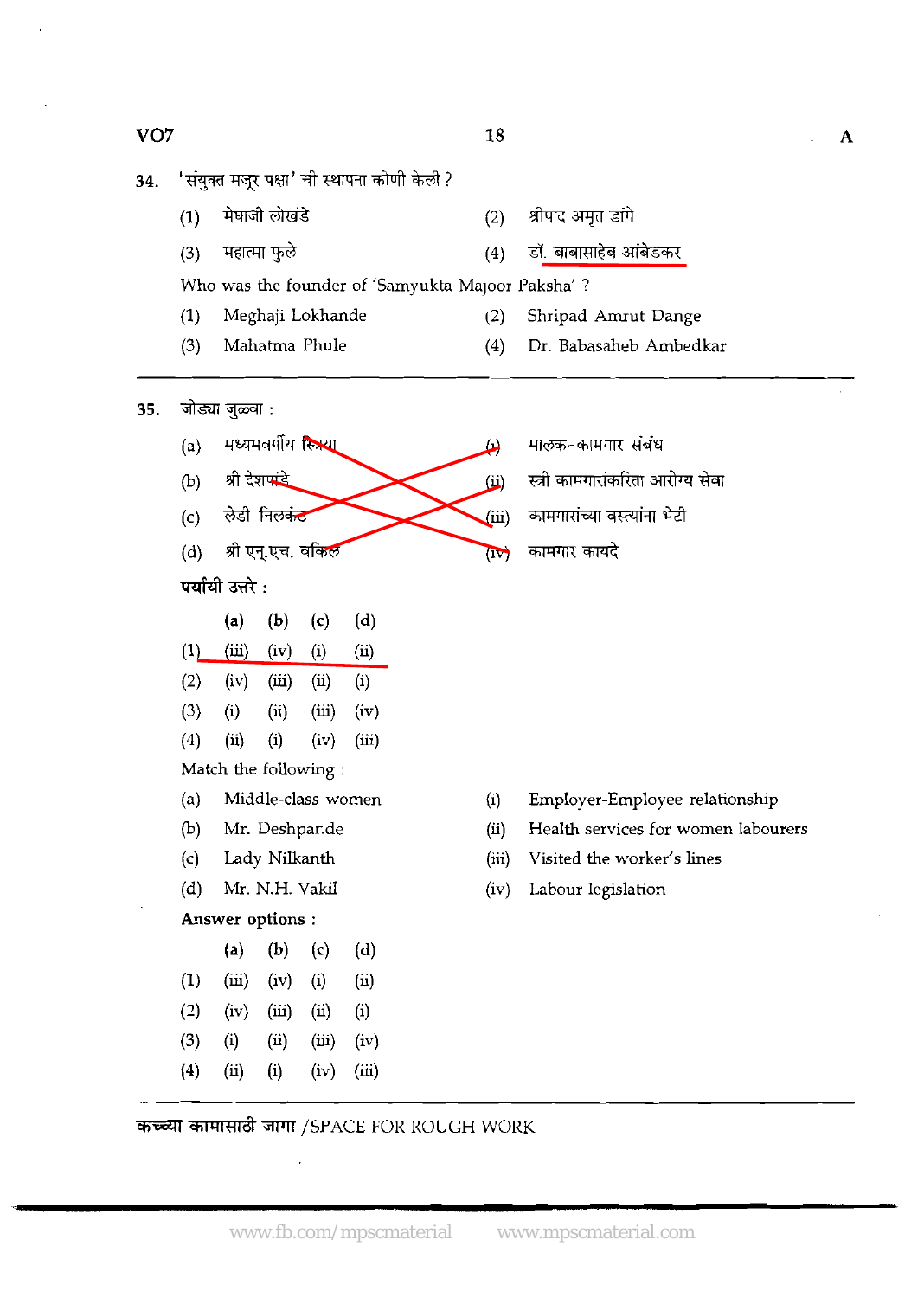19

**कच्च्या कामासाठी जागा /SPACE FOR ROUGH WORK** 

.<br>ب

 $\mathbf{A}$ 

**P.T.O.** 

 $VO7$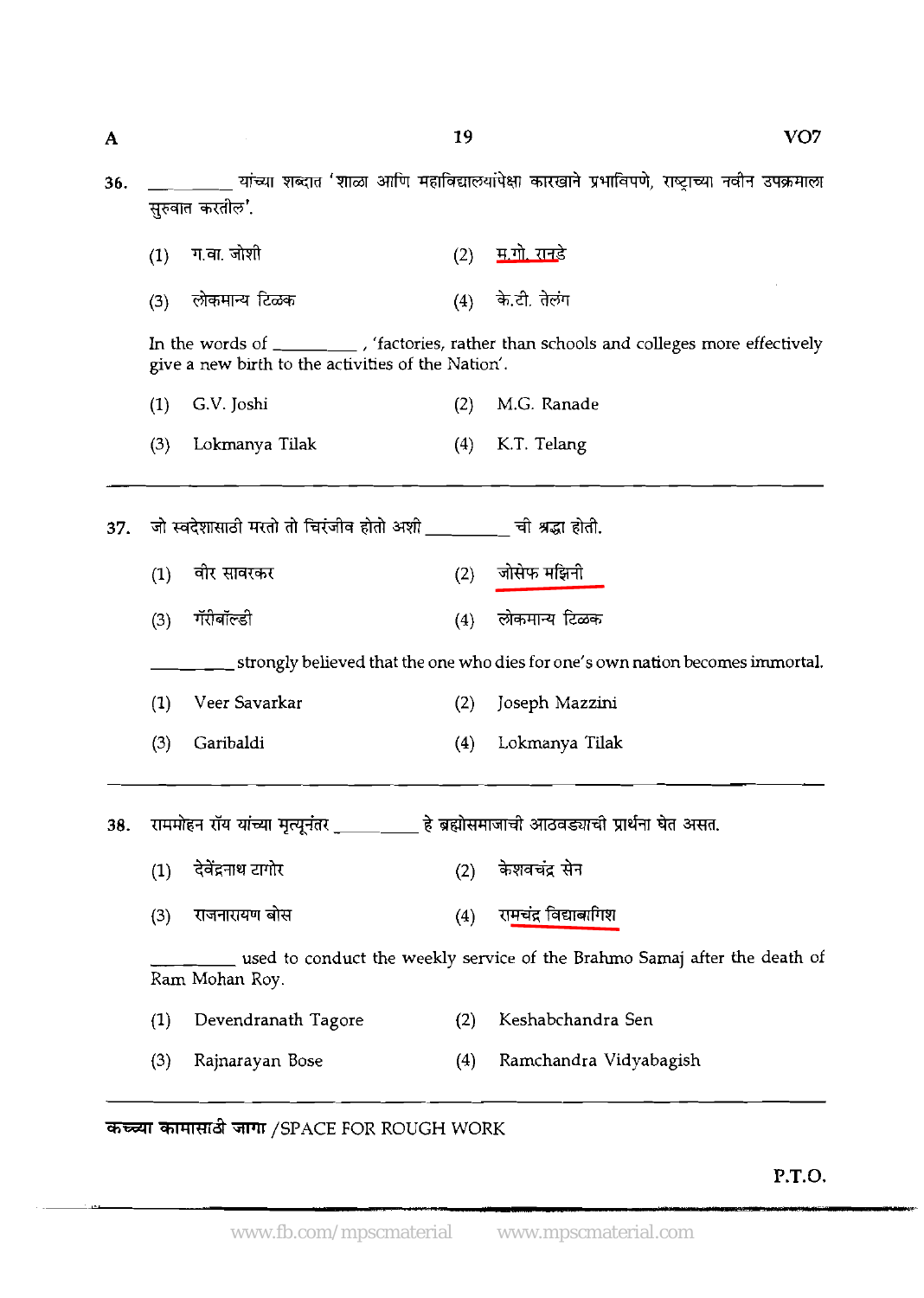| VO <sub>7</sub> | 20 | А<br>Œ |
|-----------------|----|--------|

/

39. पुढील लेखक व त्यांनी लिहीलेल्या नाटकांच्या जोड्या जुळवा :

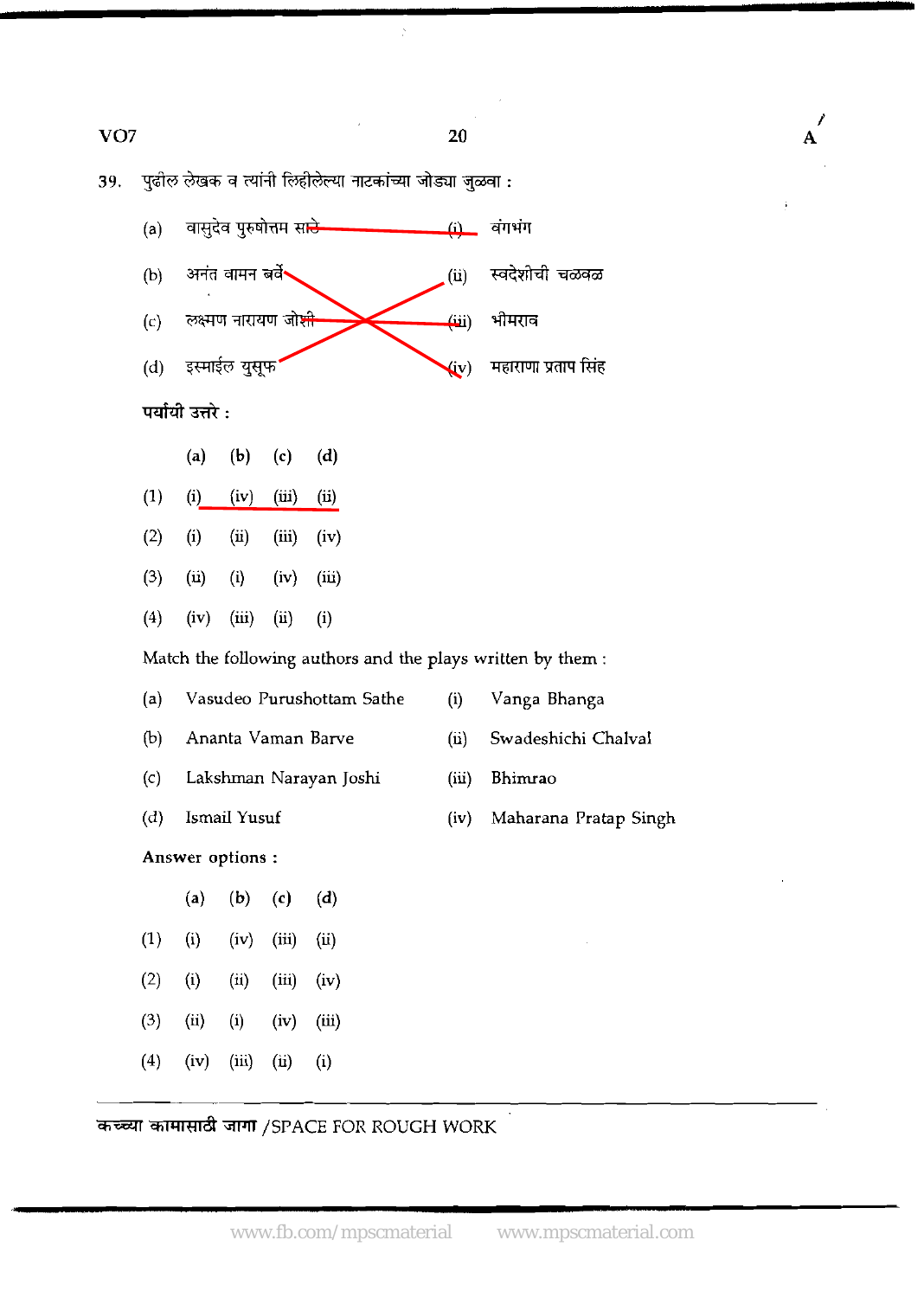| $\mathbf A$<br>Ŧ |     |                  |                        |                                    |                           |                                                    | 21                      |               |     | VO <sub>7</sub> |
|------------------|-----|------------------|------------------------|------------------------------------|---------------------------|----------------------------------------------------|-------------------------|---------------|-----|-----------------|
| 40.              |     | जोड्या जुळवा :   |                        |                                    |                           |                                                    |                         |               |     |                 |
|                  | (a) |                  | भिल्लांचे उठाव         |                                    |                           |                                                    | $\ddot{\Omega}$         | 1816 - 1832   |     |                 |
|                  | (b) |                  | कित्तूरचा उठाव         |                                    |                           |                                                    | $\overline{\mathbf{u}}$ | 1841          |     |                 |
|                  | (c) |                  | साताऱ्याचा उठाव        |                                    |                           |                                                    | $\ddot{\boldsymbol{w}}$ | 1824          |     |                 |
|                  | (d) |                  |                        | सौराष्ट्रातील राज्यकर्त्यांचे उठाव |                           |                                                    | (iv)                    | 1818 - 1831   |     |                 |
|                  |     | पर्यायी उत्तरे : |                        |                                    |                           |                                                    |                         |               |     |                 |
|                  |     | (a)              | (b)                    | $\left( \mathbf{c} \right)$        | (d)                       |                                                    |                         |               |     |                 |
|                  | (1) | (i)              | (ii)                   | (iii)                              | (iv)                      |                                                    |                         |               |     |                 |
|                  | (2) | (iv)             | $\overline{(\rm iii)}$ | <u>(ii)</u>                        | $\overline{(\mathbf{i})}$ |                                                    |                         |               |     |                 |
|                  | (3) | (iii)            | (iv)                   | (i)                                | (ii)                      |                                                    |                         |               |     |                 |
|                  | (4) | (ii)             | (i)                    | (iv)                               | (iii)                     |                                                    |                         |               |     |                 |
|                  |     |                  |                        | Match the following:               |                           |                                                    |                         |               |     |                 |
|                  | (a) |                  |                        | Bhilla uprisings                   |                           |                                                    | (i)                     | 1816 - 1832   |     |                 |
|                  | (b) |                  | Kittur uprising        |                                    |                           |                                                    | (ii)                    | 1841          |     |                 |
|                  | (c) |                  |                        | Satara uprising                    |                           |                                                    | (iii)                   | 1824          |     |                 |
|                  | (d) |                  |                        |                                    |                           | Revolts of the Chiefs of Saurashtra                | (iv)                    | $1818 - 1831$ |     |                 |
|                  |     | Answer options : |                        |                                    |                           |                                                    |                         |               |     |                 |
|                  |     | (a)              | (b)                    | $\mathbf{(c)}$                     | (d)                       |                                                    |                         |               |     |                 |
|                  | (1) | (i)              | (ii)                   | (iii)                              | (iv)                      |                                                    |                         |               |     |                 |
|                  | (2) | (iv)             | (iii)                  | (ii)                               | (i)                       |                                                    |                         |               |     |                 |
|                  | (3) | (iii)            | (iv)                   | (i)                                | (ii)                      |                                                    |                         |               |     |                 |
|                  | (4) | (ii)             | (i)                    | (iv)                               | (iii)                     |                                                    |                         |               |     |                 |
| 41.              |     |                  |                        | खालील कोणती तापीची उपनदी नाही ?    |                           |                                                    |                         |               |     |                 |
|                  | (1) | पुर्णा           |                        |                                    | (2)                       | पांझरा                                             | (3)                     | दुधना         | (4) | गिरणा           |
|                  |     |                  |                        |                                    |                           | Which of the following is not a tributary of Tapi? |                         |               |     |                 |
|                  | (1) | Purna            |                        |                                    | (2)                       | Panzara                                            | (3)                     | Dudhna        | (4) | Girna           |
|                  |     |                  |                        |                                    |                           |                                                    |                         |               |     |                 |
|                  |     |                  |                        |                                    |                           | कच्च्या कामासाठी जागा /SPACE FOR ROUGH WORK        |                         |               |     |                 |
|                  |     |                  |                        |                                    |                           |                                                    |                         |               |     |                 |

**P.T.O.** 

 $\bar{\mathcal{L}}$ 

 $\mathcal{A}^{\mathcal{A}}$ 

 $\mathbf{L}$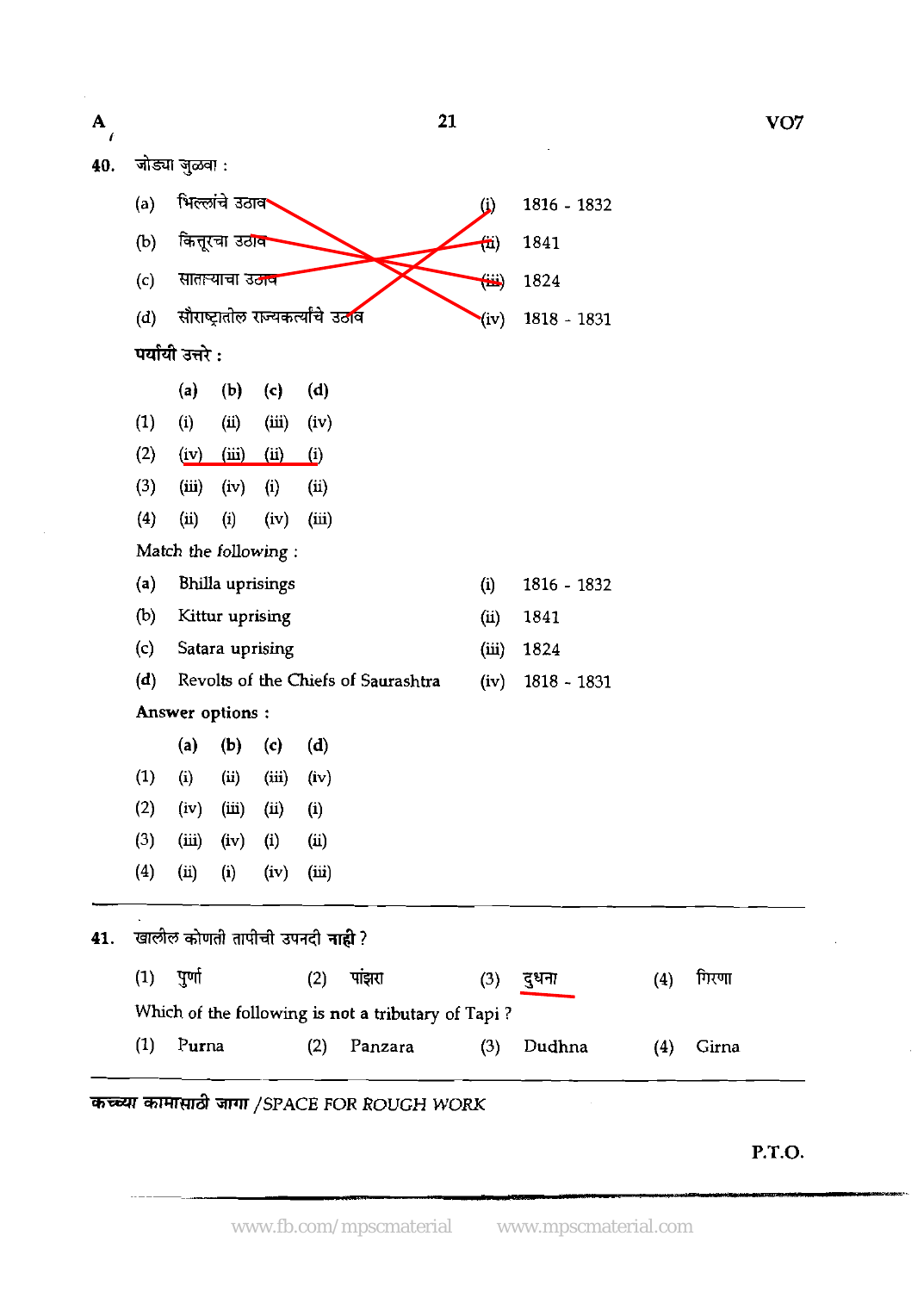- (a) k **dm** (i) **114?4f%~i;1m~43%FT**
- (b) बारी दोआब (ii) चिनाब व झेलम नद्यामधील मैदान
- (c) रेचना दोआब (iii) बिआसे व रावी नद्यामधील मैदान
- (d) चाझ दोआब (iv) बिआस व सतलज नद्यामधील मैदान
- पर्यायी उत्तरे :
- (a) **(b)** (c) (4 (1) (iv) (iii) (i) (ii) **(2)** (iii) (iv) (i) (ii) (3) (ii) (iii) (iv) (i)
- (4) (i) (iv) (ii) (iii)

Match the following :

#### **Column** - **A**

(a) Bist Doab

- (b) Bari Doab
- (c) Rechna Doab
- (d) Chaj Doab

### **Answer options** :

í,

(a) (b)  $(c)$  (d)  $(1)$   $(iv)$   $(iii)$   $(i)$   $(ii)$ **(2)** (iii) (iv) (i) (ii) (3) (ii) (iii) (iv) (i) (4) (i) (iv) (ii) (iii)

- **Column B**
- (i) Plane between Ravi and Chinab rivers
- **(i)** Plane between Chinab and Jhelum rivers
- (iii) Plane between Bias **and** Ravi rivers
- (iv) Plane between Bias and Satluj rivers

# कच्च्या कामासाठी जागा /SPACE FOR ROUGH WORK

www.fb.com/mpscmaterial www.mpscmaterial.com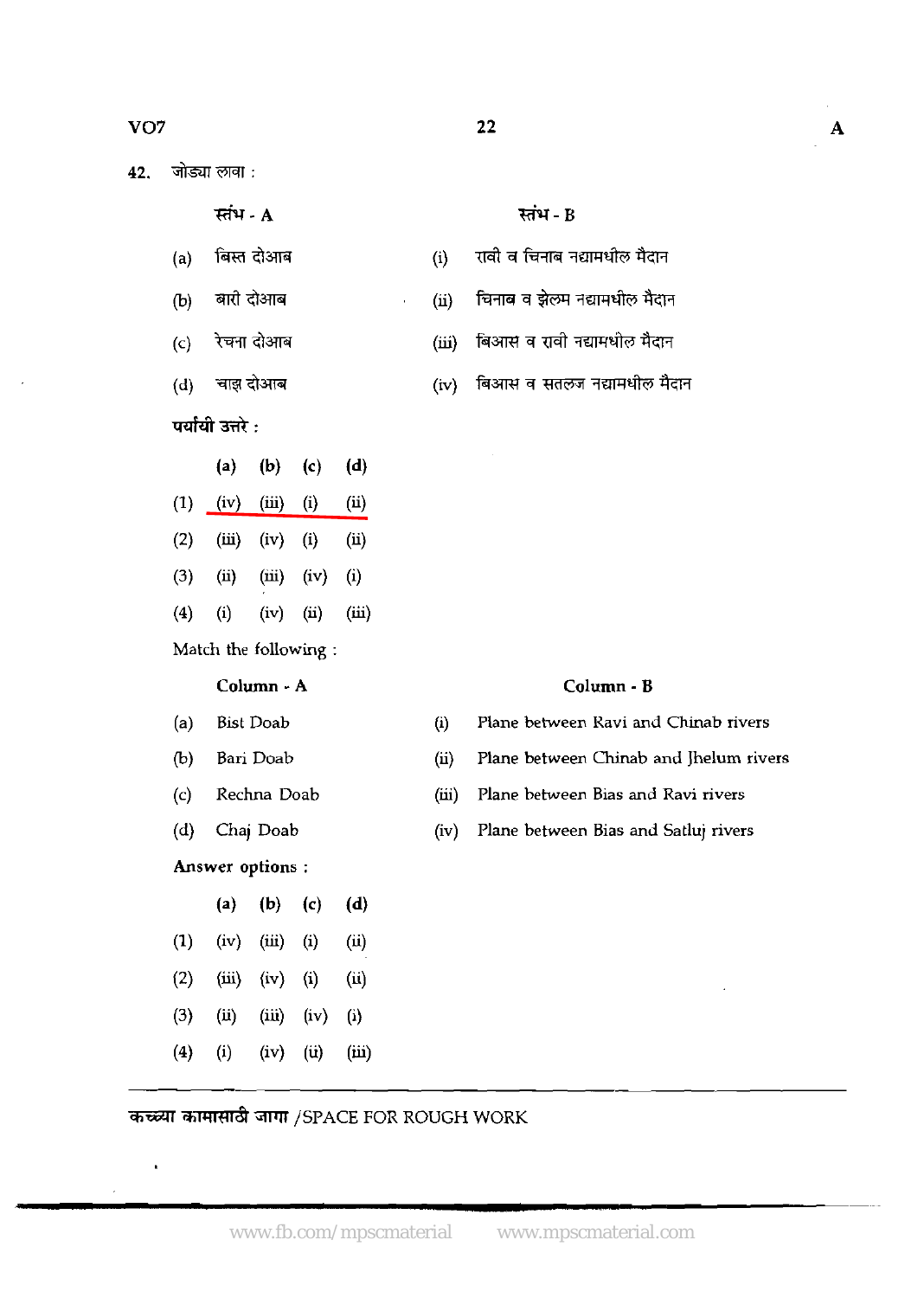खालील महाराष्ट्राच्या नकाशातील दोन समताप रेषा कोणत्या महिन्यातील तापमानाचे वितरण दर्शवितात ? 43.



कच्च्या कामासाठी जागा /SPACE FOR ROUGH WORK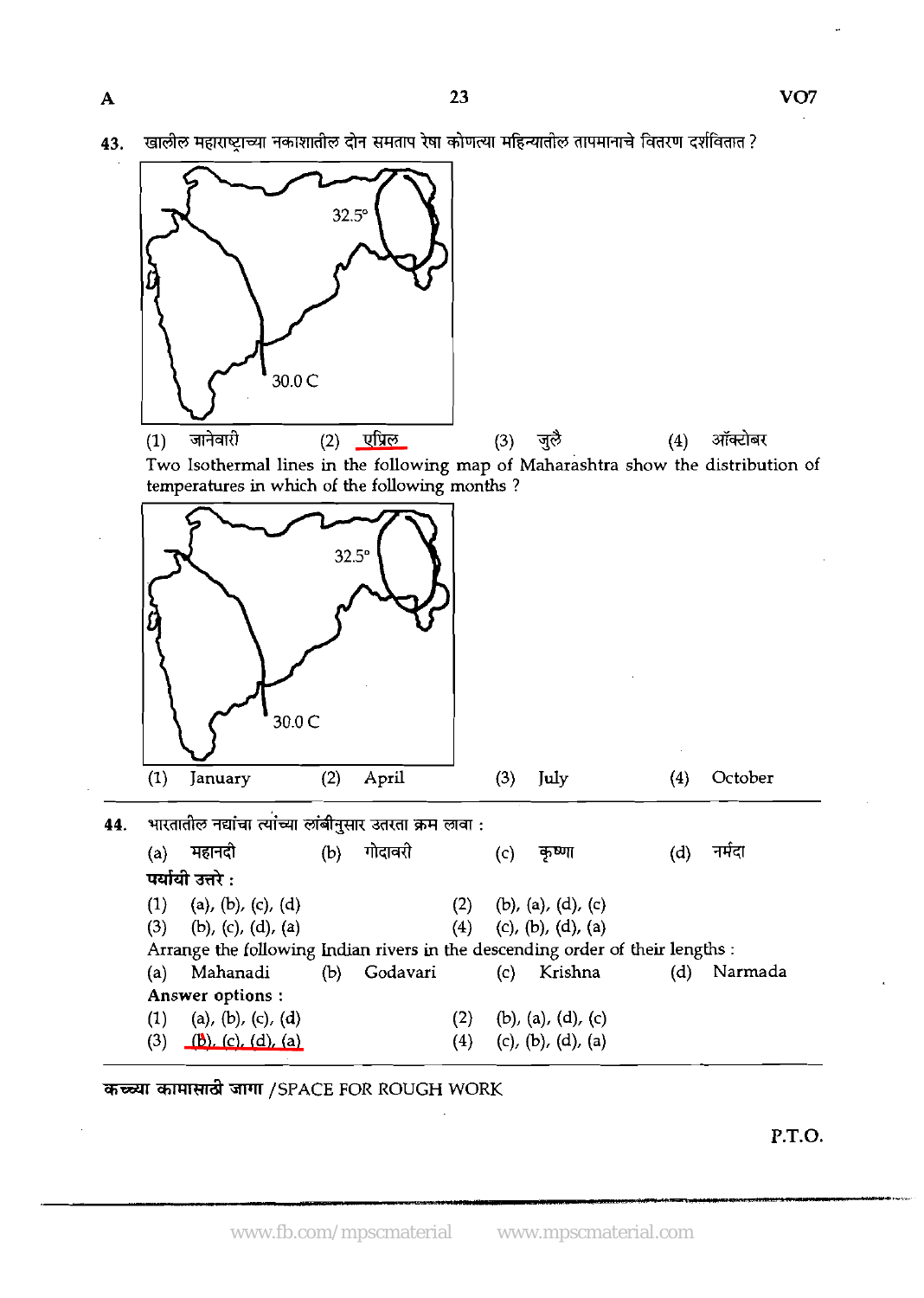45. विजेचा वापर व त्या अनुषंगाने जिल्ह्याचे असलेले स्थान यांच्या जोड्या लावा :

|     |                                                  |       | स्तंभ - A                                                                                |                                       | स्तंभ - B  |                |
|-----|--------------------------------------------------|-------|------------------------------------------------------------------------------------------|---------------------------------------|------------|----------------|
| (a) |                                                  |       | दरडोई घरगुती विजेचा सर्वात जास्त वापर                                                    | Ø                                     | ठाणे       |                |
| (b) |                                                  |       | दरडोई कृषीसाठी विजेचा सर्वात जास्त वा <b>फ्</b>                                          | $\mathbf{E}$                          | बृहन मुंबई |                |
| (c) |                                                  |       | दरडोई औद्योगिक विजेचा सर्वात जास्त वापर                                                  | $\left( \overline{\mathbf{m}}\right)$ | रायगड      |                |
| (d) |                                                  |       | दरडोई कृषी साठी विजेचा सर्वात कमो वापर                                                   | (i)                                   | सांगली     |                |
|     | पर्यायी उत्तरे :                                 |       |                                                                                          |                                       |            |                |
|     | (b)<br>(a)                                       | (c)   | (d)                                                                                      |                                       |            |                |
| (1) | (iii)<br>(i)                                     | (iv)  | (ii)                                                                                     |                                       |            |                |
| (2) | (iii)<br>(i)                                     | (ii)  | (iv)                                                                                     |                                       |            |                |
| (3) | (iv)<br>(ii)                                     | (i)   | (iii)                                                                                    |                                       |            |                |
| (4) | (ii)<br>(iv)                                     | (iii) | (i)                                                                                      |                                       |            |                |
|     |                                                  |       | Match the following as per the use of electricity for various sectors in the districts : |                                       |            |                |
|     |                                                  |       | Column - A                                                                               |                                       |            | Column - B     |
| (a) |                                                  |       | Largest per capita consumption of household                                              |                                       | (i)        | Thane          |
|     | electricity                                      |       |                                                                                          |                                       |            |                |
| (b) |                                                  |       | Largest per capita consumption of electricity for                                        |                                       | (ii)       | Greater Mumbai |
|     | Agriculture                                      |       |                                                                                          |                                       |            |                |
| (c) | Largest per capita consumption of electricity of | (iii) | Raigad                                                                                   |                                       |            |                |
|     | Industry                                         |       |                                                                                          |                                       |            |                |
| (d) |                                                  |       | Lowest per capita consumption of electricity for                                         |                                       | (iv)       | Sangli         |
|     | Agriculture                                      |       |                                                                                          |                                       |            |                |

Answer options :

|     | (a)      | (b)      | (c)   | (d)      |  |
|-----|----------|----------|-------|----------|--|
| (1) | (iii)    | $\rm(i)$ | (iv)  | (ü)      |  |
| (2) | $\rm(i)$ | (iii)    | (i)   | (iv)     |  |
| (3) | (iv)     | (ii)     | (i)   | (iii)    |  |
| (4) | (ii)     | (iv)     | (iii) | $\rm(i)$ |  |
|     |          |          |       |          |  |

**d** /SPACE FOR ROUGH WORK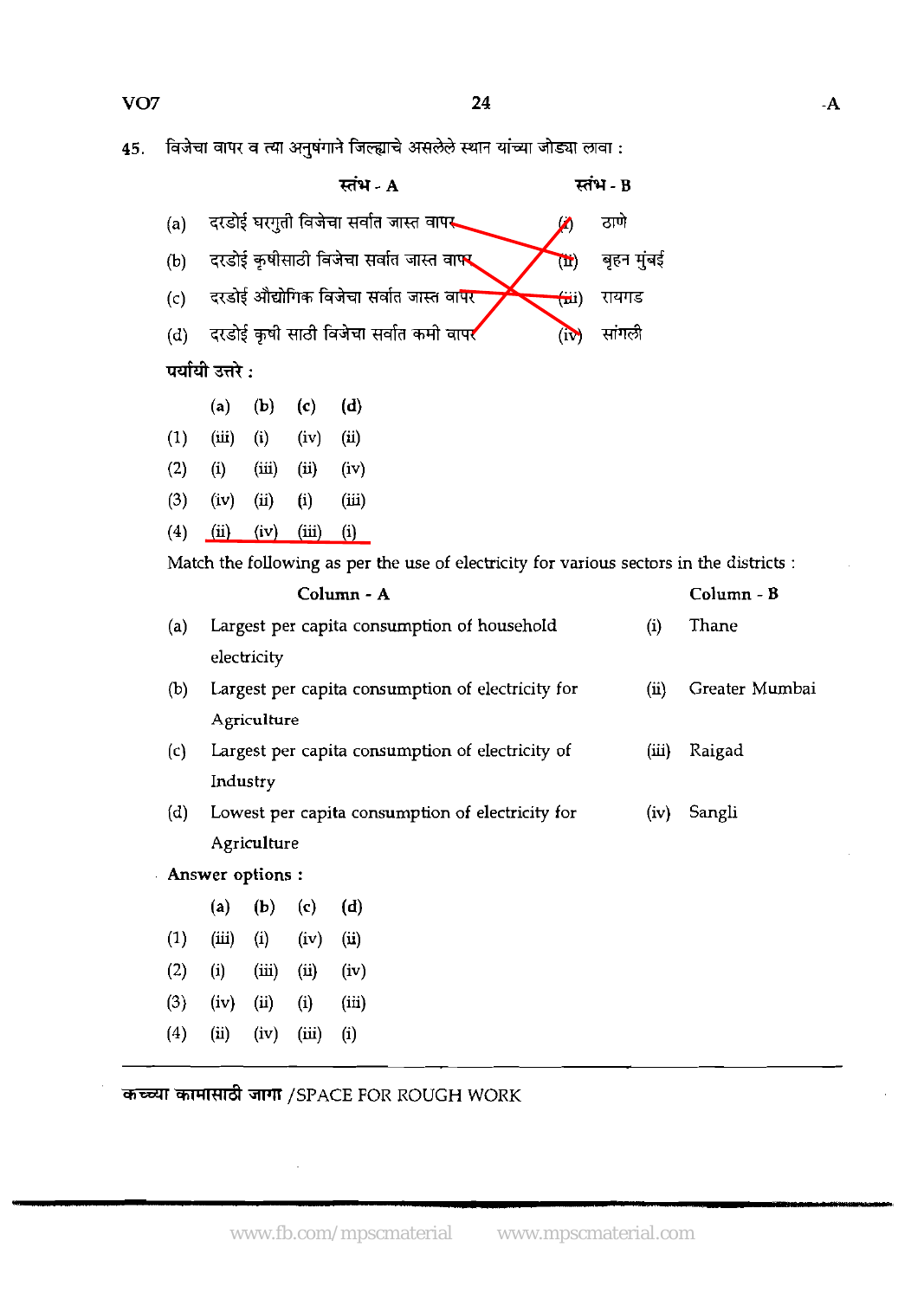|     |                  |                                                                                                                                  |        |     |           | 25  |                             |         |                         |                           |     |          | VO7       |
|-----|------------------|----------------------------------------------------------------------------------------------------------------------------------|--------|-----|-----------|-----|-----------------------------|---------|-------------------------|---------------------------|-----|----------|-----------|
| 46. |                  | महाराष्ट्रातील पिकांचा त्यांच्या 2011-2012 मधील लागवडीखालील क्षेत्रानुसार उतरता क्रम लावा :                                      |        |     |           |     |                             |         |                         |                           |     |          |           |
|     | (a)              | कापूस                                                                                                                            | (b) ऊस |     |           | (c) | ज्वारी                      |         | (d)                     | गह्                       |     | (e)      | तांदूळ    |
|     |                  | पर्यायी उत्तरे :                                                                                                                 |        |     |           |     |                             |         |                         |                           |     |          |           |
|     | (1)              | (c), (a), (b), (d), (e)                                                                                                          |        |     |           |     | (2) (a), (c), (e), (b), (d) |         |                         |                           |     |          |           |
|     | (3)              | (a), (e), (c), (d), (b)                                                                                                          |        |     |           |     | (4) (e), (c), (d), (a), (b) |         |                         |                           |     |          |           |
|     |                  | Arrange the following crops of Maharashtra as per their cultivated area in 2011-2012 in a<br>descending order:                   |        |     |           |     |                             |         |                         |                           |     |          |           |
|     | (a)              | Cotton                                                                                                                           | (b)    |     | Sugarcane |     | $(c)$ Jowar                 |         | (d)                     | Wheat                     |     | (e)      | Rice      |
|     |                  | Answer options :                                                                                                                 |        |     |           |     |                             |         |                         |                           |     |          |           |
|     | (1)              | (c), (a), (b), (d), (e)                                                                                                          |        |     |           | (2) |                             |         | (a), (c), (e), (b), (d) |                           |     |          |           |
|     | (3)              | (a), (e), (c), (d), (b)                                                                                                          |        |     |           | (4) |                             |         | (e), (c), (d), (a), (b) |                           |     |          |           |
| 47. |                  | भारतातील खालीलपैकी कोणत्या शहरातून उत्तर-दक्षिण कॉरीडॉर (महाभार्ग) जात नाही ?                                                    |        |     |           |     |                             |         |                         |                           |     |          |           |
|     | (1)              | जम्मू                                                                                                                            |        | (2) | नागपूर    |     | (3)                         | बिजापूर |                         |                           | (4) | हैदराबाद |           |
|     |                  |                                                                                                                                  |        |     |           |     |                             |         |                         |                           |     |          |           |
|     |                  |                                                                                                                                  |        |     |           |     |                             |         |                         |                           |     |          |           |
|     |                  | Which is the Indian city through which the North South corridor does not pass?                                                   |        |     |           |     |                             |         |                         |                           |     |          |           |
|     | (1)              | Jammu                                                                                                                            |        | (2) | Nagpur    |     | (3)                         | Bijapur |                         |                           | (4) |          | Hyderabad |
| 48. |                  | खालील विधानांचा विचार करा :                                                                                                      |        |     |           |     |                             |         |                         |                           |     |          |           |
|     | (a)              | सिंधुदुर्ग आणि गडचिरोली जिल्ह्यांची रस्त्यांची लांबी प्रती एक लाख लोकसंख्येमागे सर्वात अधिक आहे<br>(Road in km/lakh population). |        |     |           |     |                             |         |                         |                           |     |          |           |
|     | (b)              | नाशिक आणि सातारा जिल्ह्यांची रस्त्यांची घनता प्रती 100 चौरस किलोमीटर सर्वात अधिक आहे<br>(Road Density/100 $km^2$ ).              |        |     |           |     |                             |         |                         |                           |     |          |           |
|     |                  | वरीलपैकी कोणते/कोणती विधान/विधाने <b>बरोबर</b> आहे/आहेत?                                                                         |        |     |           |     |                             |         |                         |                           |     |          |           |
|     | (1)              | फक्त (a)                                                                                                                         |        |     |           | (2) | फक्त (b)                    |         |                         |                           |     |          |           |
|     |                  |                                                                                                                                  |        |     |           | (4) |                             |         |                         |                           |     |          |           |
|     | (3)              | (a) आणि (b) दोन्होहो                                                                                                             |        |     |           |     |                             |         |                         | (a) आणि (b) दोन्होही नाही |     |          |           |
|     |                  | Consider the following statements :                                                                                              |        |     |           |     |                             |         |                         |                           |     |          |           |
|     | (a)              | Road length per lakh population is highest in the Sindhudurg and Gadchiroli districts.                                           |        |     |           |     |                             |         |                         |                           |     |          |           |
|     | (b)              | Road density per 100 square kilometers is the highest in Nashik and Satara districts.                                            |        |     |           |     |                             |         |                         |                           |     |          |           |
|     | $\left(1\right)$ | Which of the above statements is/are true?<br>(a) only                                                                           |        |     |           | (2) | $(b)$ only                  |         |                         |                           |     |          |           |

# कच्च्या कामासाठी जागा /SPACE FOR ROUGH WORK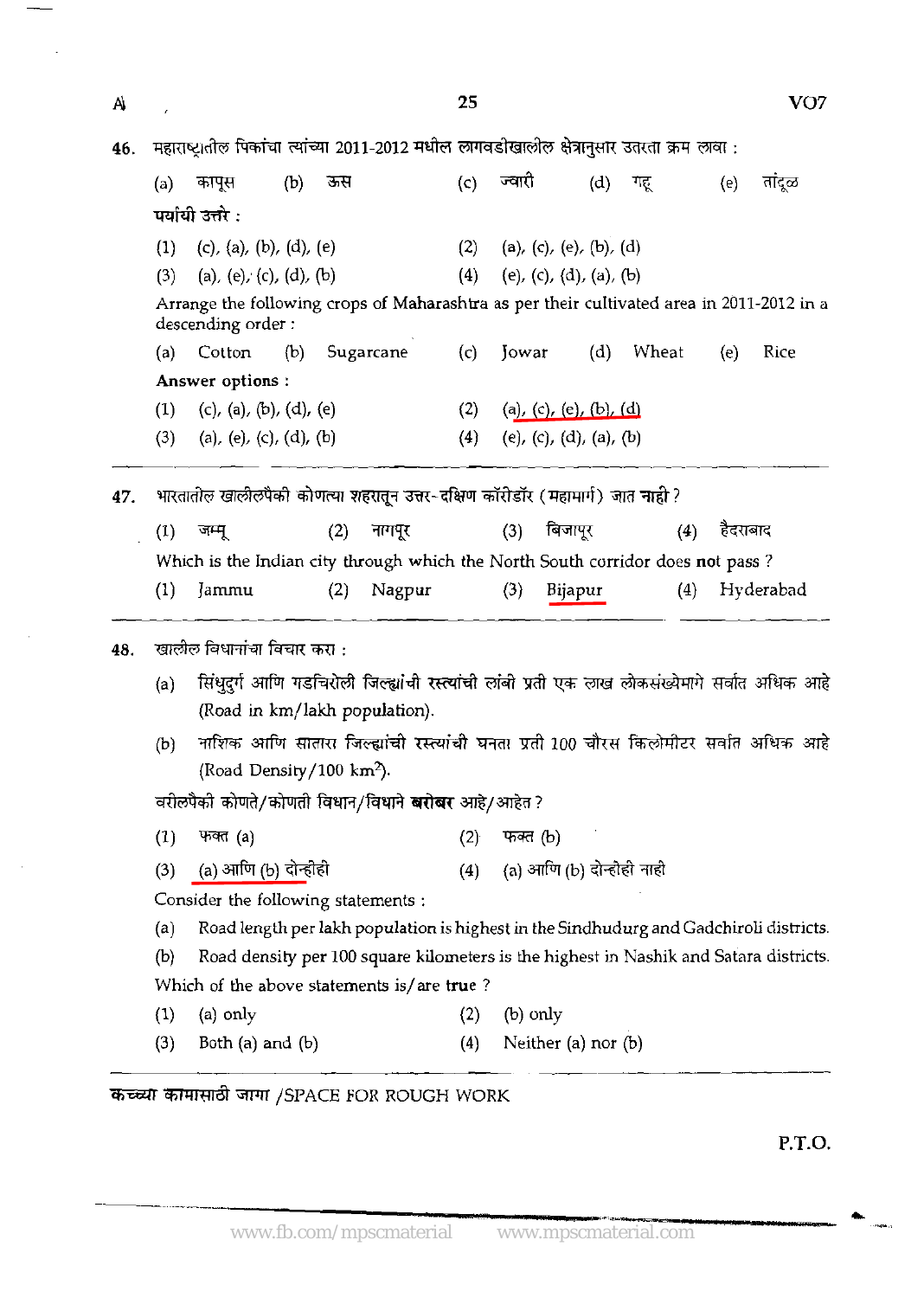| VO <sub>7</sub> |     |                  |                      |       |                                         |                           | 26      |                                                       | I.           |
|-----------------|-----|------------------|----------------------|-------|-----------------------------------------|---------------------------|---------|-------------------------------------------------------|--------------|
| 49.             |     |                  |                      |       | कर्नाटक राज्यात मान्सून पूर्व पर्जन्य _ |                           |         | या नावाने ओळखतात.                                     |              |
|                 | (1) | आम्रसरी          |                      |       |                                         |                           | (2)     | कॉफीबहार सरी                                          | $\mathbf{f}$ |
|                 | (3) |                  | कालवैशाखी            |       |                                         |                           | (4)     | ऑधी                                                   |              |
|                 |     |                  |                      |       |                                         |                           |         | In Karnataka State pre-monsoon rains are known as ___ |              |
|                 | (1) |                  | Mango Showers        |       |                                         |                           | (2)     | Coffee Blossom Showers                                |              |
|                 | (3) |                  | Kalbaishakhi         |       |                                         |                           | (4)     | Andhi                                                 |              |
| 50.             |     | जोड्या लाना :    |                      |       |                                         |                           |         |                                                       |              |
|                 |     | पीक              |                      |       |                                         |                           |         | प्रमुख जात                                            |              |
|                 | (a) | रोमॅरो           |                      |       |                                         | (1)                       |         | कोकण तारा                                             |              |
|                 | (b) | वांमी            |                      |       |                                         | سک                        | कालीकत  | A                                                     |              |
|                 | (c) | अप्टे            |                      |       |                                         | (iii)                     |         | मांजरी गोटा                                           |              |
|                 | (d) | कारले            |                      |       |                                         | (iv)                      | धनश्री  |                                                       |              |
|                 |     | पर्यायी उत्तरे : |                      |       |                                         |                           |         |                                                       |              |
|                 |     | (a)              | (b)                  | (c)   | (d)                                     |                           |         |                                                       |              |
|                 | (1) | (i)              | (i)                  | (iii) | (iv)                                    |                           |         |                                                       |              |
|                 | (2) | (iv)             | (iii)                | (i)   | $\left( i\right)$                       |                           |         |                                                       |              |
|                 | (3) | (i)              | (iv)                 | (iii) | (i)                                     |                           |         |                                                       |              |
|                 | (4) | $(iv)$ (i)       | Match the following: | (ii)  | (iii)                                   |                           |         |                                                       |              |
|                 |     | Crop             |                      |       |                                         |                           |         | Main Variety                                          |              |
|                 | (a) | Tomato           |                      |       |                                         | (i)                       |         | Konkan tara                                           |              |
|                 | (b) | Brinjal          |                      |       |                                         | $\left(\mathbf{u}\right)$ | Kalikat |                                                       |              |
|                 | (c) | Ginger           |                      |       |                                         | (iii)                     |         | Manjari gota                                          |              |
|                 | (d) |                  | Bitter gourd         |       |                                         | (iv)                      |         | Dhanashree                                            |              |
|                 |     |                  | Answer options:      |       |                                         |                           |         |                                                       |              |
|                 |     | (a)              | (b)                  | (c)   | (d)                                     |                           |         |                                                       |              |
|                 | (1) | (i)              | $\langle ii \rangle$ | (iii) | (iv)                                    |                           |         |                                                       |              |
|                 | (2) | (iv)             | (iii)                | (ii)  | (i)                                     |                           |         |                                                       |              |
|                 | (3) | (i)              | (iv)                 | (iii) | $\overline{u}$                          |                           |         |                                                       |              |
|                 | (4) | (iv)             | (i)                  | (ii)  | (iii)                                   |                           |         |                                                       |              |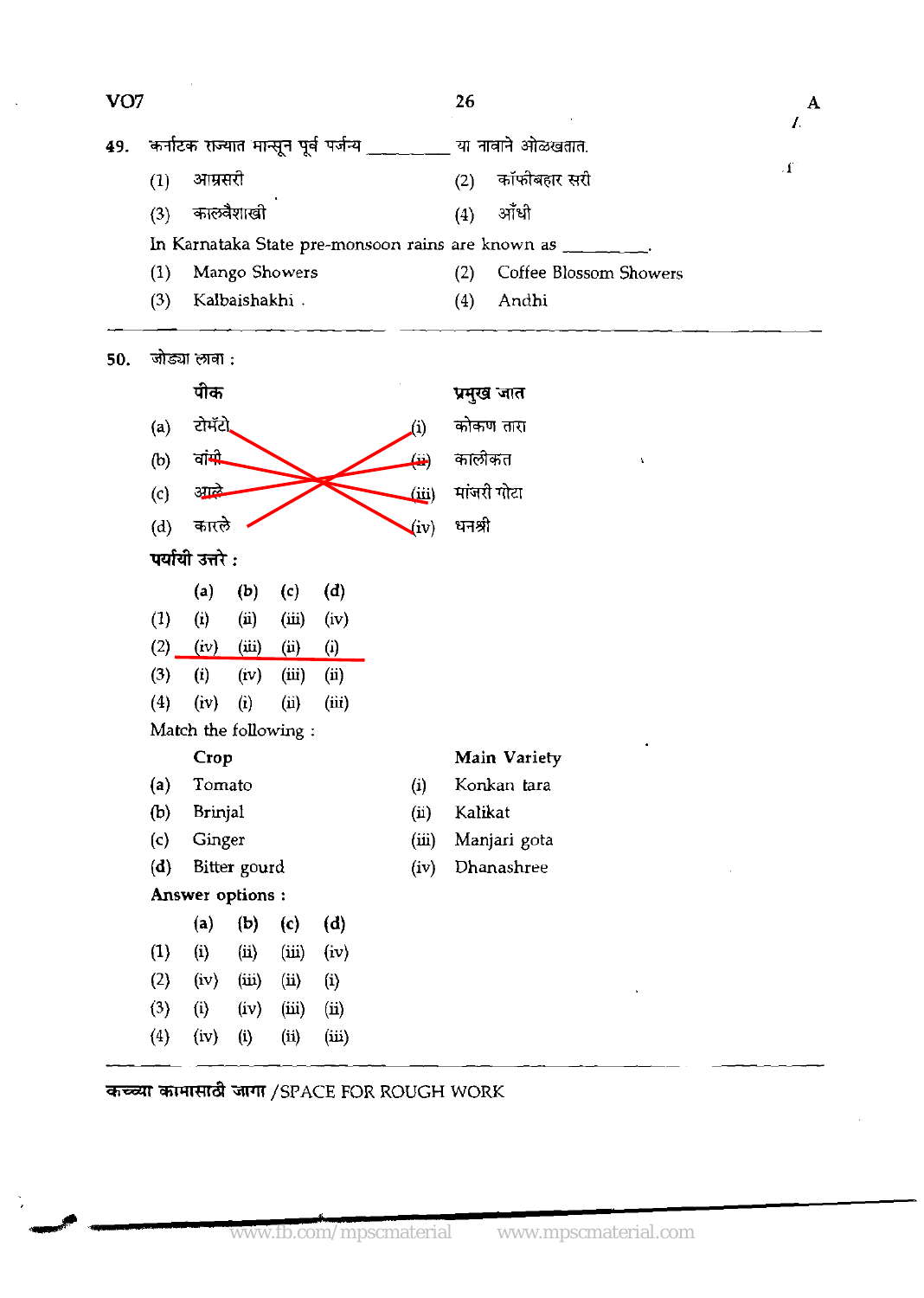|     | जोड्या लावा : |  |
|-----|---------------|--|
| 51. |               |  |

| जात |
|-----|
|     |

| $(a)$ ज्वारी |  | कैलास |
|--------------|--|-------|
|--------------|--|-------|

- बाजरी (u) **m**   $(b)$
- टेकुरपेटा गहू  $(iii)$  $(c)$
- (d) हळद<br>**पर्यायी उत्त**रे : (iv) निळवा हळद

|                  | (a)  | $\langle \mathbf{b} \rangle$ | (c)               | (d)            |  |
|------------------|------|------------------------------|-------------------|----------------|--|
| $\left(1\right)$ | (iv) | (ü)                          | $\left( i\right)$ | (щ)            |  |
| (2)              | (ü)  | (iii)                        | (iv)              | $\rm \bf{(i)}$ |  |
| (3)              | (iv) | $\rm (i)$                    | (iii)             | (ii)           |  |
| $\left(4\right)$ | (i)  | $\overline{u}$               | (iii)             | (iv)           |  |

**Match the** following :

**Crop Variety** 

- **(a) Jowar (i) Kailas**
- @) **Bajra (ii) Shraddha**
- *(c)* **Wheat** (iiij **Tekurpeta**
- **(d) Turmaric (iv) Nilva**

**Answer options** :

|                  | $\left( a\right)$ | (b)           | (c)      | (d)      |  |
|------------------|-------------------|---------------|----------|----------|--|
| $\left(1\right)$ | (iv)              | (n)           | $\rm(i)$ | (iii)    |  |
| (2)              | (ii)              | (iii)         | (iv)     | $\bf(i)$ |  |
| (3)              | (iv)              | $\rm \bf (i)$ | (iii)    | (ii)     |  |
| (4)              | $\bf{(i)}$        | (ii)          | (iii)    | (iv)     |  |

कच्च्या कामासाठी जागा /SPACE FOR ROUGH WORK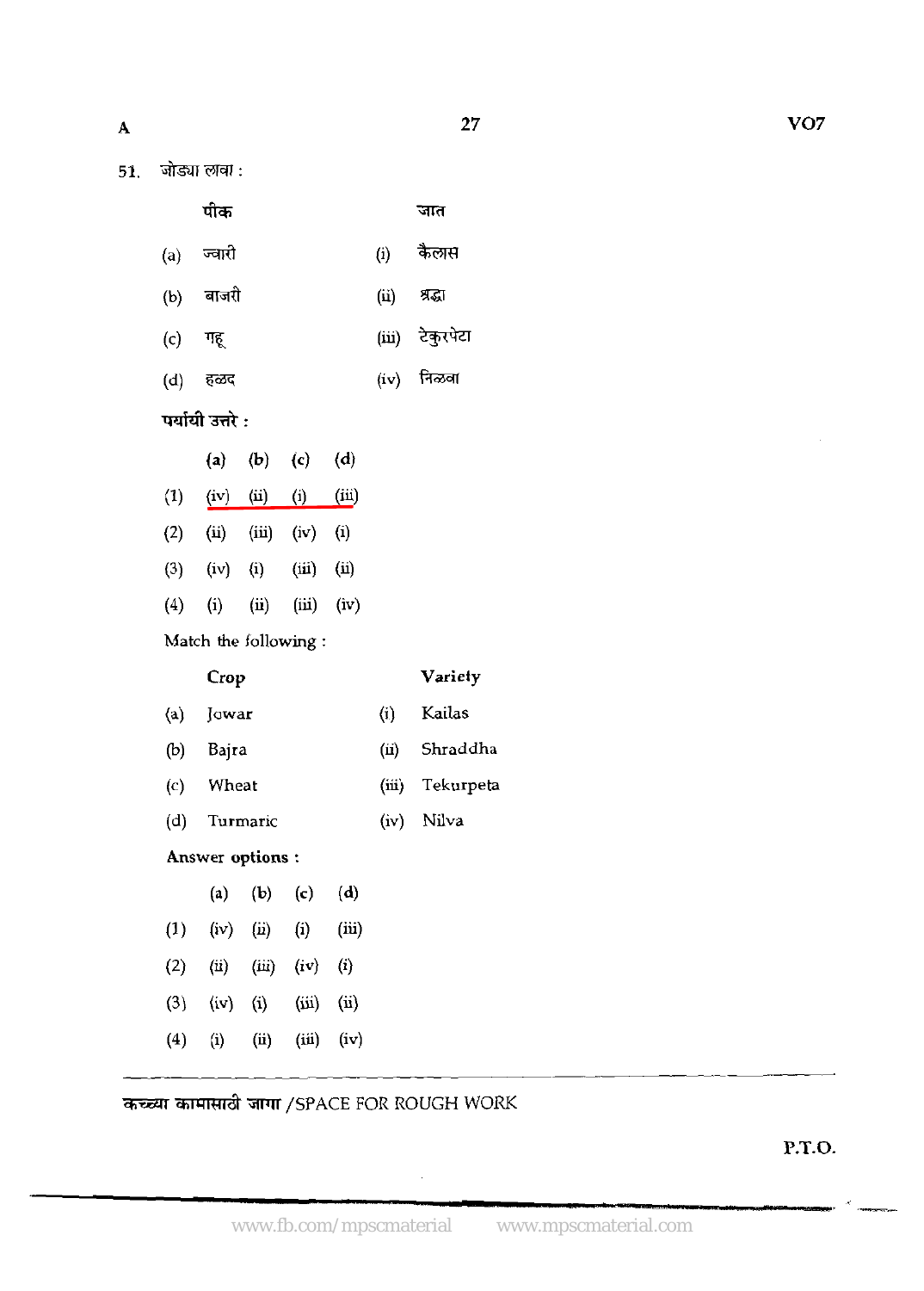| VO <sub>7</sub> |                   |                                                                                        | 28  |                                                                                                         | A |
|-----------------|-------------------|----------------------------------------------------------------------------------------|-----|---------------------------------------------------------------------------------------------------------|---|
| 52.             | कोणते ?           |                                                                                        |     | 2012 च्या लोकसंख्येनुसार जगामधे भारताचा दुसरा क्रमांक लागतो. तिसऱ्या व चौथ्या क्रमांकांवरील देश क्रमाने |   |
|                 | (1)               | इन्डोनेशिया आणि ब्राझिल                                                                | (2) | इन्डोनेशिया आणि पाकिस्तान                                                                               |   |
|                 | (3)               | यु.एस.ए. आणि ब्राझिल                                                                   | (4) | यु.एस.ए. आणि इन्डोनेशिया                                                                                |   |
|                 |                   | Which countries from the following group rank $3^{rd}$ and $4^{th}$ respectively?      |     | As per the 2012 population data, India is the second most populous country in the World.                |   |
|                 | (1)               | Indonesia and Brazil                                                                   | (2) | Indonesia and Pakistan                                                                                  |   |
|                 | (3)               | U.S.A. and Brazil                                                                      | (4) | U.S.A. and Indonesia                                                                                    |   |
| 53.             |                   | कोणत्या राज्यांच्या गटामधे 2001 ते 2011 मधे लोकसंख्येची वाढ सर्वात कमी झाली?           |     |                                                                                                         |   |
|                 | (1)               | केरळ, गोवा, हरियाणा                                                                    | (2) | नागालँड, केरळ, मिझोरम                                                                                   |   |
|                 | (3)               | ना <u>गालँड, केरळ, गोवा</u>                                                            | (4) | केरळ, गोवा, मेघालय                                                                                      |   |
|                 |                   | 2001 to 2011?                                                                          |     | Which group of the states recorded the lowest growth in population during the period                    |   |
|                 | (1)               | Kerala, Goa, Haryana                                                                   | (2) | Nagaland, Kerala, Mizoram                                                                               |   |
|                 | (3)               | Nagaland, Kerala, Goa                                                                  | (4) | Kerala, Goa, Meghalaya                                                                                  |   |
| 54.             |                   | कोकण प्रदेशामधे जास्त पर्जन्य आणि जास्त तापमान असल्यामुळे :                            |     |                                                                                                         |   |
|                 | (a)               | तेथे जांभी मृदा आढळते                                                                  |     |                                                                                                         |   |
|                 | (b)               | तेथील मातीचा पो.एच. 7 ते 7.5 असतो                                                      |     |                                                                                                         |   |
|                 | (c)               | तेथे रासायनिक विदारण मोठ्या प्रमाणावर होते                                             |     |                                                                                                         |   |
|                 |                   | पर्यायी उत्तरे :                                                                       |     |                                                                                                         |   |
|                 |                   |                                                                                        |     |                                                                                                         |   |
|                 | (1)               | फक्त विधान (a) बरोबर आहे.                                                              |     |                                                                                                         |   |
|                 | (2)               | विधान (a) आणि (b) बरोबर आहेत.                                                          |     |                                                                                                         |   |
|                 | (3)               | विधान (b) आणि (c) बरोबर आहेत.                                                          |     |                                                                                                         |   |
|                 | (4)               | वरील सर्व विधाने बरोबर आहेत.                                                           |     |                                                                                                         |   |
|                 |                   | Because of heavy rainfall and high temperatures in Konkan region:                      |     |                                                                                                         |   |
|                 | (a)               | The lateritic soils are found                                                          |     |                                                                                                         |   |
|                 | (b)<br>(c)        | The pH of the soil is 7 to 7.5<br>The chemical weathering takes place on a large scale |     |                                                                                                         |   |
|                 |                   | Answer options:                                                                        |     |                                                                                                         |   |
|                 | (1)               | Only statement (a) is correct.                                                         |     |                                                                                                         |   |
|                 | (2)               | Statement (a) and (b) are correct.                                                     |     |                                                                                                         |   |
|                 | (3)               | Statement (b) and (c) are correct.                                                     |     |                                                                                                         |   |
|                 | $\left( 4\right)$ | All the above statements are correct.                                                  |     |                                                                                                         |   |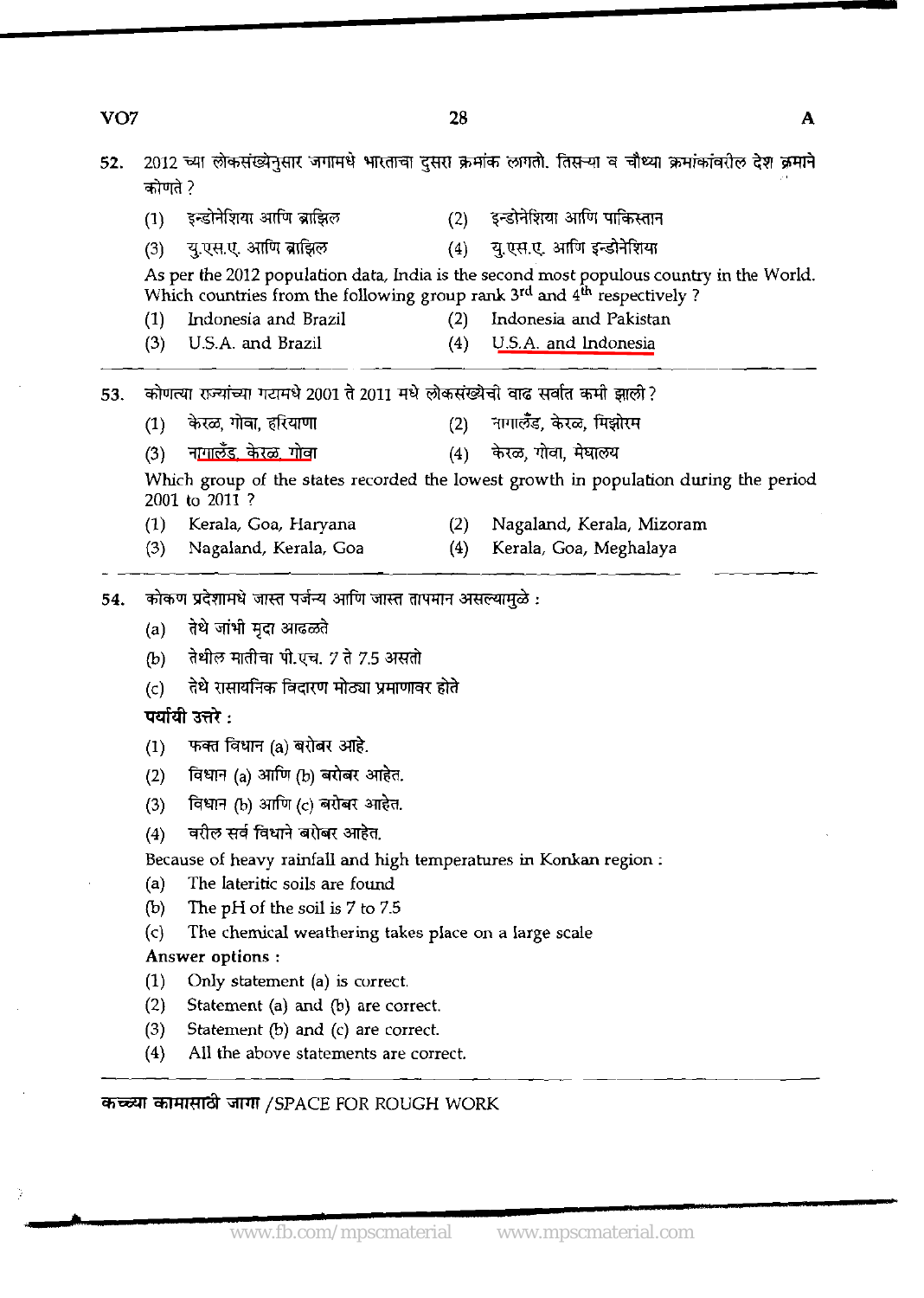| Ą<br>A |                   |                                                                    |     |               | 29  |     |                                                                                       |     | VO7                   |  |  |  |
|--------|-------------------|--------------------------------------------------------------------|-----|---------------|-----|-----|---------------------------------------------------------------------------------------|-----|-----------------------|--|--|--|
| 55.    |                   | खालीलपैकी कोणत्या नदीला कोल्हापूर जिल्ह्याची जीवनदायीनी म्हणतात ?  |     |               |     |     |                                                                                       |     |                       |  |  |  |
|        | (1)               | कृष्णा                                                             | (2) | वारणा         |     | (3) | पंचगंगा                                                                               | (4) | वेदगंगा               |  |  |  |
|        |                   |                                                                    |     |               |     |     | Which of the following rivers is known as Lifeline of Kolhapur district?              |     |                       |  |  |  |
|        | $\left(1\right)$  | Krishna                                                            | (2) | Warna         |     | (3) | Panchganga                                                                            | (4) | Vedganga              |  |  |  |
|        |                   |                                                                    |     |               |     |     |                                                                                       |     |                       |  |  |  |
| 56.    |                   | जागतिकोकरणाचे भारतातील पुढील टप्पे कालानुक्रमे लावा :              |     |               |     |     |                                                                                       |     |                       |  |  |  |
|        | (a)               | रुपयाची परिवर्तनियता                                               |     |               |     |     |                                                                                       |     |                       |  |  |  |
|        | (b)               | रुपयाचे अवमूल्यन                                                   |     |               |     |     |                                                                                       |     |                       |  |  |  |
|        | (c)               | स्वामित्वहक्क (सुधारणा) कायद्यास मंजूरी                            |     |               |     |     |                                                                                       |     |                       |  |  |  |
|        |                   | पर्यायी उत्तरे :                                                   |     |               |     |     |                                                                                       |     |                       |  |  |  |
|        | (1)               | (b), (a), (c)                                                      | (2) | (c), (a), (b) |     | (3) | (b), (c), (a)                                                                         | (4) | (c), (b), (a)         |  |  |  |
|        |                   |                                                                    |     |               |     |     | Arrange the following steps towards globalization in India in a chronological order : |     |                       |  |  |  |
|        | (a)               | Convertibility of rupee                                            |     |               |     |     |                                                                                       |     |                       |  |  |  |
|        | (b)               | Devaluation of rupee                                               |     |               |     |     |                                                                                       |     |                       |  |  |  |
|        | (c)               | Passing of patent (Amendment) Act                                  |     |               |     |     |                                                                                       |     |                       |  |  |  |
|        |                   | Answer options:                                                    |     |               |     |     |                                                                                       |     |                       |  |  |  |
|        | (1)               | (b), (a), (c)                                                      | (2) | (c), (a), (b) |     | (3) | (b), (c), (a)                                                                         | (4) | $(c)$ , $(b)$ , $(a)$ |  |  |  |
| 57.    |                   | खालील विधानांचा विचार करा :                                        |     |               |     |     |                                                                                       |     |                       |  |  |  |
|        | (a)               | प्रस्तावित वस्तू व सेवा कर हा राष्ट्रीय स्तरावरील कर आहे.          |     |               |     |     |                                                                                       |     |                       |  |  |  |
|        | (b)               | हा सेवा कराशी मिळता जुळता आहे.                                     |     |               |     |     |                                                                                       |     |                       |  |  |  |
|        | (c)               | यामध्ये आदान करासाठो पतपुरवठ्याची सुविधा आहे.                      |     |               |     |     |                                                                                       |     |                       |  |  |  |
|        |                   | पर्यायी उत्तरे :                                                   |     |               |     |     |                                                                                       |     |                       |  |  |  |
|        | (1)               | (a) फक्त <b>बरोबर</b> आहे                                          |     |               | (2) |     | (b) फक्त बरोबर आहे                                                                    |     |                       |  |  |  |
|        | (3)               |                                                                    |     |               | (4) |     | (b) आणि (c) फक्त बरोबर आहेत                                                           |     |                       |  |  |  |
|        |                   | (a) आणि (c) फक्त बरोबर आहेत<br>Consider the following statements : |     |               |     |     |                                                                                       |     |                       |  |  |  |
|        | (a)               |                                                                    |     |               |     |     | The proposed Goods and Service Tax (GST) is a national level tax.                     |     |                       |  |  |  |
|        | (b)               | It is similar to the service tax.                                  |     |               |     |     |                                                                                       |     |                       |  |  |  |
|        | $\left( c\right)$ | It provides for input tax credit.                                  |     |               |     |     |                                                                                       |     |                       |  |  |  |
|        |                   | Answer options:                                                    |     |               |     |     |                                                                                       |     |                       |  |  |  |
|        | (1)               | (a) only is correct                                                |     |               | (2) |     | (b) only is correct                                                                   |     |                       |  |  |  |
|        | (3)               | (a) and (c) only are correct                                       |     |               | (4) |     | (b) and (c) only are correct                                                          |     |                       |  |  |  |

**कच्च्या कामासाठी जागा /SPACE FOR ROUGH WORK** 

P.T.O.

t,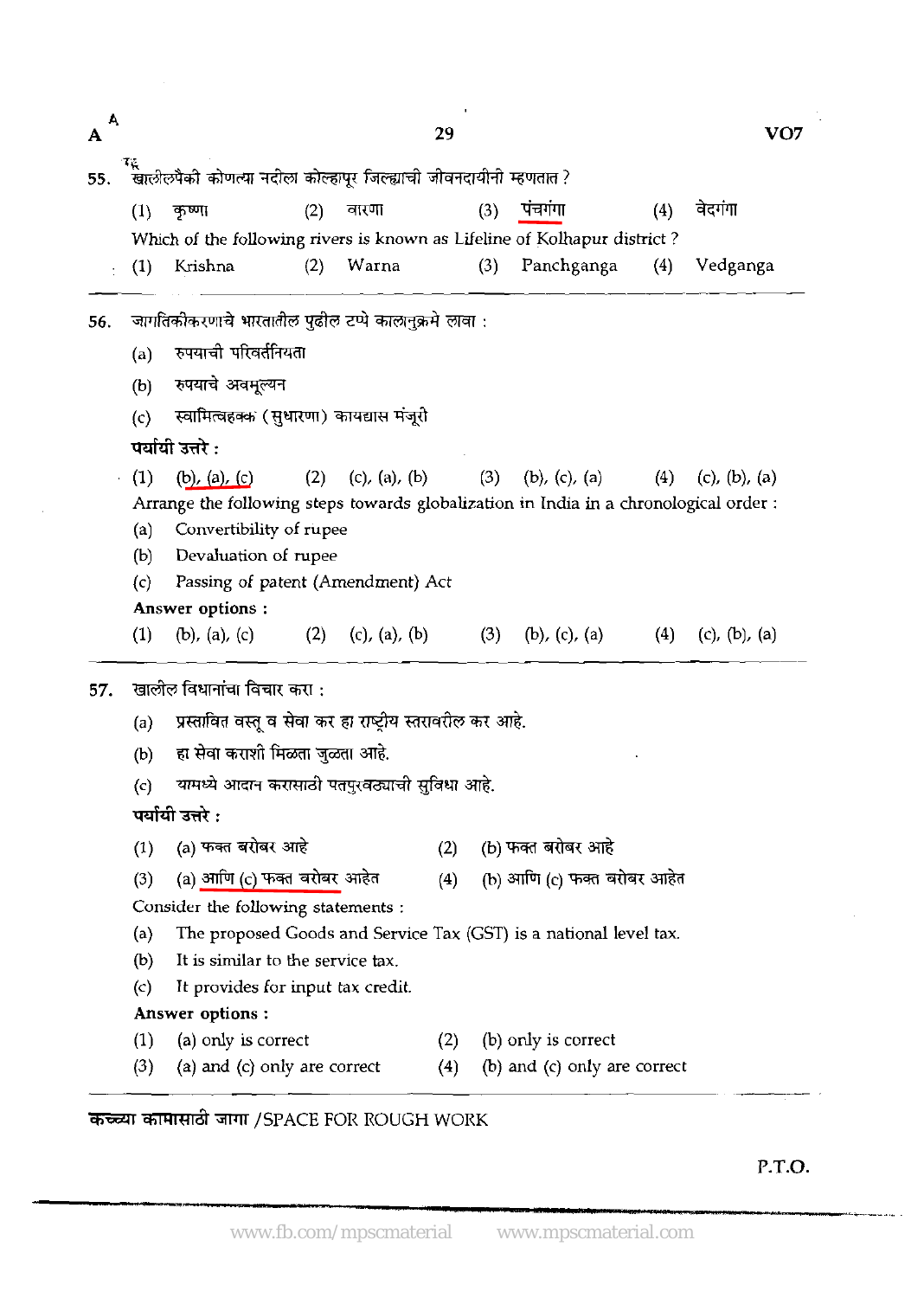खालील जोड्या जुळवा : 58.

VO<sub>7</sub>

| मानव विकास स्तर |
|-----------------|
|-----------------|

- (a) उच्च आर्थिक वृद्धी व मंद मानव विकास
- (b) उच्च मानव विकास पण सापेक्षतेने कमी उत्पन्न
- $(c)$  मध्यम आर्थिक व मानव विकास
- (d) अपुरा आर्थिक व मानव विकास

# पर्यायी उत्तरे:

- (a) (b) (c) (d)  $(1)$   $(i)$   $(ii)$   $(iv)$   $(iii)$  $(2)$   $(ii)$   $(i)$   $(iv)$   $(iii)$
- (3) (ii) (i) (iii) (iv)
- (4) (i) (ii) **(iii)** (iv)

Match the following :

# Human Development Level State

(a) High Economic Growth but low **Human** Development. (i) Rajasthan

- (b) High Human Development but relatively lower income. (ii) Kerala
- (c) Medium Economic and **Human** Development. (iii) West Bengal
- (d) Low Economic **and** Human Development. (iv) Bihar

# Answer options :

- $(a)$   $(b)$   $(c)$   $(d)$ (1) (i) **(ii)** (iv) (i) (2) **(ii)** (i) (iv) (iii)
- (3) **(ii)** (i) (iii) (iv)
- (4) (i) **(ii) (iii)** (iv)

|     |     | (a)               | (b)               | (c)            | (d)   |         |            |                                                                                               |
|-----|-----|-------------------|-------------------|----------------|-------|---------|------------|-----------------------------------------------------------------------------------------------|
|     | (1) | $\bf(i)$          | (i)               | (iv)           | (iii) |         |            |                                                                                               |
|     | (2) | (ii)              | $\left( i\right)$ | (iv)           | (iii) |         |            |                                                                                               |
|     | (3) | (i)               | (i)               | (iii)          | (iv)  |         |            |                                                                                               |
|     | (4) | $\left( i\right)$ | (i)               | (iii)          | (iv)  |         |            |                                                                                               |
| 59. |     |                   |                   |                |       |         |            |                                                                                               |
|     |     |                   |                   |                |       |         |            | 1965 मध्ये आशियातील पहिले निर्यात प्रक्रिया क्षेत्र भारतात ___________ या ठिकाणी स्थापन झाले. |
|     | (1) | कोचीन             |                   |                |       |         | <u>(2)</u> | <u>कांडला</u>                                                                                 |
|     | (3) |                   | विशाखापट्टनम      |                |       |         | (4)        | वरीलपैकी एकही नाही                                                                            |
|     |     |                   |                   |                |       |         |            | Asia's first Export Processing Zone was set up at _______ in 1965 in India.                   |
|     | (1) | Cochin            |                   |                |       |         | (2)        | Kandla                                                                                        |
|     | (3) |                   |                   | Vishakhapatnam |       | $\cdot$ | (4)        | None of the above                                                                             |
|     |     |                   |                   |                |       |         |            |                                                                                               |

# **W4TRd** TJIT **/SPACE** FOR ROUGH WORK

- 
- 
- 
- 
- राज्य<br>(i) राजस्थान<br>(ii) केरळ
- (ii) केरळ
- (iii) पश्चिम बंगाल
- $(iv)$  बिहार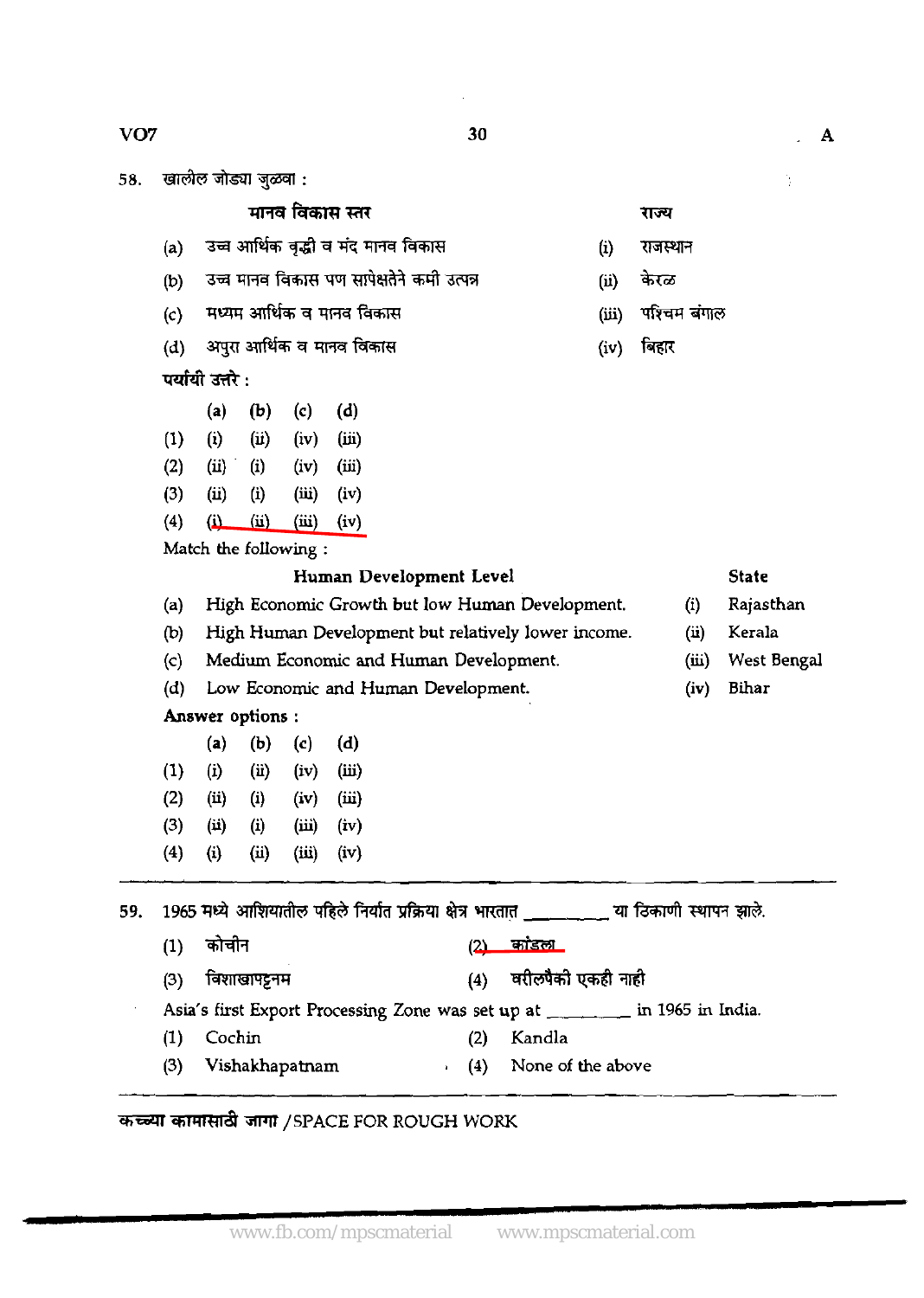रेपो रेट व रिव्हर्स रेपो रेट या संज्ञा कशाशी संबंधित आहेत ? 60.

| (1) | सरकारचे वित्तीय धोरण                                       | (2) | सार्वजनिक कर्ज                |
|-----|------------------------------------------------------------|-----|-------------------------------|
| (3) | आयात - निर्यात                                             | (4) | रिझर्व्ह बँकेचे पतधोरण        |
|     | Repo Rate and Reverse Repo Rate are related with ________. |     |                               |
| (1) | Government's Financial Policy (2) Public Debt              |     |                               |
| (3) | Import - Export                                            | (4) | Credit Policy of Reserve Bank |
|     |                                                            |     |                               |

**61.** WiiR%'d8\*JTfi&& **a9** 3fF&\*. (1) **-fm.Y-H (2)** - - <sup>m</sup> (3) **w** - (4) imsr - **<sup>m</sup>**\*

The first special Economic Zone in India was launched at

- (1) Santacruz Mumbai (2) Kandla Cujarat
- **(3)** Chennai Tamil Nadu (4) Noida Uttar Pradesh

ही बाराव्या पंचवार्षिक योजनेची (2012 - 2017) मुख्य लक्ष्ये आहेत : 62.

(a) वास्तव स्थूल देशांतर्गत उत्पादन वृद्धी दर 8 टक्के राखणे.

अर्भक मृत्यूदर 25 प्रती 1000 पर्यंत खाली आणणे.  $(b)$ 

(c) पायाभूत सुविधांच्या निर्मितीसाठीची गुंतवणूक स्थूल देशांतर्गत उत्पादनाच्या 9 टक्के पर्यंत <mark>वाढविणे.</mark><br>पर्या<mark>यी उत्तरे</mark> : (1) (a) w+3 \* **(2)** @)%\*+

- (3) (a) **<sup>3</sup>**@) \* (4) **\*d\*m**
- 

These are the main targets of the Twelfth five year (2012 - 2017) plan :

- (a) To attain real CDP growth rate of 8%.
- (b) To reduce the infant mortality rate to 25 per 1000.
- (c) To increase investment in infrastructure upto 9% of CDP.

# Answer options :

- (1) (a) only is correct (2) (b) only is correct
- (3) (a) and (b) only are correct  $(4)$  All the above are correct

# कच्च्या कामासाठी जागा /SPACE FOR ROUGH WORK

**P.T.O.** 

**"A,** 

 $\overline{A}$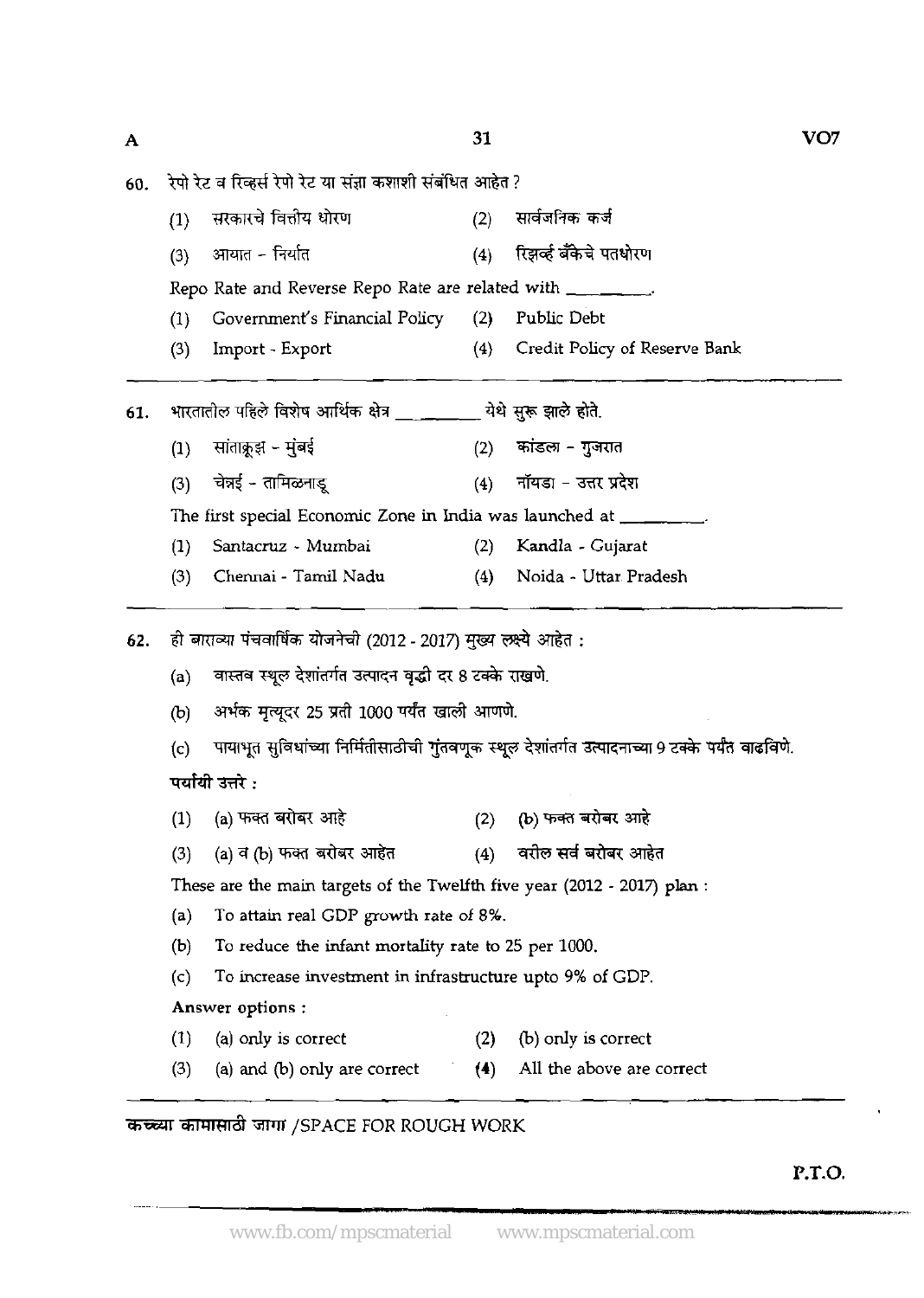|     |                                                           |                                                                          |                                | 32                                                                                                                      |                                                                                                                                                 |                                                                                                                                        |                                                                                                                                                                                                                                                                                                             |                                                                                                                                                                                                                                                                         | $A^{\prime}$                                                                                                                                                                                     |
|-----|-----------------------------------------------------------|--------------------------------------------------------------------------|--------------------------------|-------------------------------------------------------------------------------------------------------------------------|-------------------------------------------------------------------------------------------------------------------------------------------------|----------------------------------------------------------------------------------------------------------------------------------------|-------------------------------------------------------------------------------------------------------------------------------------------------------------------------------------------------------------------------------------------------------------------------------------------------------------|-------------------------------------------------------------------------------------------------------------------------------------------------------------------------------------------------------------------------------------------------------------------------|--------------------------------------------------------------------------------------------------------------------------------------------------------------------------------------------------|
|     |                                                           |                                                                          |                                |                                                                                                                         |                                                                                                                                                 |                                                                                                                                        |                                                                                                                                                                                                                                                                                                             |                                                                                                                                                                                                                                                                         |                                                                                                                                                                                                  |
| (1) | 26.2%                                                     |                                                                          |                                |                                                                                                                         |                                                                                                                                                 |                                                                                                                                        | (4)                                                                                                                                                                                                                                                                                                         | 59.9%                                                                                                                                                                                                                                                                   | $\pm$                                                                                                                                                                                            |
|     |                                                           |                                                                          |                                |                                                                                                                         |                                                                                                                                                 |                                                                                                                                        |                                                                                                                                                                                                                                                                                                             |                                                                                                                                                                                                                                                                         |                                                                                                                                                                                                  |
| (1) | 26.2%                                                     |                                                                          |                                |                                                                                                                         |                                                                                                                                                 |                                                                                                                                        |                                                                                                                                                                                                                                                                                                             | 59.9%                                                                                                                                                                                                                                                                   |                                                                                                                                                                                                  |
|     |                                                           |                                                                          |                                |                                                                                                                         |                                                                                                                                                 |                                                                                                                                        |                                                                                                                                                                                                                                                                                                             |                                                                                                                                                                                                                                                                         |                                                                                                                                                                                                  |
|     |                                                           |                                                                          |                                |                                                                                                                         |                                                                                                                                                 |                                                                                                                                        |                                                                                                                                                                                                                                                                                                             |                                                                                                                                                                                                                                                                         |                                                                                                                                                                                                  |
|     |                                                           |                                                                          |                                |                                                                                                                         |                                                                                                                                                 |                                                                                                                                        |                                                                                                                                                                                                                                                                                                             |                                                                                                                                                                                                                                                                         |                                                                                                                                                                                                  |
|     |                                                           |                                                                          |                                |                                                                                                                         |                                                                                                                                                 |                                                                                                                                        |                                                                                                                                                                                                                                                                                                             |                                                                                                                                                                                                                                                                         |                                                                                                                                                                                                  |
|     |                                                           |                                                                          |                                |                                                                                                                         |                                                                                                                                                 |                                                                                                                                        |                                                                                                                                                                                                                                                                                                             |                                                                                                                                                                                                                                                                         |                                                                                                                                                                                                  |
|     |                                                           |                                                                          |                                |                                                                                                                         |                                                                                                                                                 |                                                                                                                                        |                                                                                                                                                                                                                                                                                                             |                                                                                                                                                                                                                                                                         |                                                                                                                                                                                                  |
|     |                                                           |                                                                          |                                |                                                                                                                         |                                                                                                                                                 |                                                                                                                                        |                                                                                                                                                                                                                                                                                                             |                                                                                                                                                                                                                                                                         |                                                                                                                                                                                                  |
|     |                                                           |                                                                          |                                |                                                                                                                         |                                                                                                                                                 |                                                                                                                                        |                                                                                                                                                                                                                                                                                                             |                                                                                                                                                                                                                                                                         |                                                                                                                                                                                                  |
|     |                                                           |                                                                          |                                |                                                                                                                         |                                                                                                                                                 |                                                                                                                                        |                                                                                                                                                                                                                                                                                                             |                                                                                                                                                                                                                                                                         |                                                                                                                                                                                                  |
|     |                                                           |                                                                          |                                |                                                                                                                         |                                                                                                                                                 |                                                                                                                                        |                                                                                                                                                                                                                                                                                                             |                                                                                                                                                                                                                                                                         |                                                                                                                                                                                                  |
|     |                                                           |                                                                          |                                |                                                                                                                         |                                                                                                                                                 |                                                                                                                                        |                                                                                                                                                                                                                                                                                                             |                                                                                                                                                                                                                                                                         |                                                                                                                                                                                                  |
| (c) |                                                           |                                                                          |                                |                                                                                                                         |                                                                                                                                                 |                                                                                                                                        |                                                                                                                                                                                                                                                                                                             |                                                                                                                                                                                                                                                                         |                                                                                                                                                                                                  |
| (d) | भूजल व्यवस्थापन.                                          |                                                                          |                                |                                                                                                                         |                                                                                                                                                 |                                                                                                                                        |                                                                                                                                                                                                                                                                                                             |                                                                                                                                                                                                                                                                         |                                                                                                                                                                                                  |
|     |                                                           |                                                                          |                                |                                                                                                                         |                                                                                                                                                 |                                                                                                                                        |                                                                                                                                                                                                                                                                                                             |                                                                                                                                                                                                                                                                         |                                                                                                                                                                                                  |
| (1) |                                                           |                                                                          |                                |                                                                                                                         |                                                                                                                                                 |                                                                                                                                        |                                                                                                                                                                                                                                                                                                             |                                                                                                                                                                                                                                                                         |                                                                                                                                                                                                  |
| (3) |                                                           |                                                                          |                                | (4)                                                                                                                     |                                                                                                                                                 |                                                                                                                                        |                                                                                                                                                                                                                                                                                                             |                                                                                                                                                                                                                                                                         |                                                                                                                                                                                                  |
|     |                                                           |                                                                          |                                |                                                                                                                         |                                                                                                                                                 |                                                                                                                                        |                                                                                                                                                                                                                                                                                                             |                                                                                                                                                                                                                                                                         |                                                                                                                                                                                                  |
| (a) |                                                           |                                                                          |                                |                                                                                                                         |                                                                                                                                                 |                                                                                                                                        |                                                                                                                                                                                                                                                                                                             |                                                                                                                                                                                                                                                                         |                                                                                                                                                                                                  |
| (b) |                                                           |                                                                          |                                |                                                                                                                         |                                                                                                                                                 |                                                                                                                                        |                                                                                                                                                                                                                                                                                                             |                                                                                                                                                                                                                                                                         |                                                                                                                                                                                                  |
| (c) |                                                           |                                                                          |                                |                                                                                                                         |                                                                                                                                                 |                                                                                                                                        |                                                                                                                                                                                                                                                                                                             |                                                                                                                                                                                                                                                                         |                                                                                                                                                                                                  |
| (d) |                                                           |                                                                          |                                |                                                                                                                         |                                                                                                                                                 |                                                                                                                                        |                                                                                                                                                                                                                                                                                                             |                                                                                                                                                                                                                                                                         |                                                                                                                                                                                                  |
|     |                                                           |                                                                          |                                |                                                                                                                         |                                                                                                                                                 |                                                                                                                                        |                                                                                                                                                                                                                                                                                                             |                                                                                                                                                                                                                                                                         |                                                                                                                                                                                                  |
| (1) |                                                           |                                                                          |                                | (2)                                                                                                                     |                                                                                                                                                 |                                                                                                                                        |                                                                                                                                                                                                                                                                                                             |                                                                                                                                                                                                                                                                         |                                                                                                                                                                                                  |
| (3) |                                                           |                                                                          |                                | (4)                                                                                                                     |                                                                                                                                                 |                                                                                                                                        |                                                                                                                                                                                                                                                                                                             |                                                                                                                                                                                                                                                                         |                                                                                                                                                                                                  |
|     | VO <sub>7</sub><br>(1)<br>(3)<br>(1)<br>(3)<br>(a)<br>(b) | उत्पादन पद्धती<br>उत्पन्न पद्धती<br>पर्यायी उत्तरे :<br>Answer options : | Output method<br>Income method | $(2)$ 45.4%<br>$(2)$ 45.4%<br>एकात्मिक जल संसाधनांचा विकास.<br>ground water management.<br>(a) and (b) only are correct | (2)<br>(4)<br>(2)<br>(4)<br>उत्तरेतील नद्या दक्षिणेतील नद्यांशी जोडणे.<br>(a), (b) आणि (d) फक्त बरोबर आहेत<br>(a), (b) and (d) only are correct | जल संसाधनांच्या नियोजनासाठी चौकट तयार करणे.<br>integrated water resource development.<br>linking rivers from north to rivers in south. | $(3)$ 54.1%<br>$(3)$ 54.1%<br>खालीलपैकी कोणती राष्ट्रीय उत्पन्नाचा अंदाज करण्याची पद्धती नाही ?<br>खर्च पद्धती<br>एप्रिल 2002 मध्ये स्विकारलेल्या राष्ट्रीय जल नितीची ही उद्दिष्ट्ये आहेत :<br>The National Water Policy adopted in April 2002 aims at:<br>providing framework for water resource planning. | In 2013-14 the share of service sector in GDP was ________ percent.<br>आयात निर्यात पद्धती<br>Which of the following is not a method of estimating national income?<br>Import - Export method<br>Expenditure method<br>वरील सर्व बरोबर आहेत<br>All of these are correct | 2013-14 मध्ये स्थूल देशांतर्गत उत्पादनात सेवा क्षेत्राचा हिस्सा _________ टक्के इतका होता.<br>(4)<br>(a) आणि (b) फक्त बरोबर आहेत (2) (c) आणि (d) फक्त बरोबर आहेत<br>(c) and (d) only are correct |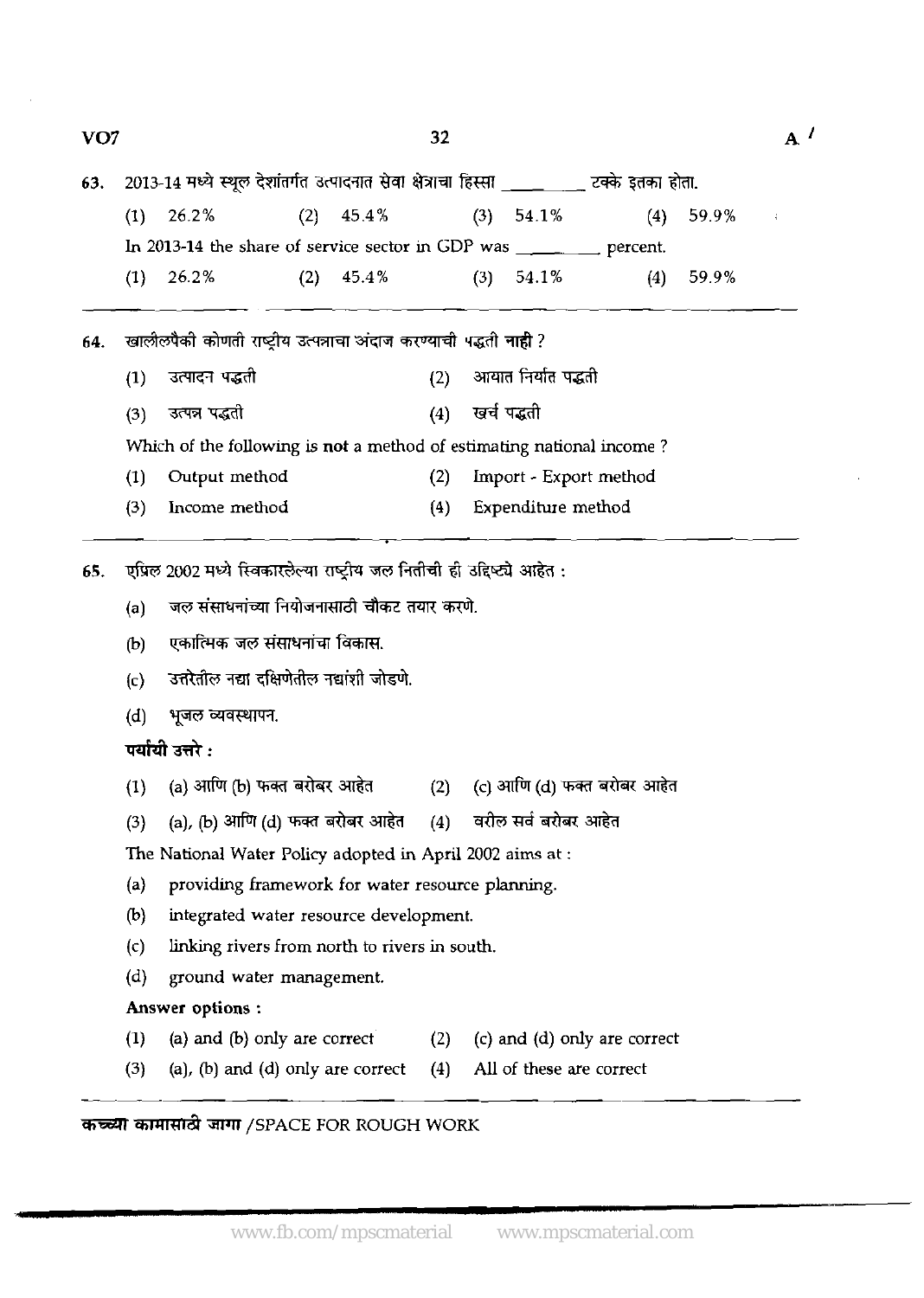12 वी पंचवार्षिक योजना तयार करीत असताना हे नियोजन आयोगाचे अध्यक्ष होते :

|     | (1)                                                 | डॉ. मोन्टेक सिंग अहलूवालिया                            | (2) | डॉ. मनमोहन सिंग                                                                                      |  |  |  |  |  |  |  |  |
|-----|-----------------------------------------------------|--------------------------------------------------------|-----|------------------------------------------------------------------------------------------------------|--|--|--|--|--|--|--|--|
|     | (3)                                                 | डॉ. अरविंद सुब्रमणियम                                  | (4) | डॉ. रघुराम राजन                                                                                      |  |  |  |  |  |  |  |  |
|     |                                                     | plan was being prepared :                              |     | He was the Chairman of the Planning Commission of India when the Twelfth five year                   |  |  |  |  |  |  |  |  |
|     | (1)                                                 | Dr. Montek Singh Ahluwalia                             | (2) | Dr. Manmohan Singh                                                                                   |  |  |  |  |  |  |  |  |
|     | (3)                                                 | Dr. Arvind Subramaniam                                 | (4) | Dr. Raghuram Rajan                                                                                   |  |  |  |  |  |  |  |  |
| 67. |                                                     | हा भारतातील द्वितीय क्रमांकाचा शेती आधारित उद्योग आहे. |     |                                                                                                      |  |  |  |  |  |  |  |  |
|     | (1)                                                 | कापड उद्योग                                            | (2) | साखर उद्योग                                                                                          |  |  |  |  |  |  |  |  |
|     | (3)                                                 | चहा उद्योग                                             | (4) | ताग उद्योग                                                                                           |  |  |  |  |  |  |  |  |
|     | is the second largest Agro-based Industry in India. |                                                        |     |                                                                                                      |  |  |  |  |  |  |  |  |
|     | (1)                                                 | Cotton Industry                                        | (2) | Sugar Industry                                                                                       |  |  |  |  |  |  |  |  |
|     | (3)                                                 | Tea Industry                                           | (4) | Jute Industry                                                                                        |  |  |  |  |  |  |  |  |
| 68. |                                                     |                                                        |     | सन 2005 ते 2015 दरम्यान भारतात प्राप्त झालेल्या थेट विदेशी गुंतवणूकीचे स्रोत उतरत्या क्रमाने मांडा : |  |  |  |  |  |  |  |  |
|     | (a)                                                 | मॉरीशस                                                 | (b) | जपान                                                                                                 |  |  |  |  |  |  |  |  |
|     | $\left( c\right)$                                   | सिंगापूर                                               | (d) | इंग्लंड                                                                                              |  |  |  |  |  |  |  |  |
|     |                                                     | पर्यायी उत्तरे :                                       |     |                                                                                                      |  |  |  |  |  |  |  |  |
|     | (1)                                                 | (a), (b), (c), (d)                                     | (2) | (a), (c), (b), (d)                                                                                   |  |  |  |  |  |  |  |  |
|     | (3)                                                 | (a), (c), (d), (b)                                     | (4) | $(a)$ , $(b)$ , $(d)$ , $(c)$                                                                        |  |  |  |  |  |  |  |  |
|     |                                                     | order for the period 2005 - 2015:                      |     | Arrange the following sources of Foreign Direct Investment (FDI) in India in a descending            |  |  |  |  |  |  |  |  |
|     | (a)                                                 | Mauritius                                              | (b) | Japan                                                                                                |  |  |  |  |  |  |  |  |
|     | (c)                                                 | Singapore                                              | (d) | United Kingdom                                                                                       |  |  |  |  |  |  |  |  |
|     |                                                     | Answer options:                                        |     |                                                                                                      |  |  |  |  |  |  |  |  |
|     | (1)                                                 | (a), (b), (c), (d)                                     | (2) | (a), (c), (b), (d)                                                                                   |  |  |  |  |  |  |  |  |
|     | (3)                                                 | (a), (c), (d), (b)                                     | (4) | (a), (b), (d), (c)                                                                                   |  |  |  |  |  |  |  |  |

कच्च्या कामासाठी जागा /SPACE FOR ROUGH WORK

**P.T.O.** 

 $\overline{\mathbf{A}}$ 

66.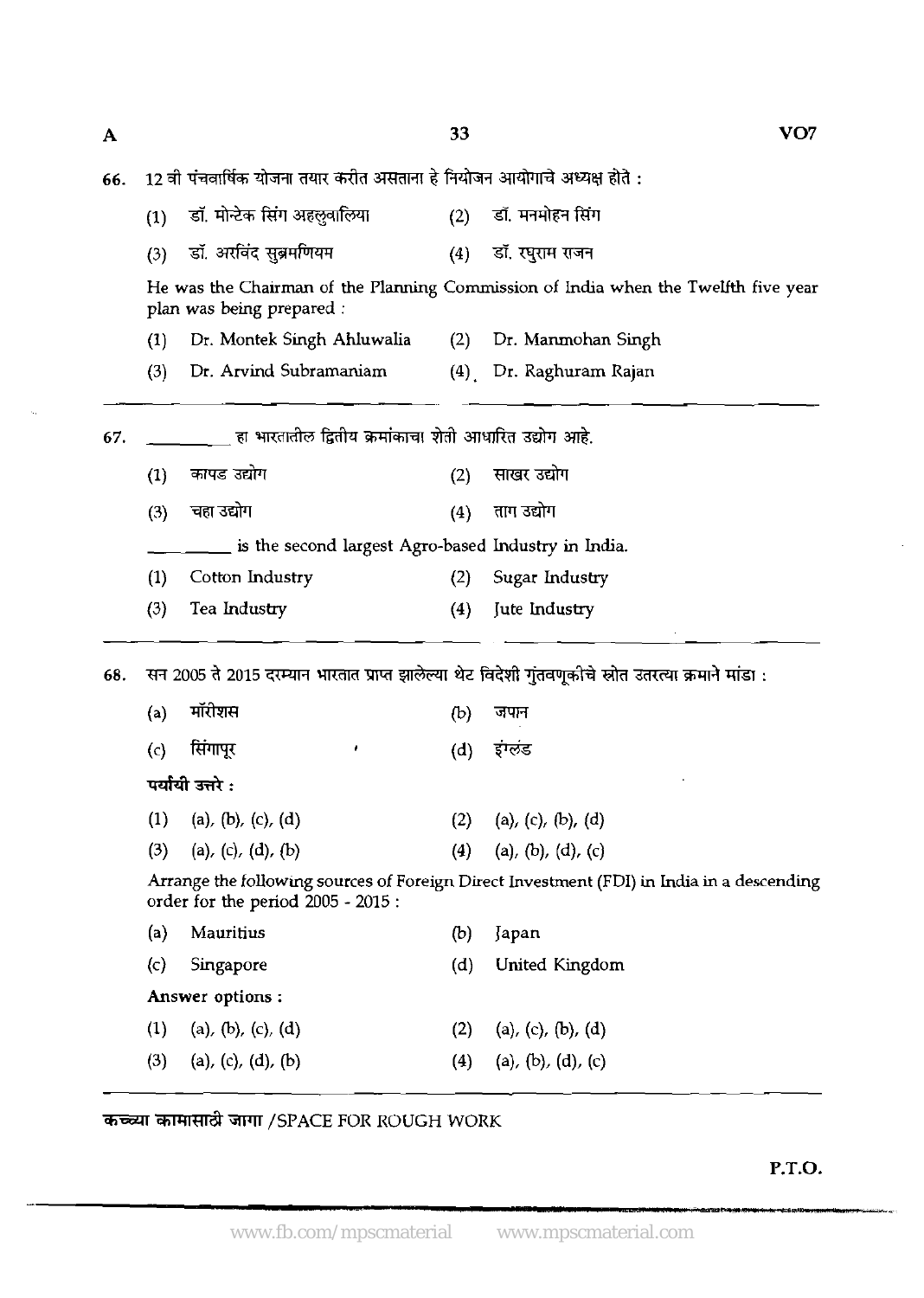**69.** &RR **4** TRb4l **d%?** TKT& '& f&h W' (Annual Financial Statement) *h'8* **d.** 

 $(1)$ कलम - 74  $(2)$ कलम - 112  $(3)$ कलम - 268  $(4)$ कलम - 370 According to \_\_\_\_\_\_\_\_\_, annual financial statement is put before both the houses of parliament. (1) Section - 74 (2) Section - 112 (3) Section - 268 (4) Section - 370

- सन 2013 14 या वर्षीचा निर्यात आकृतीबंध लक्षात घेता एकूण भारतीय निर्यातीतील पुढील वस्तूगट घटत्या क्रमाने 70. मांडा $\cdot$ 
	- (a) कृषी व संलग्न उत्पादने
	- खनिजे  $(b)$
	- तयार/उत्पादित वस्तू  $(c)$
	- पेट्रोलियम उत्पादने  $(d)$
	- $(e)$ इतर

पर्यायी उत्तरे :

| $(1)$ (a), (b), (c), (d), (e) | (2) (c), (d), (a), (e), (b) |
|-------------------------------|-----------------------------|
| (3) (a), (d), (b), (c), (e)   | (4) (c), (d), (b), (e), (a) |

Arrange following components of Indian Export in descending order by considering export composition for the year 2013 - 14 :

- (a) Agriculture and allied products
- (b) Minerals
- (c) Manufactured goods
- (d) Petroleum products
- *(e)* Others

**Answer options** :

(1) (a), (b), (c), (d), (e) (2) (c), (d), (a), (e), (b) (3) (a), (d), (b), (c), (e) (4) (c), (d), (b), (e), (a)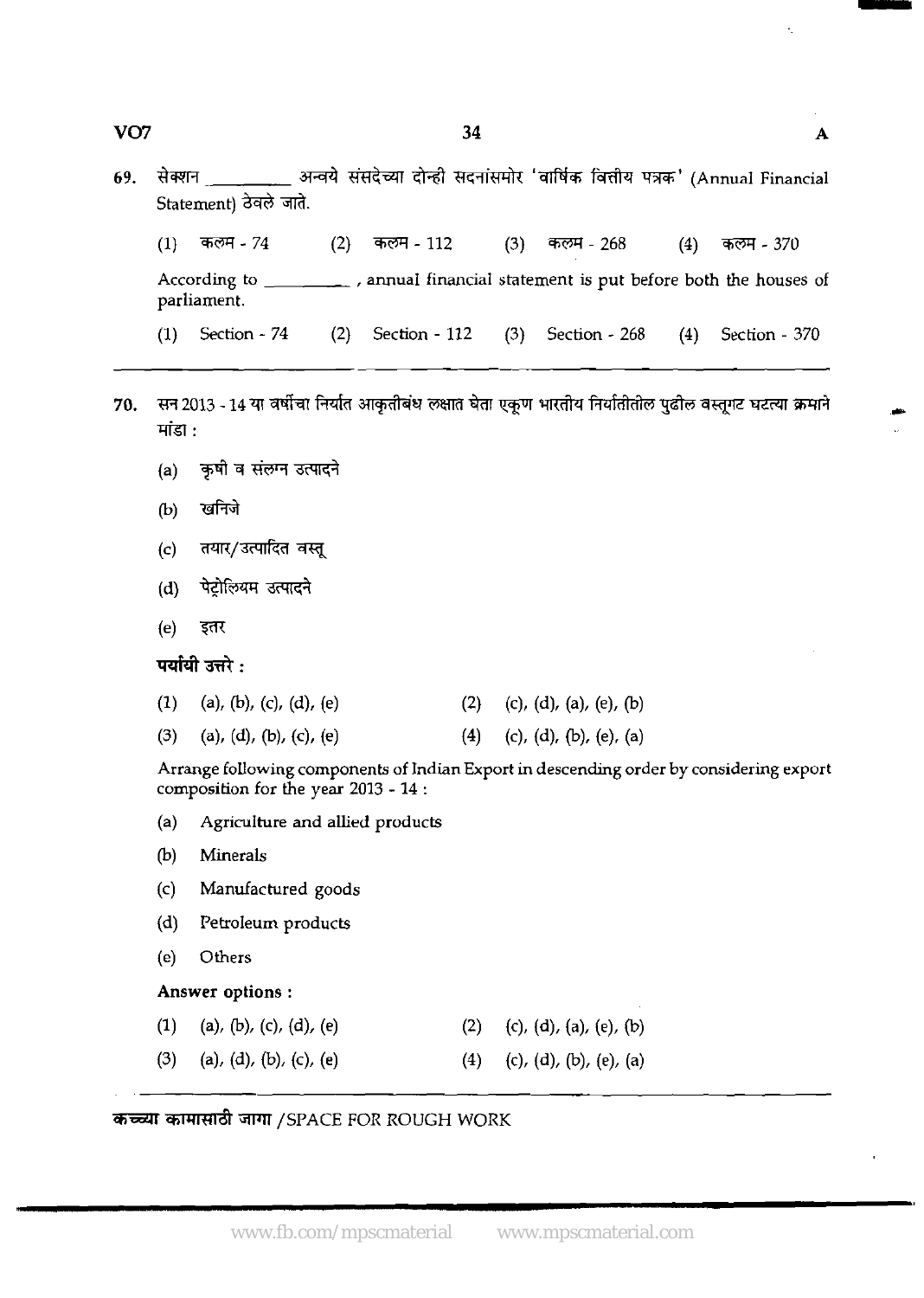| A               |          |                                                 | 35  |                                  | VO7 |
|-----------------|----------|-------------------------------------------------|-----|----------------------------------|-----|
| 71.<br>on and C |          | रेडिओ तरंगाचा वेग __________ असतो.              |     |                                  |     |
|                 | (1)<br>Ù | प्रकाशाच्या वेगापेक्षा जास्त                    | (2) | प्रकाशाच्या वेगाएवढाच            |     |
|                 | (3)      | प्रकाशाच्या वेगापेक्षा कमी                      | (4) | वरील एकही नाही                   |     |
|                 |          | The velocity of radio waves is ______           |     |                                  |     |
|                 | (1)      | greater than the velocity of light $(2)$        |     | as that of the velocity of light |     |
|                 | (3)      | less than the velocity of light                 | (4) | none of the above                |     |
| 72.             |          | आकाशातील इंद्रधनुष्य कशामुळे तयार होते ?        |     |                                  |     |
|                 | (1)      | सूर्यप्रकाशाचे धुळीकणामुळे व्यतिकरण             |     |                                  |     |
|                 | (2)      | सूर्यप्रकाशाचे पावसाच्या थेंबामुळे विवर्तन      |     |                                  |     |
|                 | (3)      | सूर्यप्रकाशाचे पावसाच्या थेंबामुळे अपस्करण      |     |                                  |     |
|                 |          | (4) सूर्यप्रकाशाचे धुळीकणामुळे विकरण            |     |                                  |     |
|                 |          | Rainbow in the sky is formed due to:            |     |                                  |     |
|                 | (1)      | Interference of sunlight due to dust particles. |     |                                  |     |
|                 | (2)      | Diffraction of sunlight around raindrops.       |     |                                  |     |
|                 | (3)      | Dispersion of sunlight by raindrops.            |     |                                  |     |
|                 | (4)      | Scattering of sunlight due to dust particles.   |     |                                  |     |
|                 |          | कच्च्या कामासाठी जागा /SPACE FOR ROUGH WORK     |     |                                  |     |

**P.T.O.** 

í,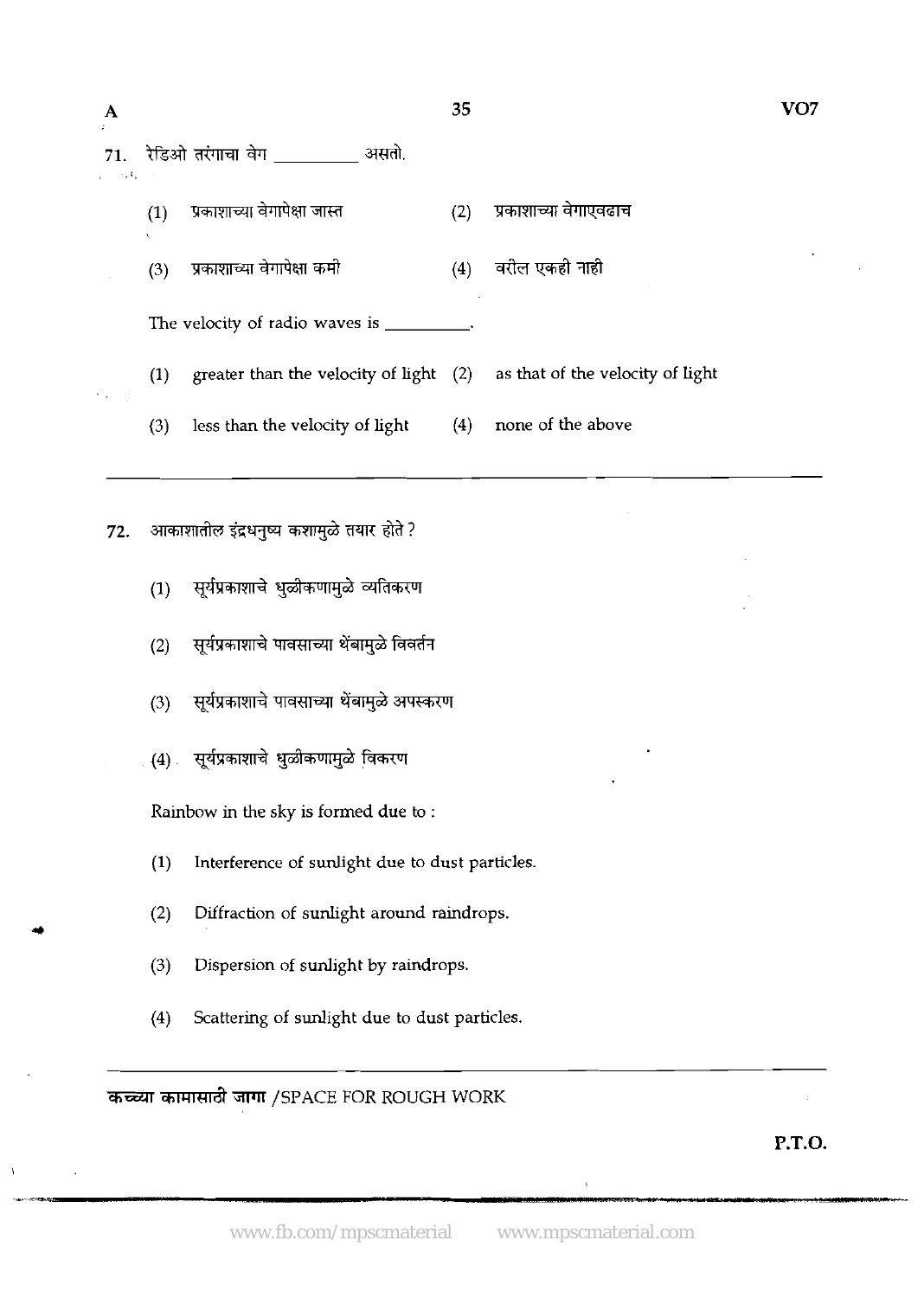- $73.$  विद्युत दिव्यामध्ये रासायनिक दृष्ट्या निष्क्रिय वायुंचे मिश्रण भरलेले असते, कारण :
	- (a) टंगस्टन धातूच्या कुंडलाचे ऑक्सिडेशन होऊ देत नाहीत.
	- (b) टंगस्टन धातूच्या कुंडलाचा द्रवणांक वाढवितात.
	- $(c)$  निष्क्रिय वायू विपूल व स्वस्त असतात.
	- (c) = साम्राज पानू ख़्रूर प स्पर्सा असतात.<br>(d) = प्रकाशाची तीव्रता वाढविण्यास मदत करतात.<br><mark>पर्यायी उत्तरे :</mark>

- (d) प्रकाशाची तीव्रता वाढविण्यास मदत करतात.<br>**पर्यायी उत्तरे :**<br>(1) (a), (b) आणि (d) सत्य आहेत<sup>7</sup> (2) (b), (c) आणि (d) सत्य आहेत<br>(1) राजन (b) सत्य अपने
- 

(3) m@)-& (4) - (a) & Mixture of chemically inactive gases is filled in the electric bulb, because of :

- (a) it prevents the oxidation of tungsten metal filament.
- (b) it enhances the melting point of tungsten metal filament.
- (c) inert gases are available in abundance and cheap.
- (d) it helps to enhance the intensity of light.

# Apswer options :

- (1) (a), (b) and (d) are true (2) (b), (c) and (d) are true
- (3) Only (b) is true  $(4)$  Only (a) is true

7**4. क्लेरोफ्लेरोकार्बन (CFCs) संयुगांना फ्रिऑन म्हणतात. खालीलपैकी कोणते विधान त्यांच्याबाबत <b>चृक** आहे ? फ़िऑन हे

- $(1)$  ससायनिक अक्रियाशील, बिनविषारी आणि गंधहीन असतात.
- द्रावक म्हणून, सुक्ष्मतुषार प्रणोदनकारी आणि आकार्याच्या फेसासाठी स्पंजनकारक म्हणून वापरले जातात.  $(2)$
- अवकाशाच्या वरील पट्टयात, सूर्यच्या जंबुलातीत किरणांमुळे विघटन पावतात.  $(3)$
- वरीलपैकी कोणतेही नाही  $(4)$

Chlorofluorocarbon (CFCs) compounds are called Freons. Which statement amongst the following about them is incorrect ?

Freons are

- (1) chemically unreactive, non-toxic and odourless.
- (2) used as a solvent, aerosol propellants and blowing agents for plastic foam.
- **(3)** broken-down in upper layer of the atmosphere by the powerful UV radiations emitted by the sun.
- (4) none of the above.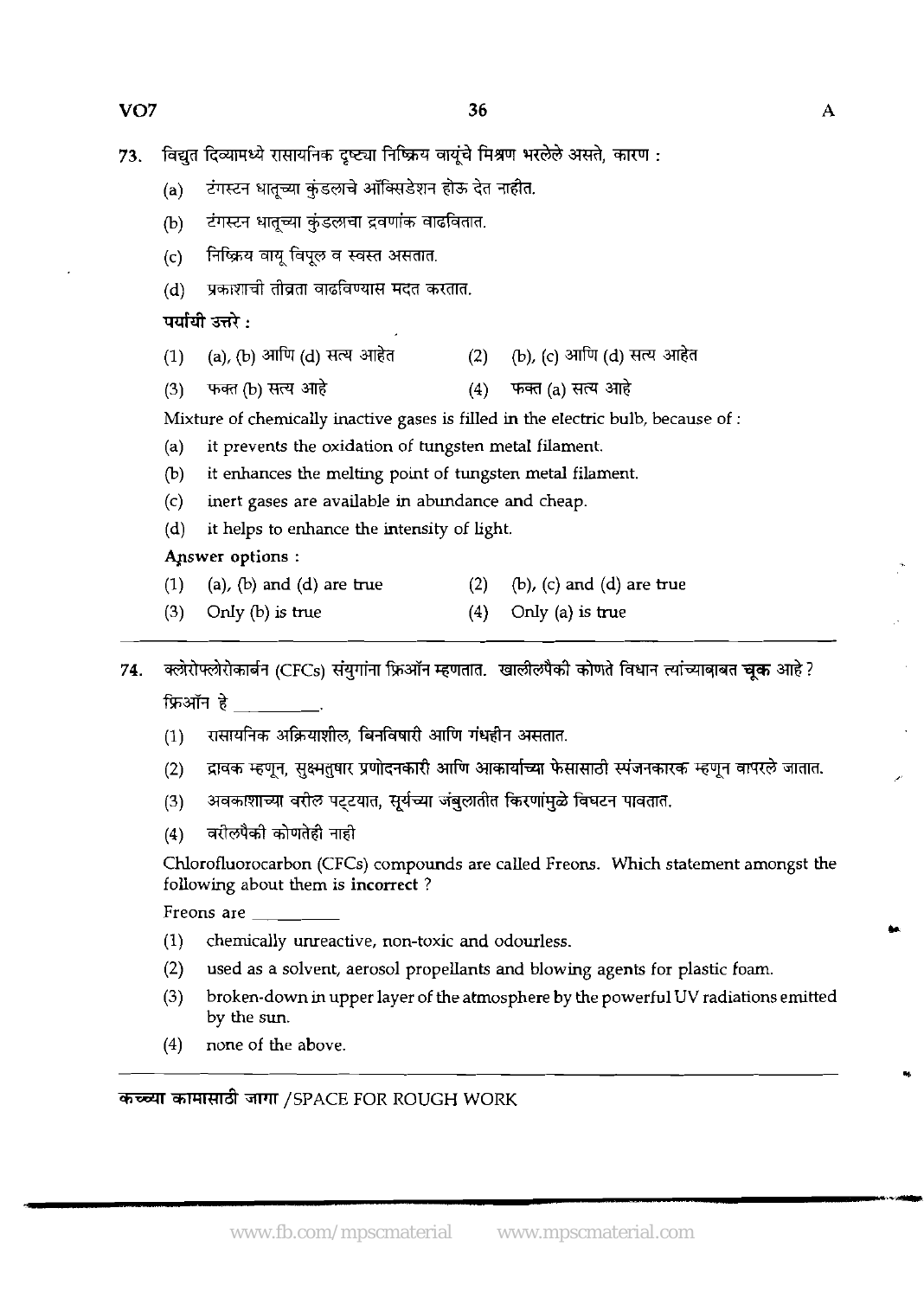| A   |     |                                                                          |     |           | 37  |            |                             |     |                   | VO7    |
|-----|-----|--------------------------------------------------------------------------|-----|-----------|-----|------------|-----------------------------|-----|-------------------|--------|
| 75. |     | सन 1808 मध्ये कोणत्या इंग्रजी शाळा शिक्षकाने अणू सिद्धांताचा शोध लावला ? |     |           |     |            |                             |     |                   |        |
|     | (1) | जॉन डाल्टन                                                               |     |           |     |            | (2) सर आयसॅक न्यूटन         |     |                   |        |
|     | (3) | प्लॅटो आणि अरिस्टोटल                                                     |     |           | (4) | ल्युसोप्पस |                             |     |                   |        |
|     |     | In 1808 which English school teacher proposed the Atomic theory?         |     |           |     |            |                             |     |                   |        |
|     | (1) | John Dalton                                                              |     |           | (2) |            | Sir Isaac Newton            |     |                   |        |
|     | (3) | Plato and Aristotle                                                      |     |           | (4) |            | Leucippus                   |     |                   |        |
| 76. |     | लिमोनाइट ह्या लोखंडाच्या धातुकाचे रासायनिक रेणुसूत्र _________ हे आहे.   |     |           |     |            |                             |     |                   |        |
|     | (1) | $Fe2O3$ (2) $Fe3O4$                                                      |     |           |     |            | $(B) \qquad \text{FeO(OH)}$ | (4) | FeCO <sub>3</sub> |        |
|     |     | The chemical formula of the iron ore Limonite is _________.              |     |           |     |            |                             |     |                   |        |
|     | (1) | $Fe2O3$ (2) $Fe3O4$                                                      |     |           |     |            | $(3) \qquad \text{FeO(OH)}$ | (4) | FeCO <sub>3</sub> |        |
| 77. |     | 'टोक्का डिसीज्' हा रोग सामान्यत: कोणत्या पिकावर आढळतो ?                  |     |           |     |            |                             |     |                   |        |
|     | (1) | भुईमूग                                                                   | (2) | टमार्ट    |     | (3)        | कपाशी                       | (4) | लिबू              |        |
|     |     | Tikka disease is one of the serious diseases commonly found on :         |     |           |     |            |                             |     |                   |        |
|     | (1) | Groundnut                                                                | (2) | Tomato    |     | (3)        | Cotton                      | (4) | Lemon             |        |
| 78. |     | वनस्पती वाढीसाठी आवश्यक सूक्ष्म अन्नद्रव्य कोणते ?                       |     |           |     |            |                             |     |                   |        |
|     | (1) | सल्फर                                                                    | (2) | पलाश      |     | (3)        | मैग्नेशियम                  | (4) | जस्त              |        |
|     |     | Which of the following is micro element useful in plant growth?          |     |           |     |            |                             |     |                   |        |
|     | (1) | Sulphur                                                                  | (2) | Potassium |     | (3)        | Magnesium                   | (4) | Zinc              |        |
|     |     |                                                                          |     |           |     |            |                             |     |                   |        |
|     |     | कच्च्या कामासाठी जागा /SPACE FOR ROUGH WORK                              |     |           |     |            |                             |     |                   |        |
|     |     |                                                                          |     |           |     |            |                             |     |                   | P.T.O. |

 $\hat{\mathcal{A}}$ 

 $\bar{\mathcal{A}}$ 

÷,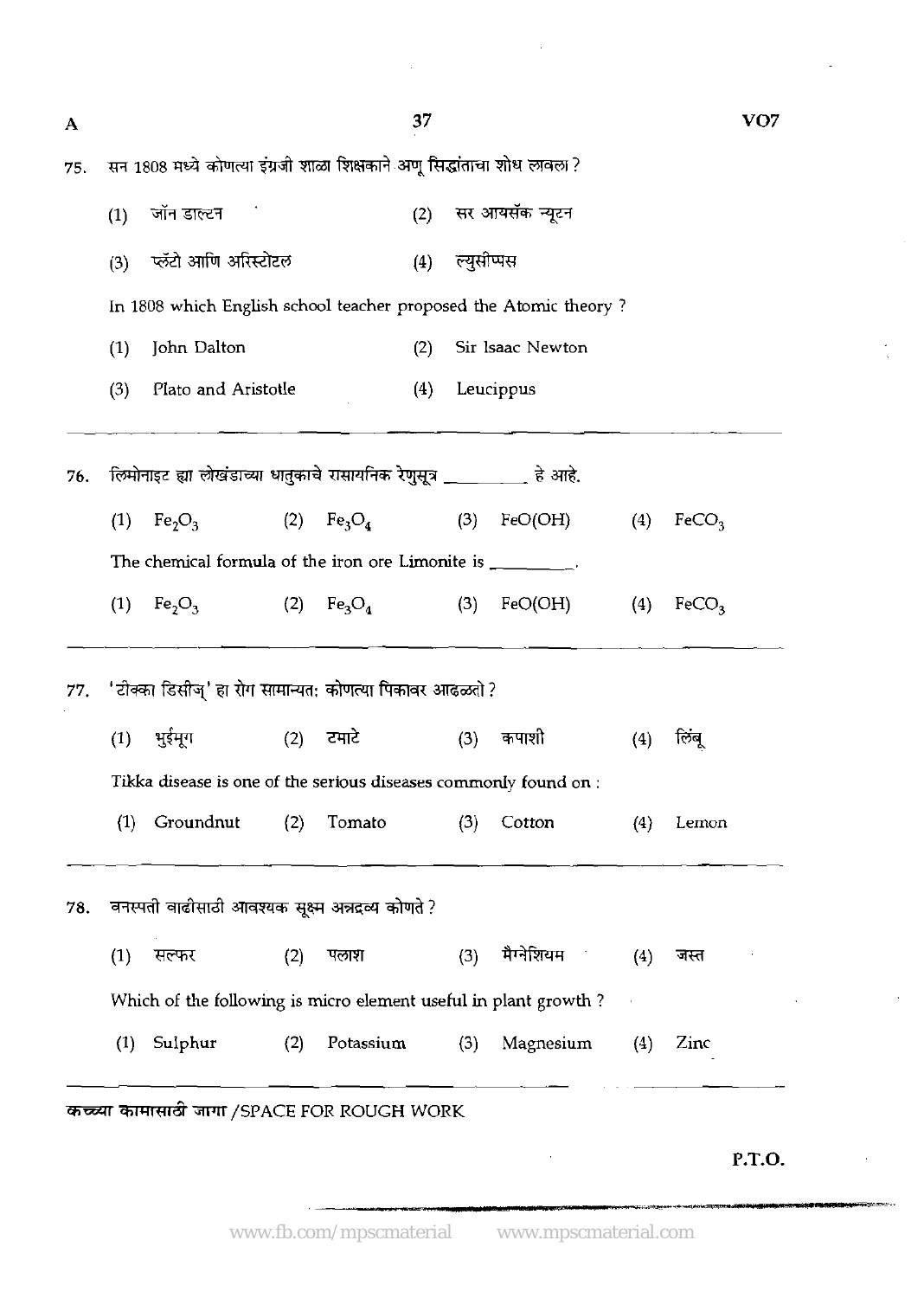Ł

A

 $\chi \rightarrow$ 

ΔÝ

| 79. | वनस्पतीच्या शरीर बांधनीसाठी (धडन) कोणते घटक आवश्यक आहेत? |                                                            |     |             |     |       |     |     |  |  |
|-----|----------------------------------------------------------|------------------------------------------------------------|-----|-------------|-----|-------|-----|-----|--|--|
|     | (1)                                                      | मैग्नेशीयम, तांबे आणि लोह                                  |     |             |     |       |     |     |  |  |
|     | (2)                                                      | तांबे, कर्ब (कार्बन) आणि प्राणवायू                         |     |             |     |       |     |     |  |  |
|     | (3)                                                      | भैँगनीज, कैल्सीयम आणि नत्रवायू                             |     |             |     |       |     |     |  |  |
|     | (4)                                                      | कर्ब (कार्बन), हायड्रोजन आणि प्राणवायू                     |     |             |     |       |     |     |  |  |
|     | The framework elements of plants are :                   |                                                            |     |             |     |       |     |     |  |  |
|     | (1)                                                      | Magnesium, Copper and Iron                                 |     |             |     |       |     |     |  |  |
|     | (2)                                                      | Copper, Carbon and Oxygen                                  |     |             |     |       |     |     |  |  |
|     | (3)                                                      | Manganese, Calcium and Nitrogen                            |     |             |     |       |     |     |  |  |
|     | (4)                                                      | Carbon, Hydrogen and Oxygen                                |     |             |     |       |     |     |  |  |
| 80. | खालीलपैकी कोणत्या माशांचा पुच्छ पर असममित असतो ?         |                                                            |     |             |     |       |     |     |  |  |
|     | (1)                                                      | पापलेट                                                     | (2) | बोबील       | (3) | मोरी  | (4) | वाम |  |  |
|     |                                                          | Which one of the following fishes has asymmetric tail fin? |     |             |     |       |     |     |  |  |
|     | (1)                                                      | Pomfret                                                    | (2) | Bombay duck | (3) | Shark | (4) | Eel |  |  |
| 81. | देवमासा सस्तन प्राणिवर्गात मोडतो कारण :                  |                                                            |     |             |     |       |     |     |  |  |
|     | (1)                                                      | तो पाण्यात राहतो                                           |     |             |     |       |     |     |  |  |
|     | (2)                                                      | तो अंडी देतो                                               |     |             |     |       |     |     |  |  |
|     | (3)                                                      | छाती व उदरपोकळी यांच्यामधे स्नायुमय पडदा असतो              |     |             |     |       |     |     |  |  |
|     | (4)                                                      | तो उष्णरक्ती प्राणी आहे                                    |     |             |     |       |     |     |  |  |
|     |                                                          | Whale is a mammal because :                                |     |             |     |       |     |     |  |  |
|     |                                                          |                                                            |     |             |     |       |     |     |  |  |

- (1) It lives in water
- **(2)** It lays eggs
- (3) It has a muscular diaphragm between thoracic and abdominal cavity
- **(4)** It is warm-blooded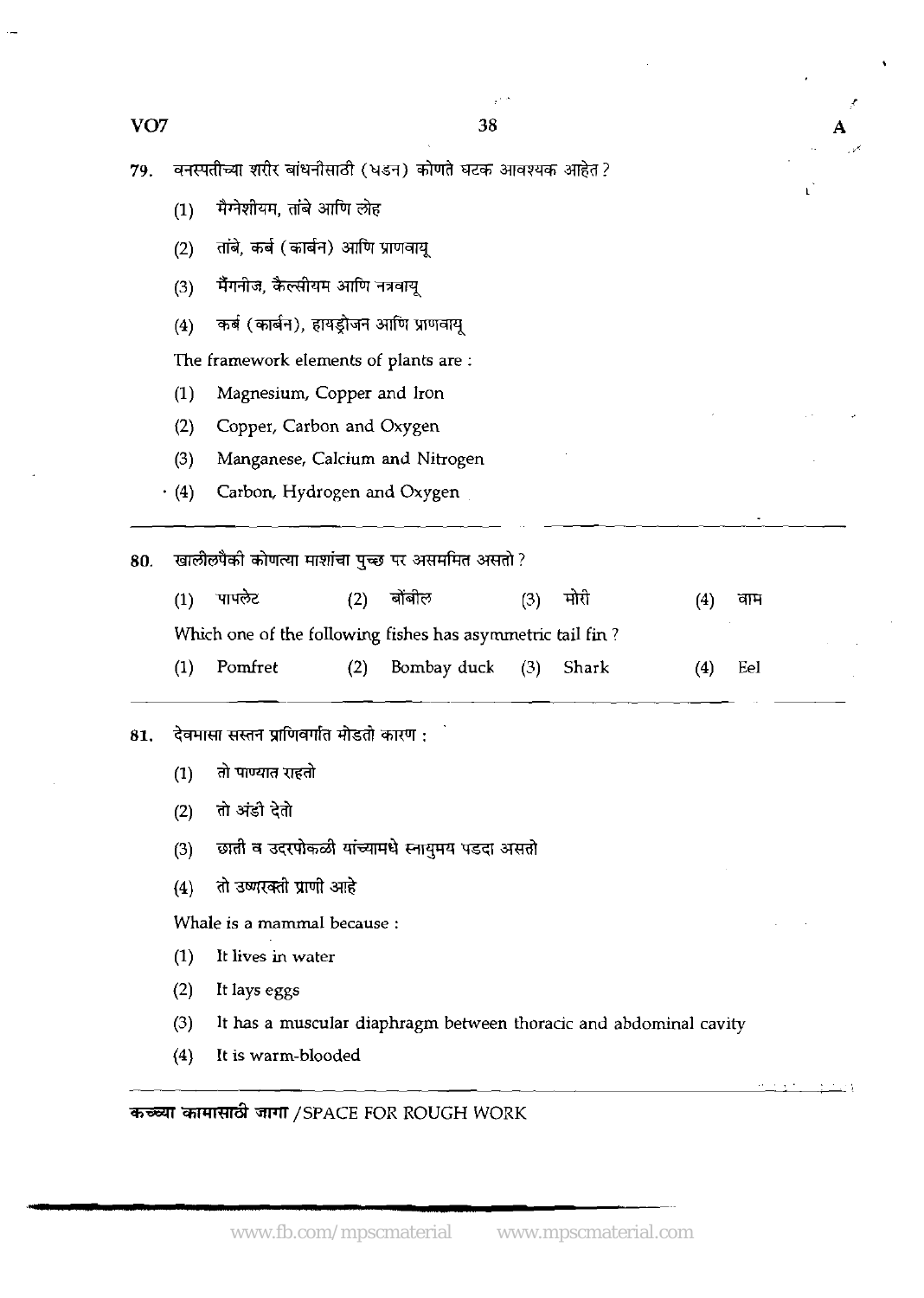- पथ्यकर्णात असलेल्या कानातील हाडांचा (ऑसीकल्स) क्रम बाहेरून आत, अशा प्रकारच<br>(1) स्टेपस, इन्कस, मॅलेयस (2) इन्कस, मॅलेयस, स्टेपस
- नव्यक्रमात जसल्लेषा कामाताल हाडाया (जासाकरस) क्रम बाहरून जाते, अशा प्रकारण<br>(1) स्टेपस, इन्कस, मॅलेयस (2) इन्कस, मॅलेयस, स्टेपस<br>(3) मॅलेयस, स्टेपस, इन्कस (4) मॅले

The sequence of ear ossicles in the middle ear, from outer to inner side is as follows :

- **(1)** Stapes, incus, malleus **(2)** Incus, malleus, stapes
- **(3)** Malleus, stapes, incus **(4)** Malleus, incus, stapes

83. खालीलपैकी कोणता गुणसूत्रीय आजार X-गुणसूत्रामुळे होतो ?

- (1) गलगंड<br>**(2) ग्रेवस्** आजा **(3)** frr?iw **(4)** - Which is the X-linked chromosome disorder from amongst the following ?
- **(1)** Goitre **(2)** Graves disease
- **(3)** Colour blindness **(4)** Hashimoto disease

84. नवजात शिशूला कोणत्या लसी सर्वात प्रथम दिल्या जातात ?

- (1) बि.सि.जि. + ओरल पोलिओ + हेपॅटायटिस बी
- **(2) T7.v.m.** + **7wiFs**
- **(3)** zl\$M\$x + **k.E.R.**
- **(4) हि.टि.पि. + ओरल पोलिओ + एम.एम.आर.**

Which are the vaccines earliest given to a new born child ?

- **(1)** B.C.G. + Oral polio + Hepatitis B
- **(2)** M.M.R. + Typhoid
- **(3)** Typhoid + D.T.P.

**I** 

**(4)** D.T.P. + Oral polio + M.M.R.

*कच्च्या कामासाठी जागा /SPACE FOR ROUGH WORK*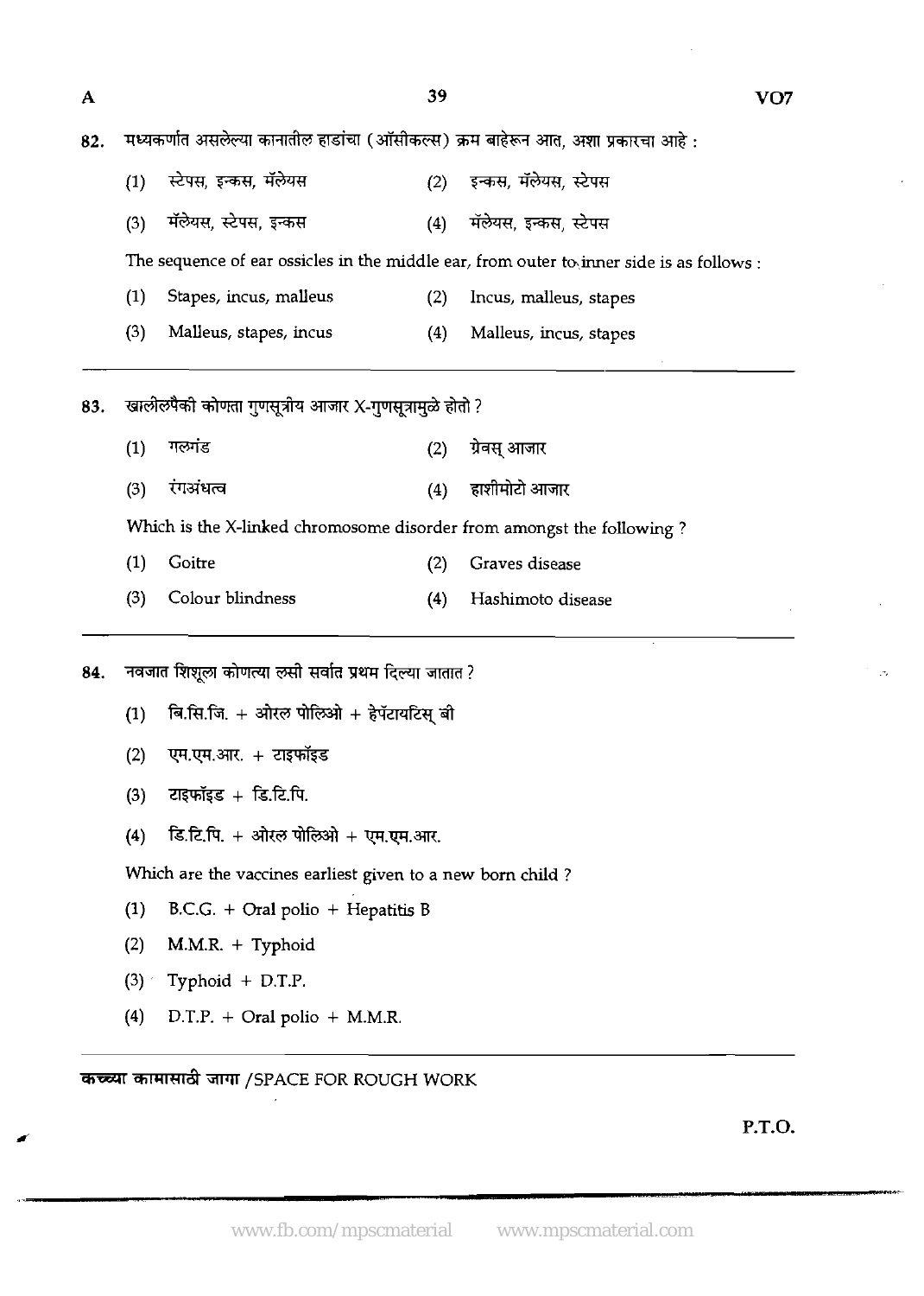85. अ स्तंभातील शास्त्रज्ञांच्या जोड्या ब स्तंभातील त्यांच्या शोधा बरोबर जुळवा :

|     | स्तंभ - अ              |      | स्तंभ - ब               |
|-----|------------------------|------|-------------------------|
|     | (a) ओ. फ्लेमिंग        | (i)  | देवी रोगाची लस          |
| (b) | एस्.अे. वॉक्समन        | (ii) | ॲन्थ्रक्सची लस          |
|     | (c) ई. जेत्रर          |      | (iii) एन्झाइम लायसोझाइम |
| (d) | पाश्चर                 |      | (iv) स्ट्रेप्टोमायसीन   |
|     | पर्यायी उत्तरे $\cdot$ |      |                         |
|     |                        |      |                         |

|                  | $\sf(a)$  | (b)      | (c)        | $\bf (d)$     |  |
|------------------|-----------|----------|------------|---------------|--|
| (1)              | (iii)     | (iv)     | $\bf{(i)}$ | (ii)          |  |
| (2)              | $\rm(ii)$ | (iii)    | (iv)       | $\rm \bf (i)$ |  |
| (3)              | (iv)      | $\bf(i)$ | (iii)      | (ii)          |  |
| $\left(4\right)$ | $\rm(i)$  | (ii)     | (iv)       | (iii)         |  |

Match the scientists from Column - A with their discoveries from Column - B.

Column - A Column - B

| (a) | A. Fleming       | (i)   | smallpox vaccine |
|-----|------------------|-------|------------------|
|     | (b) S.A. Waksman | (ii)  | anthrax vaccine  |
| (c) | E. Jenner        | (iii) | enzyme lysozyme  |
|     | (d) Pasteur      | (iv)  | streptomycin     |

Answer options :

|                   | $\left( \mathsf{a}\right)$           | (b)      | (c)      | (d)      |  |
|-------------------|--------------------------------------|----------|----------|----------|--|
| $\left(1\right)$  | (iii)                                | (iv)     | $\bf(i)$ | (ii)     |  |
| (2)               | $\left(\overline{\mathbf{u}}\right)$ | (iii)    | (iv)     | $\bf(i)$ |  |
| (3)               | (iv)                                 | $\rm(i)$ | (iii)    | (ii)     |  |
| $\left( 4\right)$ | (i)                                  | (ii)     | (iv)     | (iii)    |  |

*कच्च्या कामासाठी जागा /SPACE FOR ROUGH WORK* 

Ý.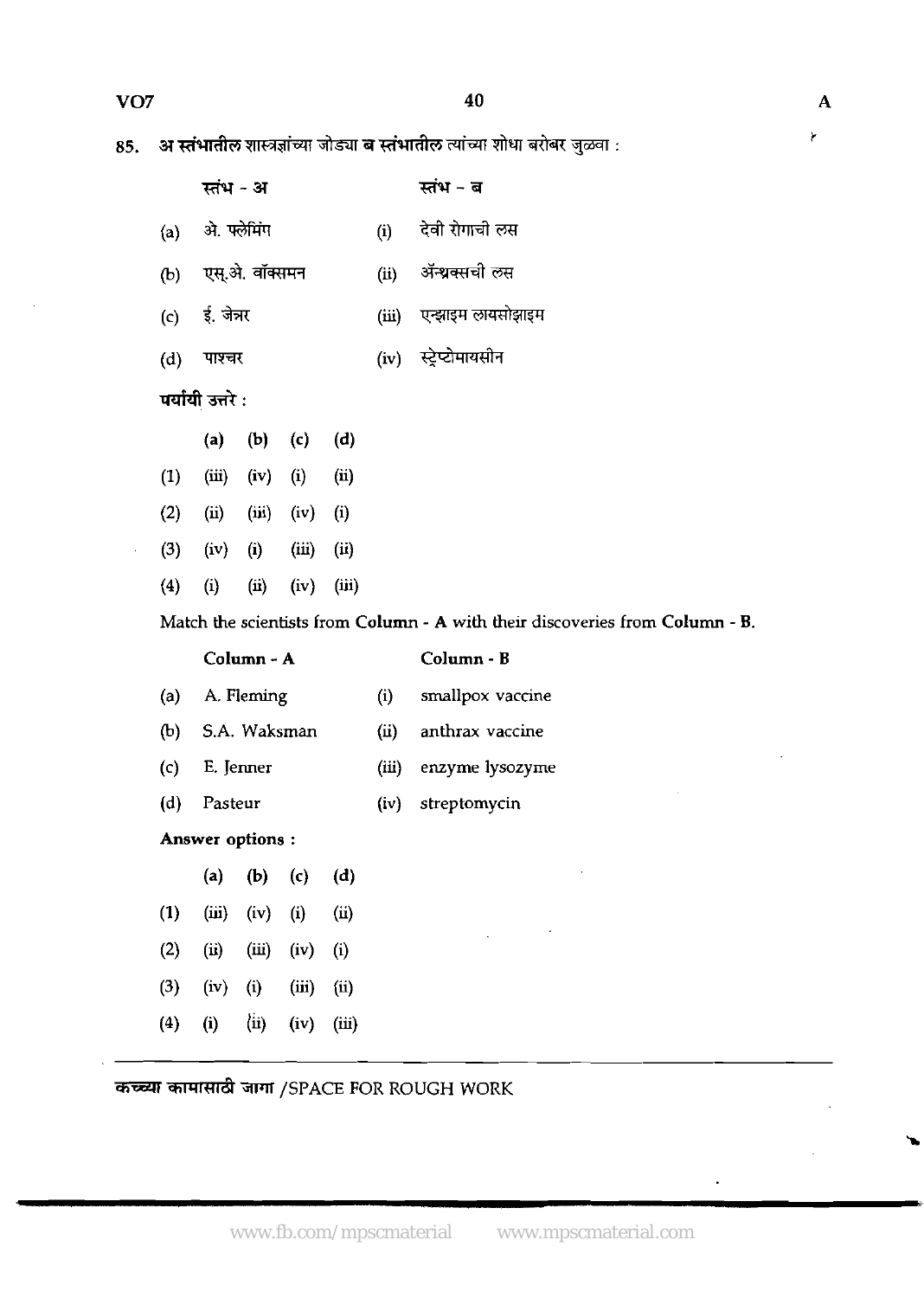बांधकामाच्या भोवतीच्या मलब्याच्या सफाईचे संबंधित करारात काही विशिष्ट दिवसांत काम पूरे झाले नाही तर 86. पढीलप्रमाणे दंडाची तरतुद केलेली आहे. 1 ल्या दिवसासाठी ₹ 250; 2 ऱ्या दिवसासाठी ₹ 300; 3 ऱ्या दिवसासाठी ₹ 350 आणि पुढे याप्रमाणे. जर ठेकेदाराने ₹ 5500 दंड भरला असेल तर त्याने कामाला केलेल्या विलंबाचे दिवस निवडा

41

 $(1)$ 9  $(2) 10$  $(3)$  11  $(4)$ 12

 $A^{\mathbf{A}}$ 

A contract related to cleaning of debris around construction work, specifies penalty in completion of work beyond certain days as follows :  $\bar{\zeta}$  250 for 1<sup>st</sup> day;  $\bar{\zeta}$  300 for 2<sup>nd</sup> day;  $\bar{\mathfrak{c}}$  350 for the 3<sup>rd</sup> day and so on. If the contractor pays a fine amount  $\bar{\mathfrak{c}}$  5500 then select the number of days for which he has delayed the work.

 $(1)$ 9  $(2)$  $10$  $(3)$ 11  $(4)$  12

- 87. जर वजा ( ) म्हणजे बेरीज ( + ) करणे, बेरीज ( + ) म्हणजे वजा ( ) करणे, गुणिले ( $\times$  ) म्हणजे भागाकार ( ÷ ) करणे व भागाकार (÷) म्हणजे गुणिले (×) मानले तर खालीलपैकी कोणते समीकरण **बरोबर** आहे ?
	- $30 + 5 4 \div 10 \times 5 = 38$  $30 + 5 + 4 - 10 \times 5 = 23$  $(1)$  $(2)$
	- $(3)$  $30 - 4 + 4 \div 10 \times 5 = 62$  $(4)$  $30 \times 5 - 4 \div 10 + 5 = 20$

If substraction (-) means addition (+), addition (+) means substraction (-), multiplication (x) means division ( $\div$ ) and division ( $\div$ ) means multiplication (x) then which of the following equations is **correct** ?

(2)  $30 + 5 + 4 - 10 \times 5 = 23$  $30 + 5 - 4 \div 10 \times 5 = 38$  $(1)$ 

 $30 - 4 + 4 - 10 \times 5 = 62$ (4)  $30 \times 5 - 4 \div 10 + 5 = 20$  $(3)$ 

कच्च्या कामासाठी जागा /SPACE FOR ROUGH WORK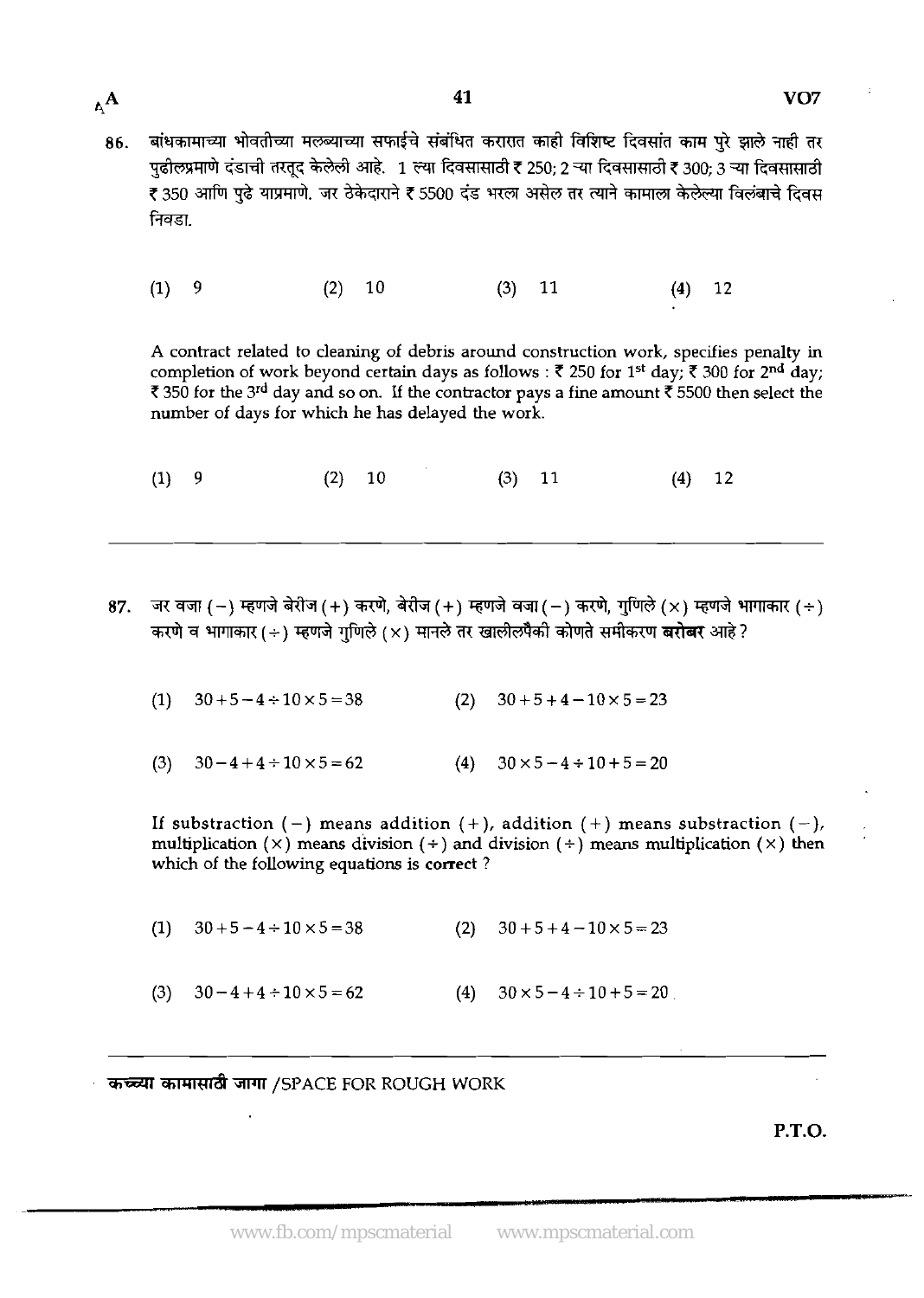$\overline{\mathbf{A}}$ 

 $\vec{z}$  $\mathcal{L}$ 

खालील आकृतीत किती वेगवेगळे त्रिकोण आहेत ? 88.



In the figure shown below how **many** different triangles are there ?



पुढील मांडणीतील प्रश्नचिन्हाऐवजी ठेवता न येणारा पर्याय निवडा. 89.



# VO<sub>7</sub>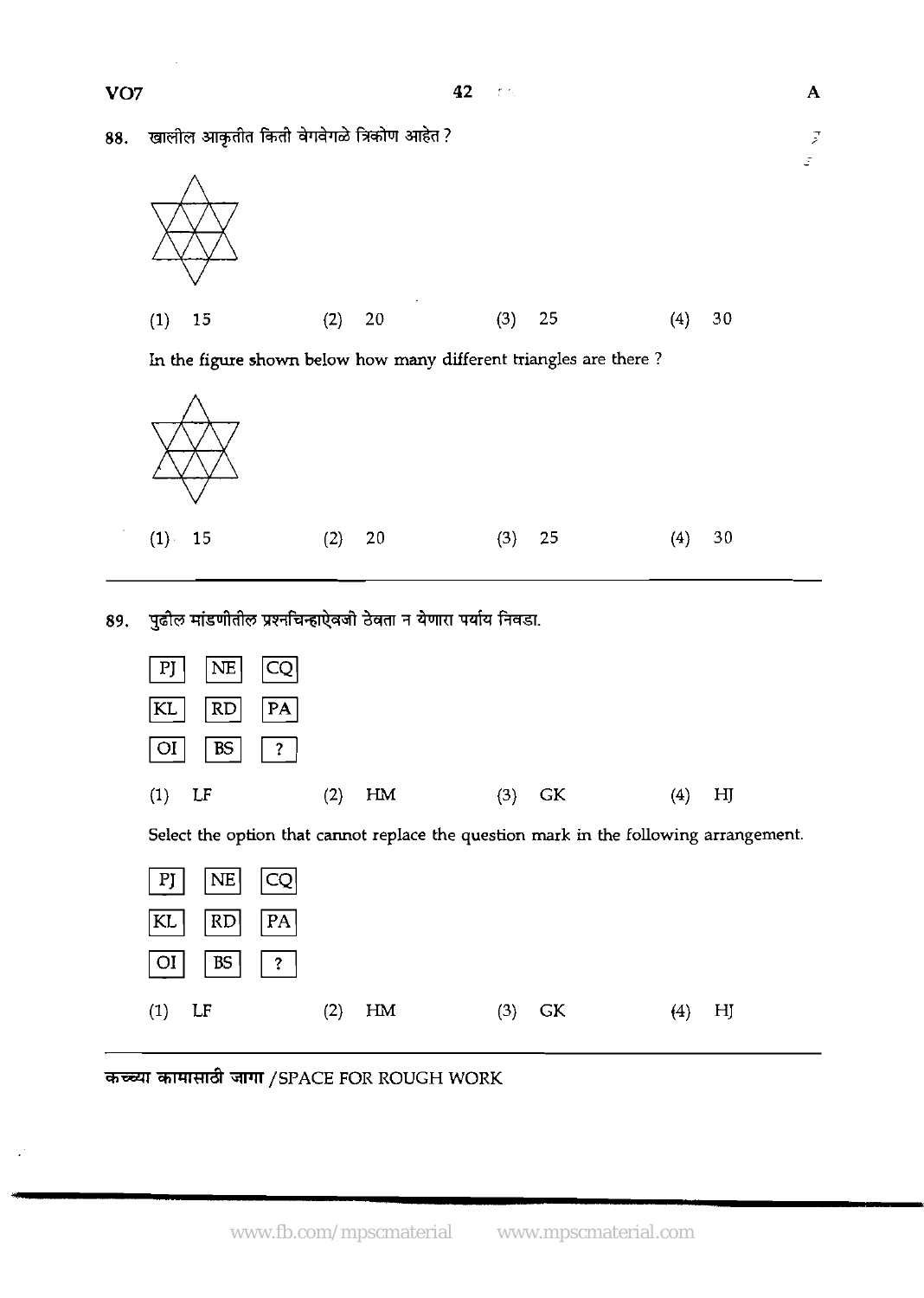VO<sub>7</sub>

एक घड्याळ 3 मिनिटाला 5 सेकंद पुढे जाते. सकाळी 7 वा. ते बरोबर लावले. त्याच दिवशी दुपारी घड्याळात 90. सवाचार ही वेळ दाखवत असेल तर ती खरी वेळ कोणती ?

43

| $(1)$ 4:05 P.M.   | (2) | $4:00$ P.M.                                                                                                                                                                    |
|-------------------|-----|--------------------------------------------------------------------------------------------------------------------------------------------------------------------------------|
| $(3)$ 3 : 45 P.M. |     | $(4)$ 4 : 10 P.M.                                                                                                                                                              |
|                   |     | A watch which gains 5 seconds in 3 min, was set right at 7 : 00 a.m. In the afternoon of<br>the same day, when the watch indicated quarter past $4$ O'clock the true time is : |
| $(1)$ 4:05 P.M.   | (2) | 4:00 P.M.                                                                                                                                                                      |
| $(3)$ 3 : 45 P.M. |     | $(4)$ 4 : 10 P.M.                                                                                                                                                              |

डाव्या बाजूच्या प्रतिमा संचातील रिकाम्या जागेसाठी तर्कसंगत पर्याय निवडा. 91.



कच्च्या कामासाठी जागा /SPACE FOR ROUGH WORK

**P.T.O.** 

www.fb.com/mpscmaterial www.mpscmaterial.com

 $\mathbf{A}$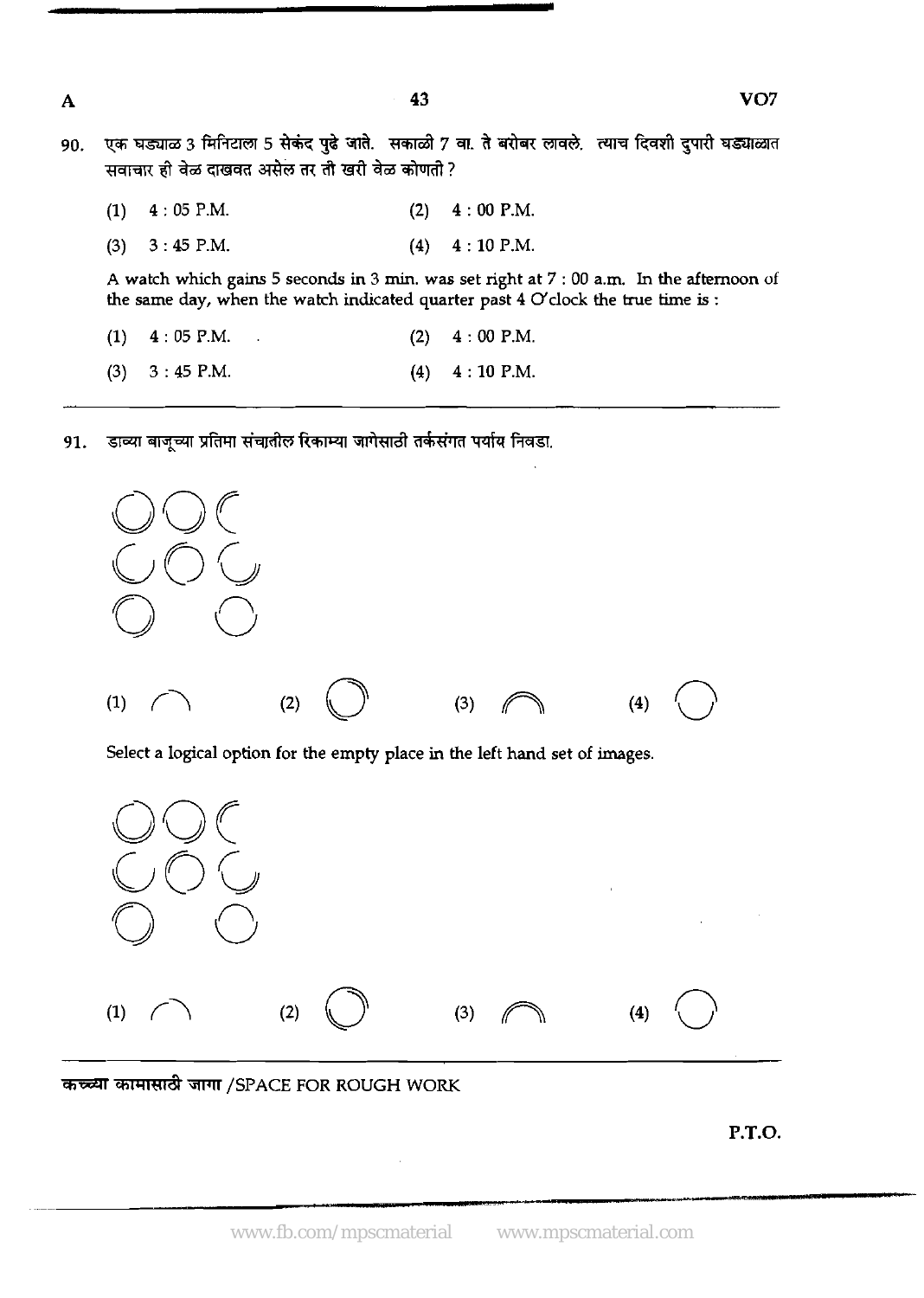सर्व गोल त्रिकोण आहेत. काही त्रिकोण चौकोन आहेत. म्हणून सर्व गोल चौकोन आहेत हे विधान : 92.

- नेहमीच सत्य आहे.  $(1)$
- नेहमीच असत्य आहे.  $(2)$
- खात्रोने सांगता येत नाही.  $(3)$
- वरील सर्व सत्य आहेत.  $(4)$

All spheres are triangles, some triangles are rectangles. Therefore the statement all the spheres are rectangles is :

- (1) Always true
- (2) Always false
- (3) Cannot be said definitely
- (4) All above are true
- **93. M,** <sup>T</sup>&E&TI **ad** 'green alliance formed' srrn &, qm \* **ad** 'join clean alliance', &&4l 'green clean peace' srrn &, 37 k% f%5 %??Rl करत असलेला शब्द निवडा.



In the image below, if upper row of symbols means 'green alliance formed', middle row of symbols means 'join clean alliance', bottom row of symbols means 'green clean peace', then select the word that is represented by the symbol that is placed separately.



÷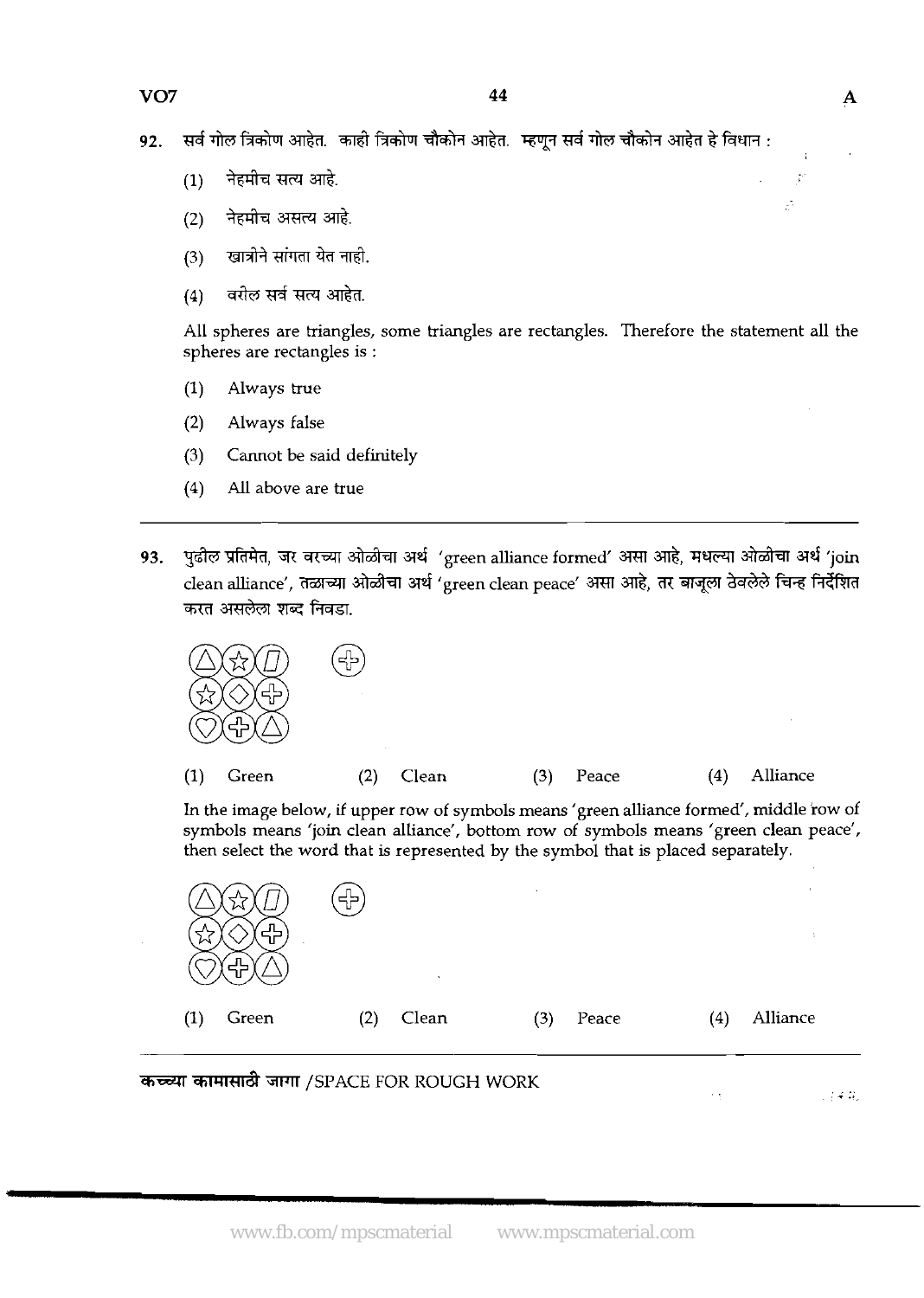**94.** 1200 खेळाडूंचे त्यांच्या बॅडमिंटन (B), क्रिकेट (C), टेनिस (T) या खेळातील ज्ञानाविषयीचे सर्वेक्षणाचे निष्कर्ष<br>पुढील आकृतीत दर्शविले आहेत. या आकृतीवरून टेनिसचे ज्ञान नसलेल्या खेळाडूंशी बॅडमिंटनचे ज्ञान नसलेल्या खेळाडंचे गणोत्तर काय आहे?



(1) 7 : **6** (2) **6** : 7 (3) 5 : **6** (4) **6** : 5 A result of a survey of 1200 players with respect to their knowledge of Badminton (B), Cricket (C) and tennis (T) is given below. What is the ratio of players who lack knowledge of badminton to those who lack knowledge of tennis ?



- 95. नल्लूची परीक्षेतील प्रत्येक विषयाची सरासरी 69 आहे. जर त्याने तीन भाषा विषयांत प्रत्येकी 10 गण जास्त आणि गणितात 6 गुण जास्त मिळवले असते तर त्याची सरासरी 72 झाली असती. नल्लू परीक्षेत किती विषयांना बसला हे<br>दर्शवणारा पर्याय निवडा.
	- $(1)$  सामग्री पुरेशी नाही कारण फक्त 4 विषयांची माहिती दिलेली आहे.
	- $(2)$  10<br> $(3)$  11
	- $(3)$  11<br> $(4)$  12
	- $(4)$

Nallu's average score per subject in the examination is **69.** Had he secured 10 more marks in each of the three languages and **6** more marks **in** mathematics his average would have been 72 per subject. Select the option that indicates the number of subjects that Nallu appeared for, in this examination.

- (1) Data is not sufficient as information about only 4 subjects is given.
- $(2) 10$
- **(3)** 11
- **(4) 12**

**कच्च्या कामासाठी जागा /SPACE FOR ROUGH WORK** 

**P.T.O.** 

www.fb.com/mpscmaterial www.mpscmaterial.com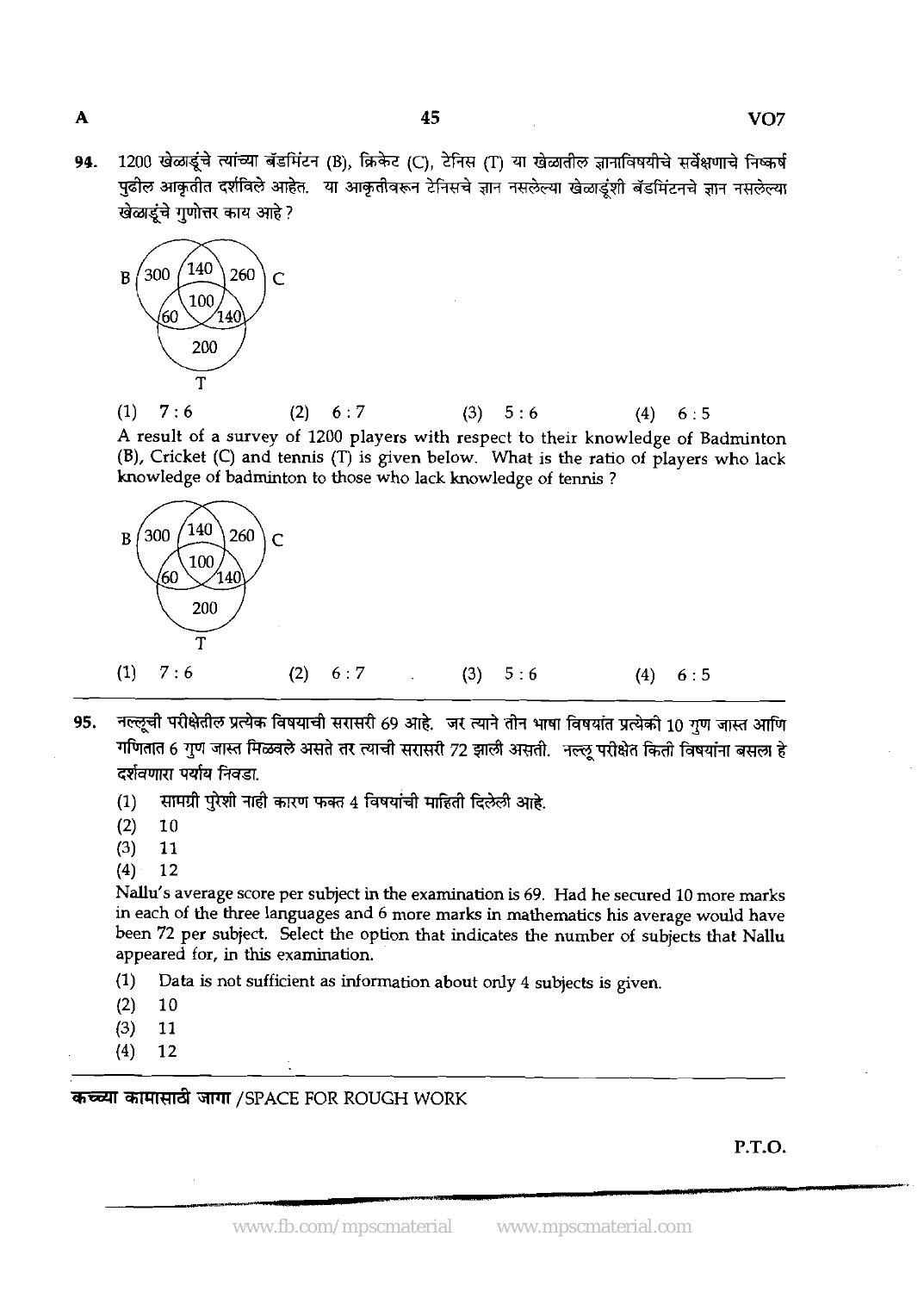| VO <sub>7</sub> |     |                     | 46  |                                                                                           | A |
|-----------------|-----|---------------------|-----|-------------------------------------------------------------------------------------------|---|
| 96.             |     | हा शब्द कसा लिहाल ? |     | एका सांकेतिक भाषेत MONDAY हा शब्द PRQGDB असा लिहिला जातो, तर त्याच सांकेतिक भाषेत TUESDAY |   |
|                 |     | WXHVGDB             | (2) | WXHVDDB                                                                                   |   |
|                 | (3) | WYHVGDB             | (4) | WXHUGDB                                                                                   |   |
|                 |     |                     |     |                                                                                           |   |

46

In a code language MONDAY is written as PRQGDB, then in this language how will you write TUESDAY ?

- **(1)** WXHVGDB **(2)** WXHVDDB
- **(3)** WYHVGDB **(4)** WXHUGDB
- पश्न चिन्हाच्या जागी योग्य अंक भरा. 97.  $20|22|$  $\overline{5}$  $\overline{18}$  $10|19$

 $9 \overline{15}$  ?

| -23<br>(1)     | 27<br>(2)                            | (3)<br>$\mathcal{P}$ | 21           |
|----------------|--------------------------------------|----------------------|--------------|
|                | Replace the question mark correctly. |                      |              |
| 19<br>18<br>10 |                                      |                      |              |
| .5<br>n<br>9   |                                      | $\sim$               |              |
| 23             | 27                                   | 5<br>3)              | $^{\prime}4$ |
|                |                                      |                      |              |

- P.O.R.S व T या गटातील व्यक्ती आहेत. पैकी एक शेतकरी, एक मुक्त व्यावसायिक व एक शिक्षक आहे. पैकी 98. P व S या अविवाहित मुली व्यवसाय करत नाहीत. यातील T हा यातल्या जोडप्यातील नवरा आहे. R हा P चा भाऊ असून तो शेतकरी नाही वा मुक्त व्यावसायिक नाही. तर यातील कोणती व्यक्ती शिक्षक आहे?
	- $(1)$  $\mathbf R$  $(2)$  $\overline{O}$
	- $(4)$  अधिक माहिती आवश्यक आहे  $(3)$ T

P, Q, R, S and T are persons in a group. There is a farmer, a freelancer and a teacher in the group. P and S are unmarried **girls** who don't work. Of the married couple in the group T is the husband. R is the brother of P and is neither a farmer nor a freelancer. **Who** is the teacher ?

- $(1)$  $\mathbb{R}$ **(2) Q**
- $(3)$  $\mathbf T$ **(4)** More information **is** needed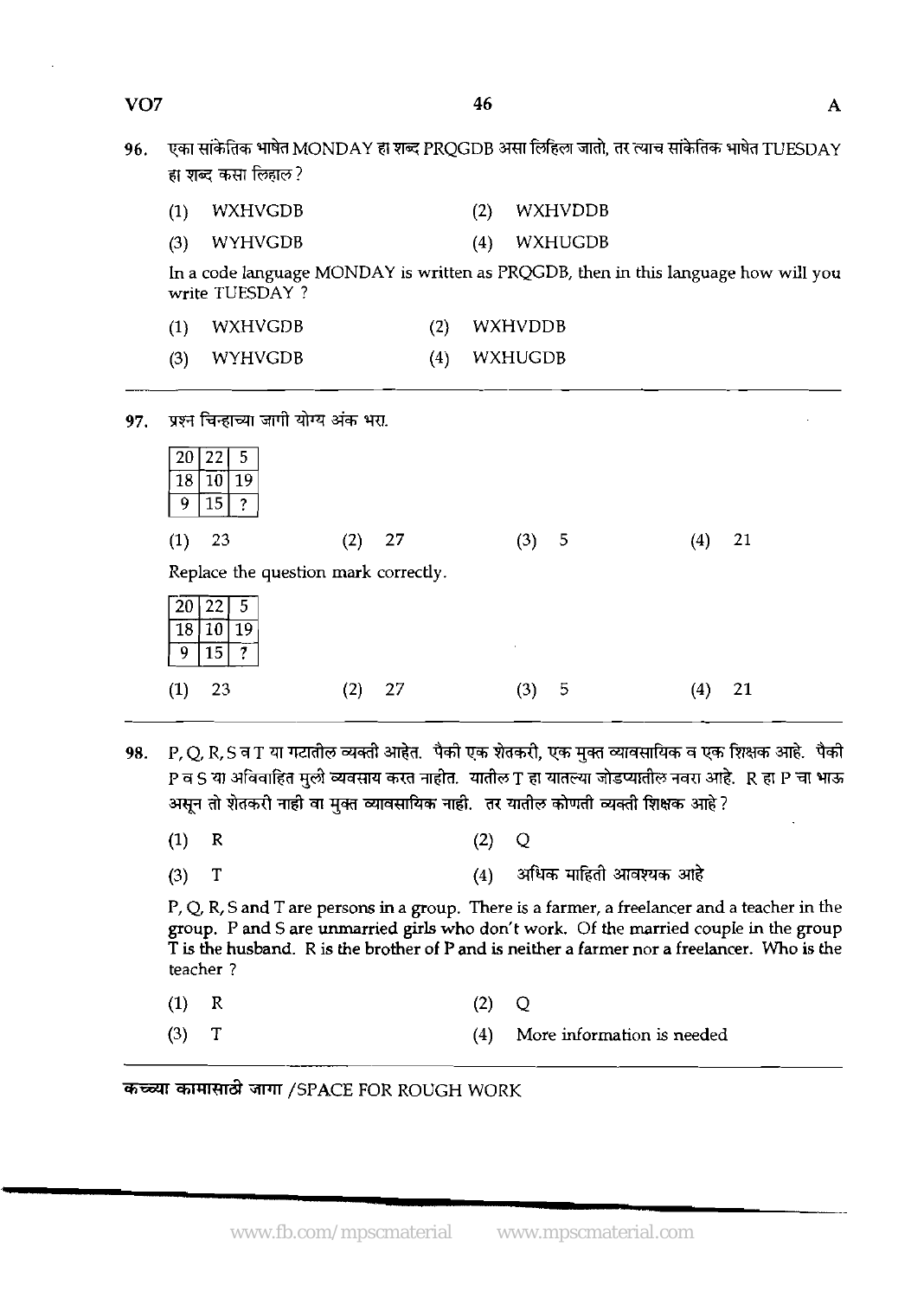47

VO<sub>7</sub>

प्रश्न चिन्हाच्या जागी कोणती संख्या येईल? 99.

 $\overline{\phantom{0}}$ 

 $\overline{\mathbf{A}}$ 



- 100. सहा वर्षांपूर्वी बापाचे वय मुलाच्या वयाच्या पाचपट होते. चार वर्षांनी बापाचे वय मुलाच्या वयाच्या तिप्पट होईल. तर किती वर्षांनी बापाचे वय मुलाच्या वयाच्या दप्पट होईल?
	- $40$  वर्षे 36 वर्षे  $(1)$ 24 वर्षे  $16$  वर्षे  $(2)$  $(3)$  $(4)$

Before **6** years father's age was five times that of the son. After four years father's age will be three times that of the son. After how many years father's age will be twice that of the son ?

**(1) 40** years **(2) 24** years **(3) 16** years **(4) 36** years

**-000-** 

**कच्च्या कामासाठी जागा /SPACE FOR ROUGH WORK** 

**P.T.O.** 

-<br>-<br>-<br>-